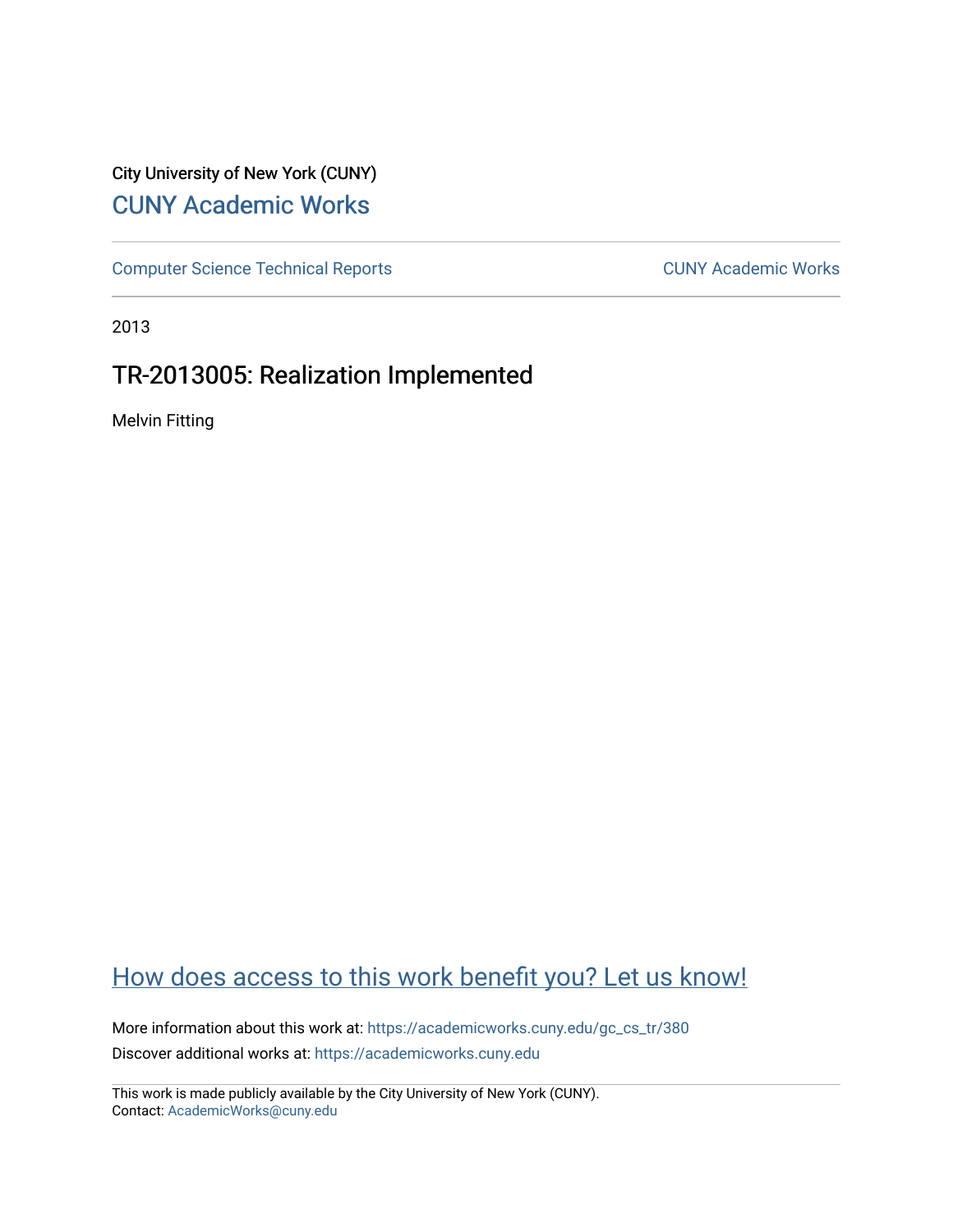# Realization Implemented

Melvin Fitting e-mail: melvin.fitting@lehman.cuny.edu web page: comet.lehman.cuny.edu/fitting

April 2, 2013, revised May 8, 2013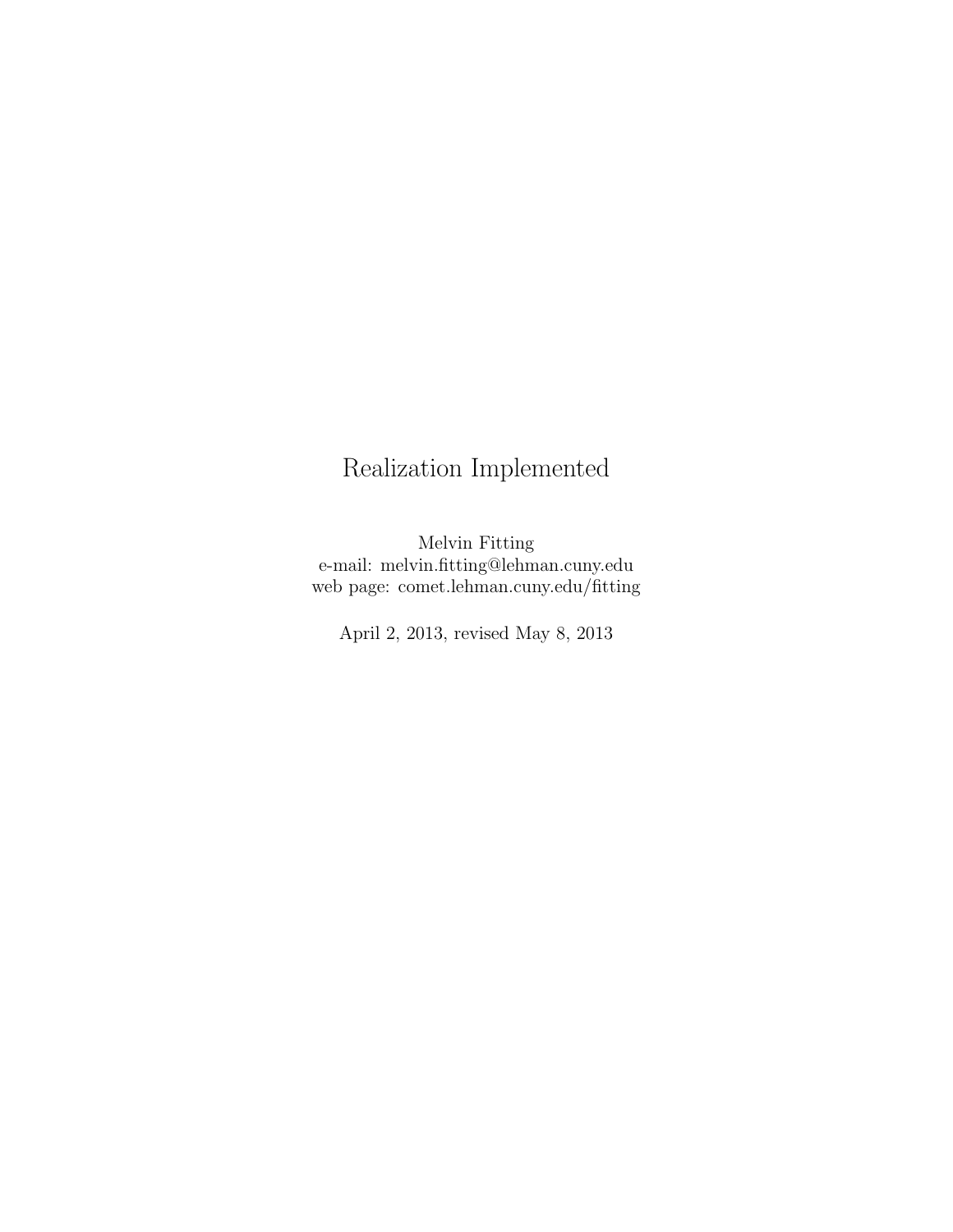#### Abstract

<span id="page-2-0"></span>Justification logics are connected to modal logics via realization theorems. These have both constructive and non-constructive proofs. In this report we do two things. First we provide a new path to constructive realization proofs, going through an intermediate *quasi-realization* stage. Quasirealizers are easier to produce than realizers, though like them they are constructed from cut-free proofs. Quasi-realizers in turn constructively convert to realizers, and this conversion is independent of the justification logic in question. The construction depends only on the structure of the formula involved.

The second thing we do is provide a Prolog implementation of quasi-realization, and quasirealization to realization conversion, for the logic LP. Many other justification logics can obviously be treated similarly.

Our quasi-realization algorithm, and its implementation, assumes the underlying modal proof system (for S4) is based on tableaus. Since these may not be familiar to everybody, we provide a sketch of how tableaus work. Then we present our algorithms, our implementation, and a discussion of implementation behavior and design decisions.

We believe our algorithms are simple and straightforward. The original realization algorithm, for instance, needed the entire cut-free proof as input. Our quasi-realization algorithm works one formal proof step at a time. There is, in the literature, another realization construction that works one step at a time, but it requires extensive use of substitution while our quasi-realization algorithm does not. The conversion algorithm is, as noted above, independent of particular justification logics and so only needs to be understood once. It is only here that substitution is needed.

The reason for the length of this report has less to do with algorithm complexity than with the desire to supply background and discussion. We hope we have been able to make the ideas clear.

A text version of the Prolog program discussed here can be obtained from my web site: comet.lehman.cuny.edu/fitting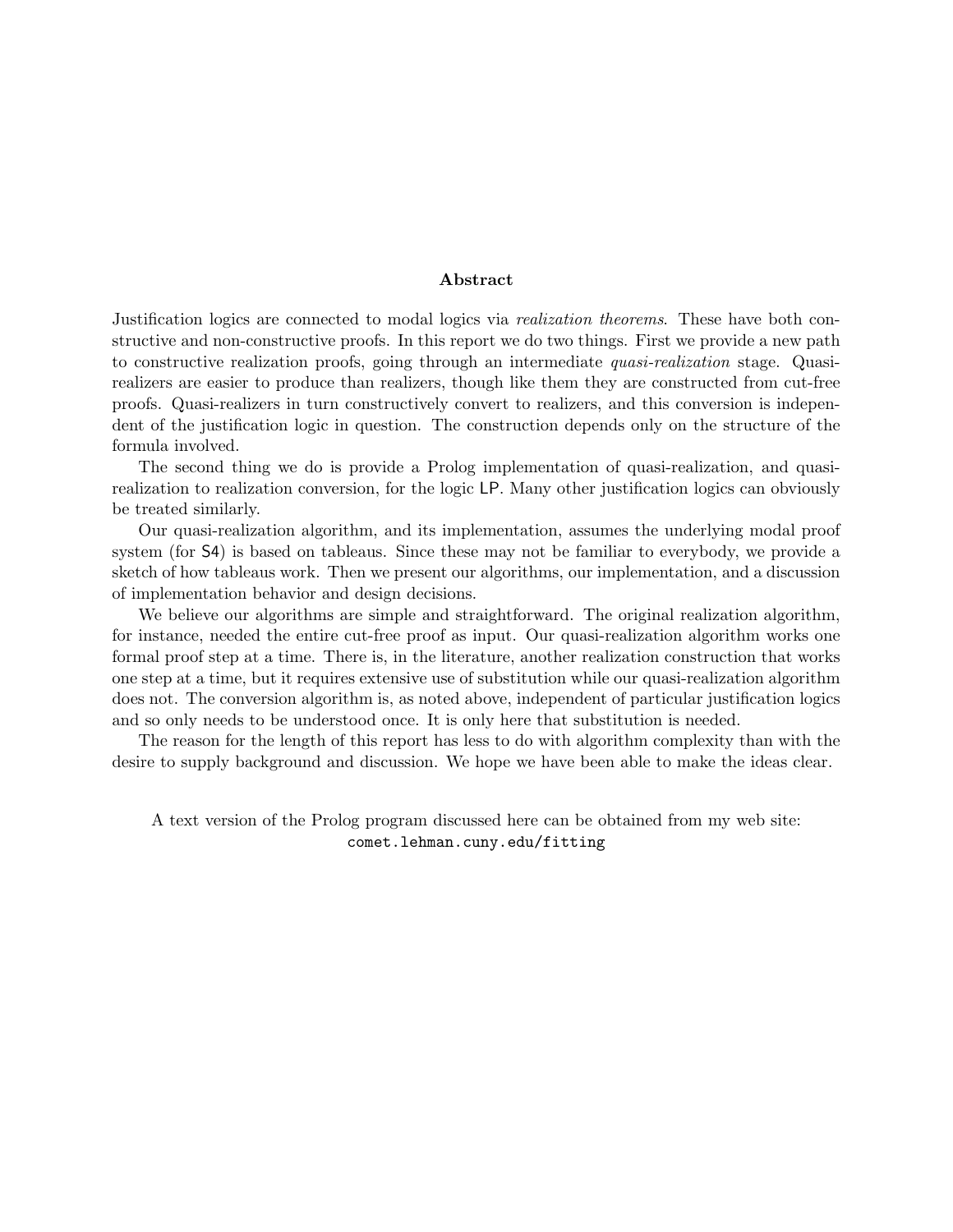# **Contents**

|          | Abstract                                                                                                                | 1                                                                   |
|----------|-------------------------------------------------------------------------------------------------------------------------|---------------------------------------------------------------------|
|          | List of Figures                                                                                                         | $\overline{\mathcal{A}}$                                            |
|          | List of Tables                                                                                                          | $\overline{5}$                                                      |
| 1        | <b>Justification Logics</b>                                                                                             | $\boldsymbol{6}$                                                    |
|          | 1.1<br>1.2                                                                                                              | $6\phantom{.}6$<br>$\overline{7}$                                   |
| $\bf{2}$ | <b>Tableaus</b>                                                                                                         | 9                                                                   |
| 3        | 2.1<br>2.2<br>2.3<br>2.4<br>2.5<br>2.6<br>2.7<br>2.8<br>Quasi-Realizations<br>3.1<br>3.2<br>3.3                         | 9<br>11<br>12<br>13<br>13<br>14<br>15<br>17<br>18<br>18<br>18<br>19 |
|          | 3.4<br>Quasi-Realization Algorithm Correctness Proof<br>3.5                                                             | 20<br>24                                                            |
| 4        | Realizations                                                                                                            | $\bf{27}$                                                           |
|          | 4.1<br>The Plan<br>4.2<br>4.3<br>4.4<br>4.5<br>4.6                                                                      | 27<br>27<br>28<br>29<br>31<br>33                                    |
| 5        | An Implementation                                                                                                       | 34                                                                  |
|          | 5.1<br>5.2<br>Running the Program $\dots \dots \dots \dots \dots \dots \dots \dots \dots \dots \dots \dots \dots \dots$ | 34<br>53                                                            |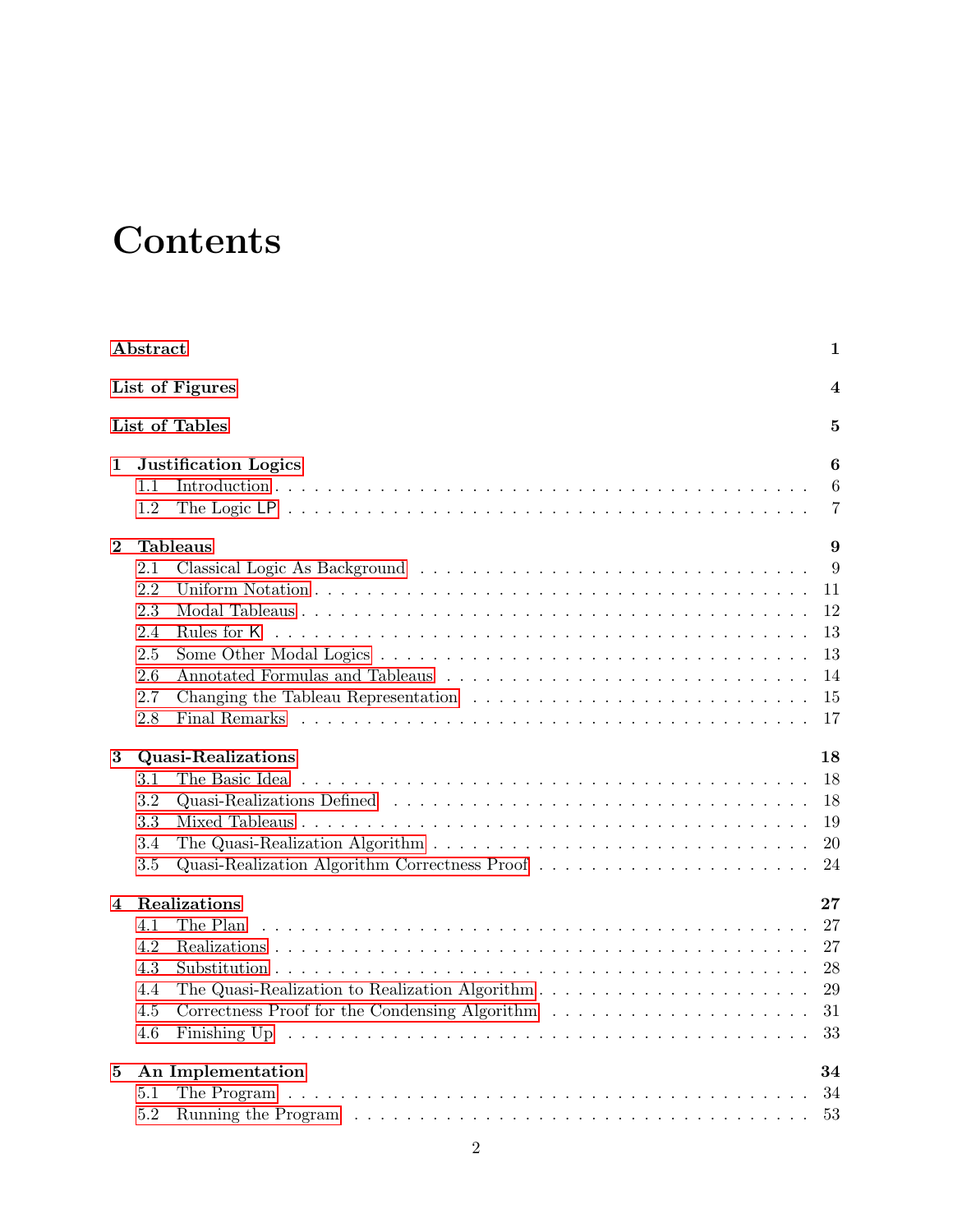| 5.4 |                                                                  |    |
|-----|------------------------------------------------------------------|----|
|     |                                                                  |    |
|     |                                                                  |    |
|     |                                                                  |    |
|     | 5.5.3 /* UTILITIES FOR TABLEAU CONSTRUCTION $*/$ 59              |    |
|     | 5.5.4 /* BUILDING MIXED TABLEAU AND DISPLAYING OUTPUT */  59     |    |
|     |                                                                  |    |
|     |                                                                  |    |
|     | 5.5.7 /* OTHER UTILITY METHODS USED BY CONVERSION PROCESS */  60 |    |
|     |                                                                  |    |
|     |                                                                  |    |
|     | 6 What Next?                                                     | 61 |

| Bibliography | Λn |
|--------------|----|
|              |    |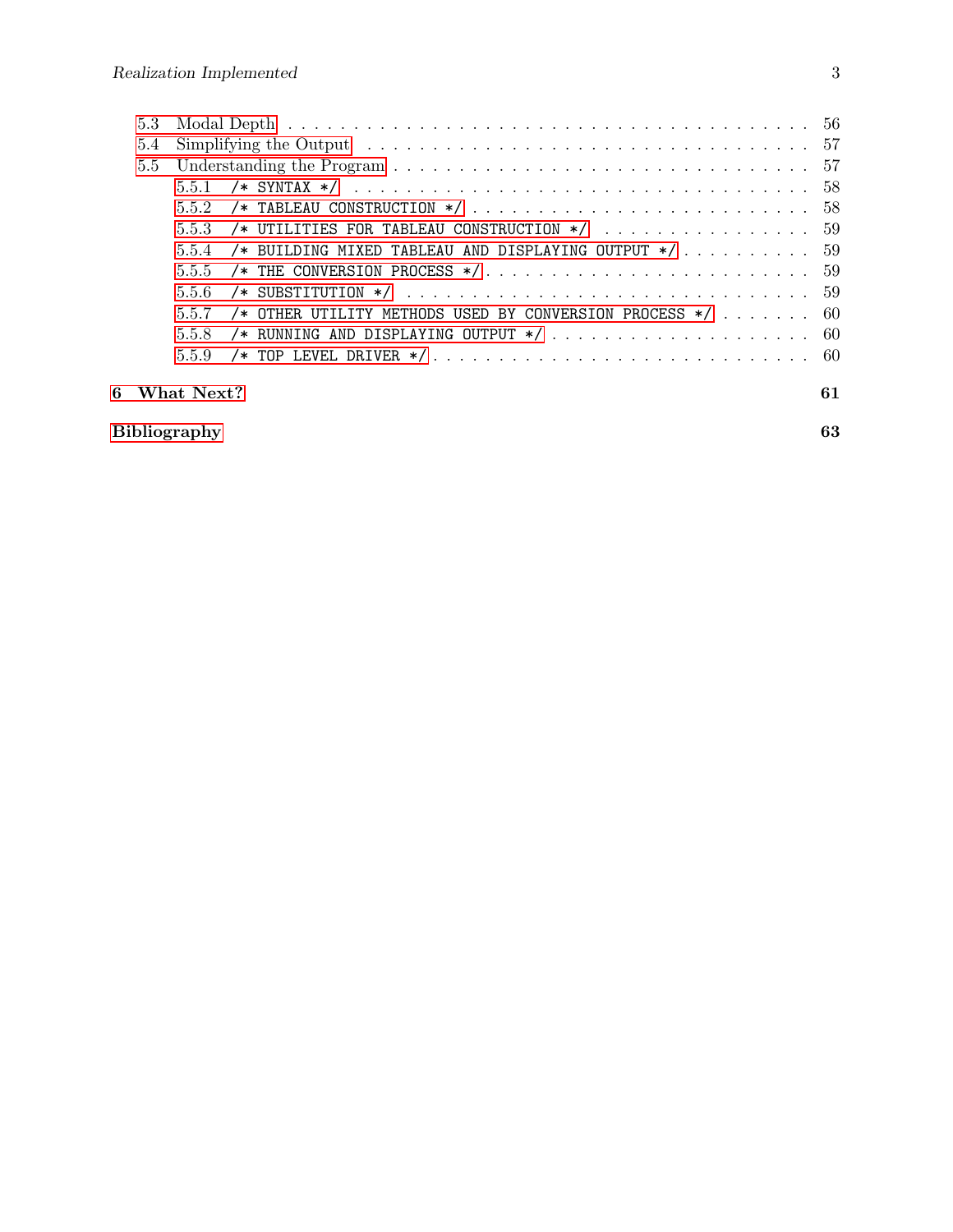# List of Figures

<span id="page-5-0"></span>

| 3.1 S4 Tableau Proof (to be expanded) $\ldots \ldots \ldots \ldots \ldots \ldots \ldots \ldots \ldots \ldots \ldots$ 23 |  |
|-------------------------------------------------------------------------------------------------------------------------|--|
|                                                                                                                         |  |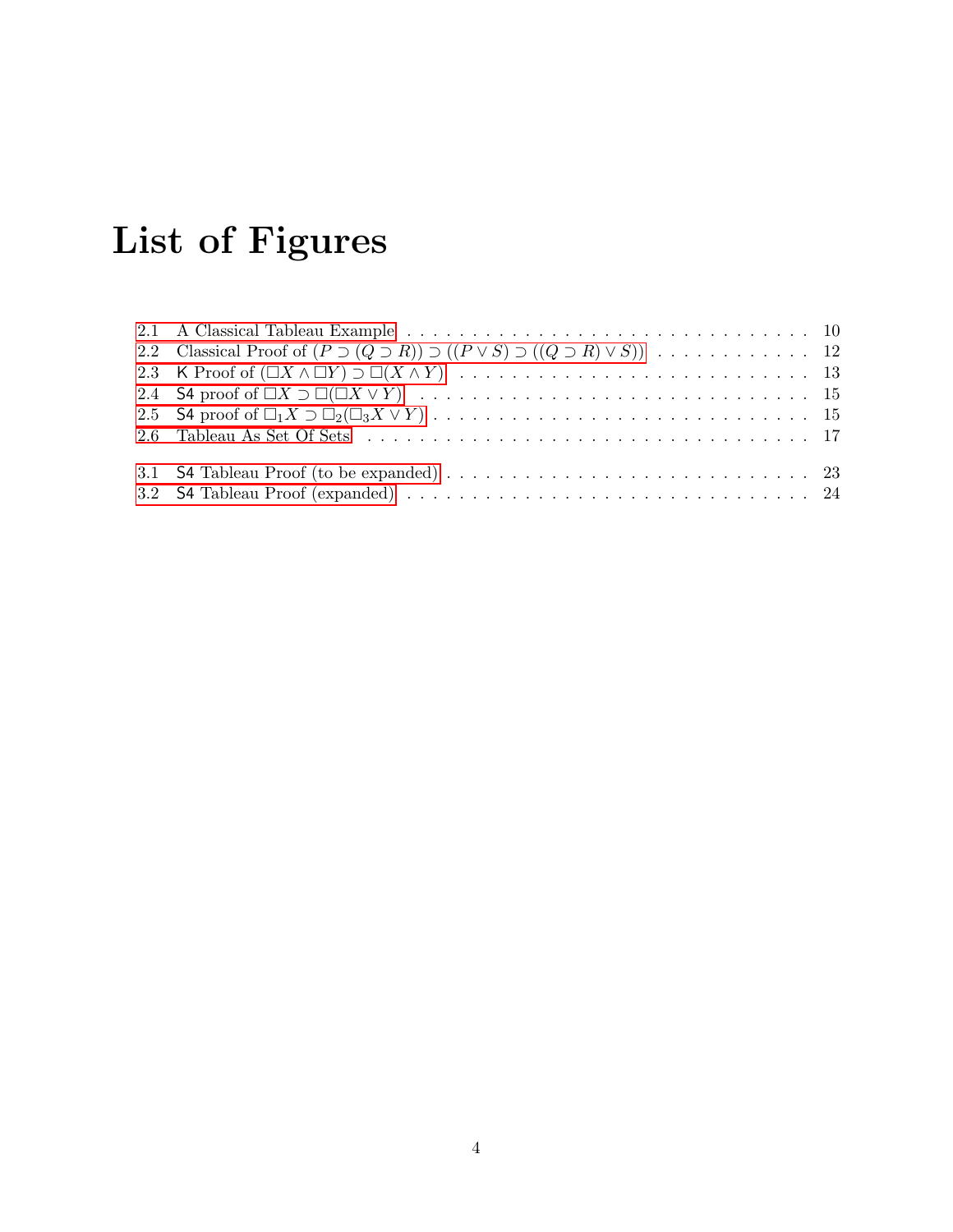# List of Tables

<span id="page-6-0"></span>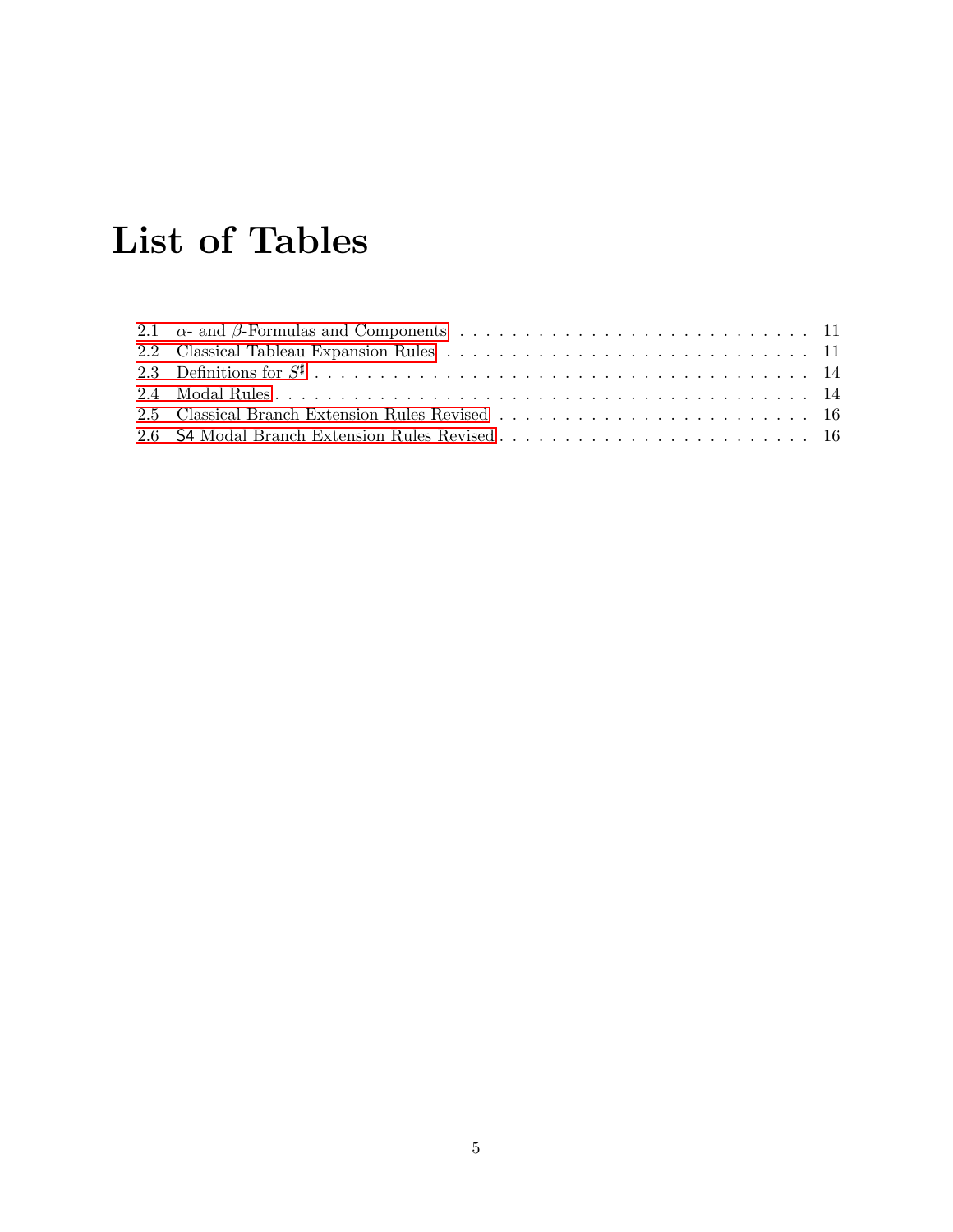# <span id="page-7-0"></span>Chapter 1

# Justification Logics

### <span id="page-7-1"></span>1.1 Introduction

Justification logics are logics similar to modal logics, but with modal operators replaced by an infinite family of justifications that are intended to stand for reasons for things. The first justification logic was introduced by Artemov, [\[1\]](#page-63-1), and was called LP, for *logic of proofs*. It played an essential role in Artemov's creation of an arithmetic completeness theorem for intuitionistic logic, finishing a line of research that began with Gödel, [\[15\]](#page-63-2). As an essential step in that work, LP was shown to have a direct connection with the modal logic  $\mathsf{S4}$ , via what is called a *Realization Theorem*. This says that every S4 theorem has a realization, a replacement of modal operators by justification terms, that is a theorem of LP. In a sense, such a realization represents the flow of information hidden in the modal operators. Today one often sees references to  $S4$  as a logic in which modal operators implicitly represent knowledge, while LP justification terms explicitly represent it.

Since Artemov's original work many other justification logics have been created, each connected with a corresponding modal logic via a realization theorem. The phenomenon seems to be much more general than its origins might suggest. It is not known which modal logics have justification counterparts and which do not. Indeed the question itself is a bit fuzzy, since justification logics can differ in the family of operations allowed on justification terms and one might discover an interesting new operation. That is, there is no exact definition of justification logic. So far most work has gone into investigation of justification logics known to correspond to the most familiar of modal logics, K, T, K4, S5, and so on. For a discussion of the evolution into a family of logics of explicit knowledge, see [\[2,](#page-63-3) [12\]](#page-63-4). Indeed, more recently the work has begin to be extended to admit quantification, but this is another story, see [\[3,](#page-63-5) [8\]](#page-63-6).

The first proof of a realization theorem is in [\[1\]](#page-63-1) (though it predates that publication). It is constructive, and makes use of cut-free sequent calculus modal proofs. There have been nonconstructive proofs. There is one based on a semantics for justification logics, in [\[11\]](#page-63-7). More recently there is one using the model existence theorem, in [\[14\]](#page-63-8). But most proofs have been constructive. Typically, cut-free Gentzen sequent proofs play an essential role, but recently prefixed tableaus/nested sequents have been used constructively, to provide a modular approach applicable to a basic family of modal logics, [\[16\]](#page-64-0).

In this report we will first give a new constructive proof of realization. We present it for LP and S4, but the argument is much more general. Considering one case in detail should be enough to allow for easy extensions. We make use of semantic tableaus rather than a sequent calculus, but there is a close and well-known connection between them. Since tableaus might be less familiar to some readers, we provide a basic introduction to them, sufficient to our purposes.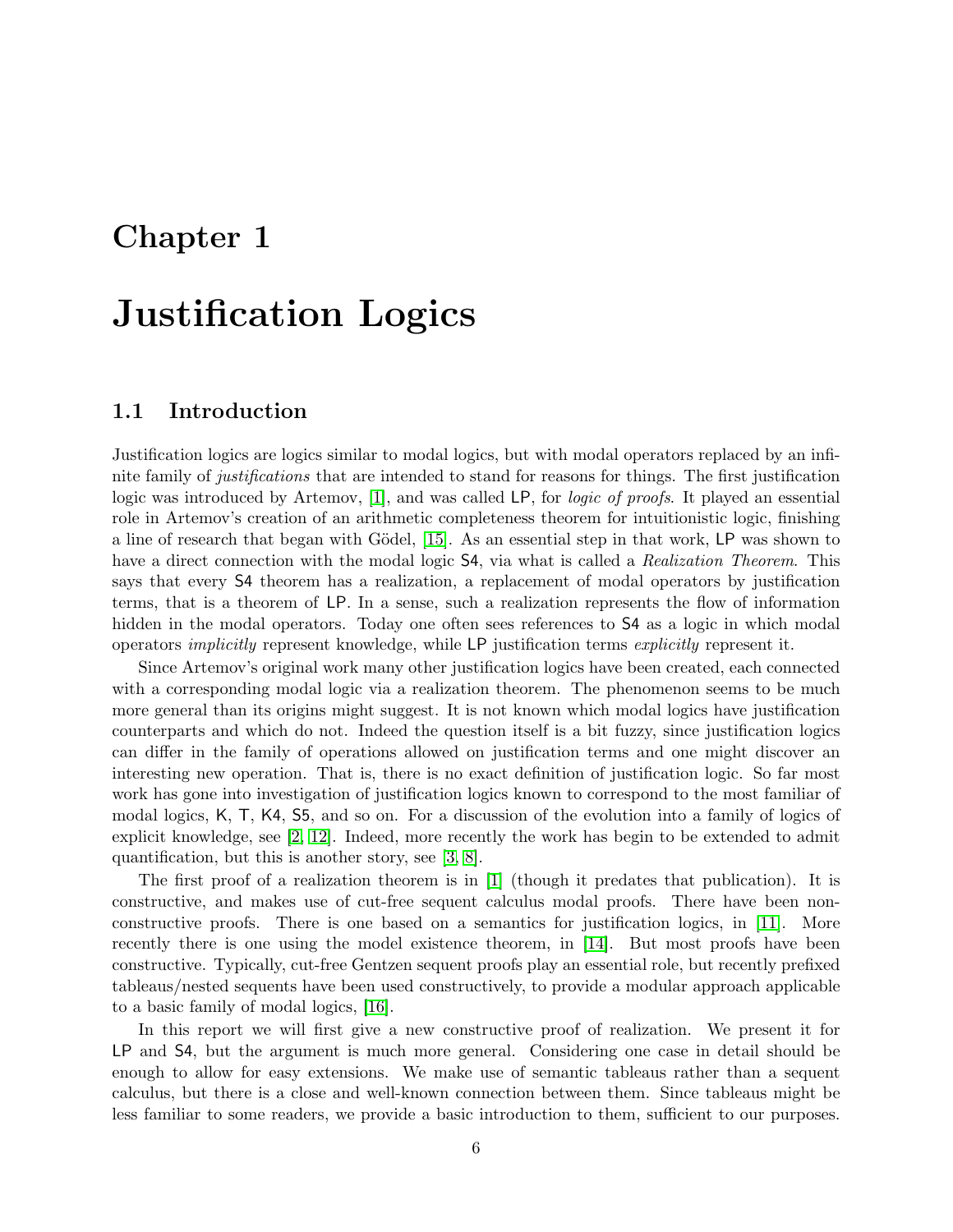Our realization approach divides the problem into two parts. First a *Quasi-Realization Theorem* is shown, algorithmically. This extracts a quasi-realization from a modal tableau proof—a simpler thing to do than getting a realization proper. Then we show, again algorithmically, how to convert a quasi-realization into a realization. This part is independent of tableaus, or cut-free proofs in general, and applies to justification logics in general, not just to LP.

After presenting our algorithms, we implement them. We have used Prolog, because prototyping in this language is fairly simple. The reader is invited to reimplement in some more common language. A thorough description of the program is provided, which may help.

### <span id="page-8-0"></span>1.2 The Logic LP

This section contains a brief formulation of LP axiomatically. A semantics will not be needed in this paper. The language of LP is built from the following basic machinery, which comes from [\[1\]](#page-63-1).

- 1. propositional variables,  $P, Q, \ldots$
- 2. propositional constant, ⊥
- 3. logical connective, ⊃
- 4. justification variables,  $v_1, v_2, \ldots$
- 5. justification constants,  $c_1, c_2, \ldots$
- 6. function symbols ! (monadic),  $\cdot$ , + (binary)
- 7. operator symbol of the type  $\langle term \rangle$ :  $\langle formula \rangle$

Justification terms are built up from justification variables and justification constants, using the function symbols. Ground justification terms are those without variables. Formulas are built up from propositional variables and the propositional constant ⊥ using ⊃ (with other connectives defined in the usual way), and an extra rule of formation: if t is a justification term and X is a formula then  $t:X$  is a formula.

The formula  $t:X$  can be read: "t is a justification of X." Justification constants intuitively represent proofs of basic, assumed truths. Justification variables in a formula can be thought of as implicitly universally quantified over proofs. If t is a justification of  $X \supset Y$  and u is a justification of X, we should think of  $t \cdot u$ , the application of t to u, as a justification of Y. The operation! is a checker: if t is a justification of X then  $!t$  is a verification that t is such a justification. The operation + combines justifications in the sense that  $t + u$  justifies all the things that t justifies plus all the things that  $u$  justifies.

The following axiom system for LP is from [\[1\]](#page-63-1). Axioms are specified by giving axiom schemas, and these are:

| <i>A0.</i> Classical                              | Enough classical propositional axiom schemes          |
|---------------------------------------------------|-------------------------------------------------------|
| A <sub>1</sub> . Application                      | $t:(X \supset Y) \supset (s:X \supset (t \cdot s):Y)$ |
| A2. Factivity                                     | $t:X\supset X$                                        |
| A3. Justification Checker $t:X \supset \{t:(t:X)$ |                                                       |
| $A_4$ . Weakening                                 | $s:X \supset (s+t):X$                                 |
|                                                   | $t:X \supset (s+t):X$                                 |

Rules of inference are modus ponens, and a version of the necessitation rule, for axioms only.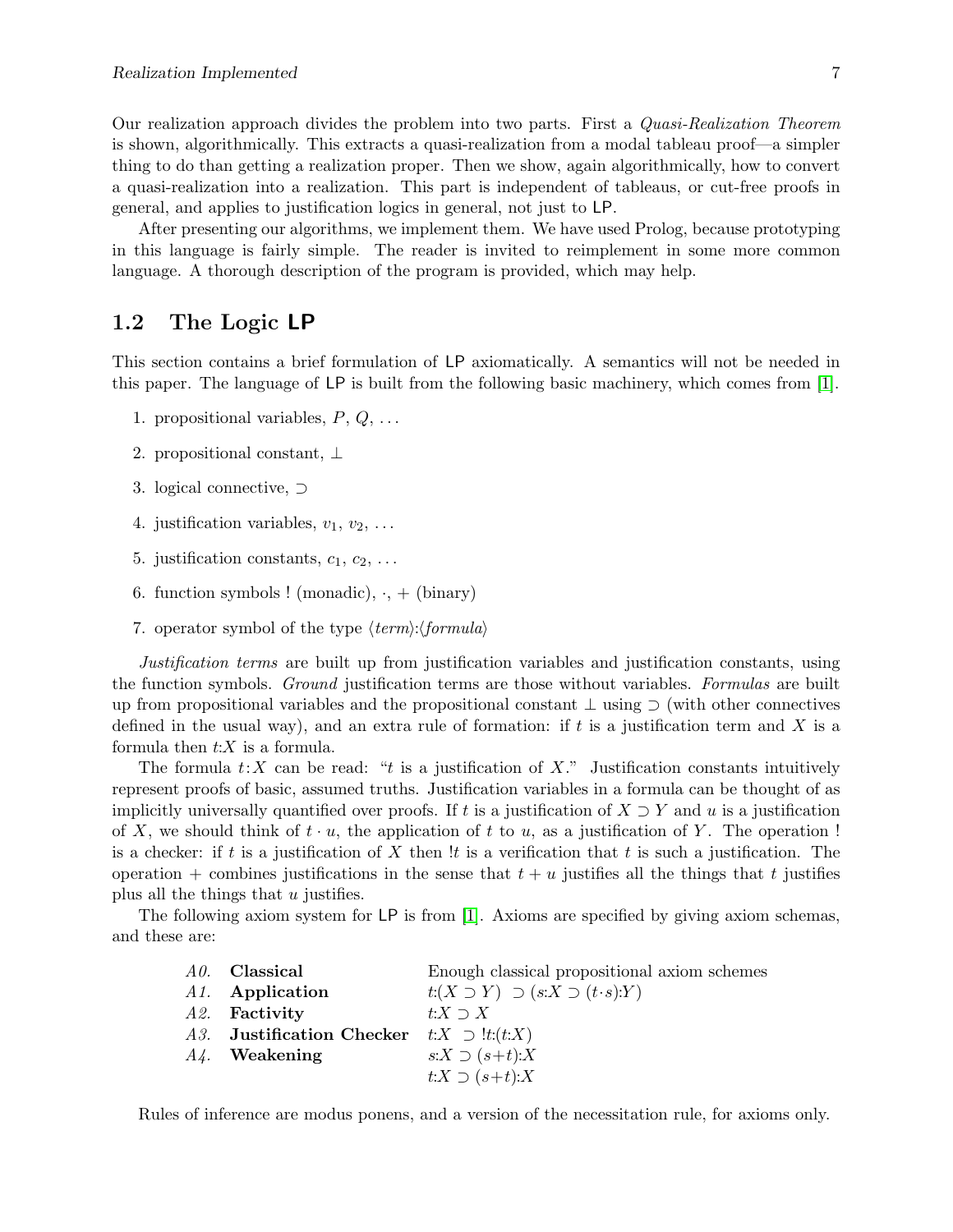| R <sub>1</sub> . Modus Ponens | $\vdash Y$ provided $\vdash X$ and $\vdash X \supset Y$            |
|-------------------------------|--------------------------------------------------------------------|
|                               | R2. Axiom Necessitation $\vdash c.X$ where X is an axiom $A0 - A4$ |
|                               | and $c$ is a justification constant.                               |

As usual, a proof is a finite sequence of formulas each of which is an axiom or comes from earlier terms by one of the rules of inference. A notion of derivation can be introduced either directly, or indirectly by defining  $\Gamma \vdash X$  to mean that  $(G_1 \wedge \ldots \wedge G_n) \supset X$  is a theorem for some finite subset  $\{G_1, \ldots, G_n\}$  of  $\Gamma$ .

The specification of which constants are associated with which axioms for rule  $R2$  applications is called a *constant specification*. More formally, a constant specification is a set  $\mathcal C$  whose members are of the form  $c:A$  where c is a justification constant and A is an axiom. A proof uses constant specification C if each instance of Axiom Necessitation is in C. A constant specification can be given ahead of time, or it could be created during the course of a proof. We will assume all constant specifications are axiomatically appropriate, every axiom is assigned at least one constant. In addition, all such assignments will be *injective*, no justification constant is used for more than one axiom. Many other conditions have been investigated, but we are not interested in constant specification details here.

The Artemov Realization Theorem is the subject of this report. If Z is any theorem of LP, and we replace every proof polynomial by  $\Box$  (the *forgetful* projection), the result is a theorem of S4. This is easy to see: it is the case for each axiom of LP, and is preserved by the LP rules of derivation. The Realization Theorem, [\[1\]](#page-63-1), is a converse to this.

**Theorem 1.2.1 (Realization Theorem)** If Z is a theorem of S4, there is some way of replacing  $\Box$  symbols with justification terms to produce a theorem of LP (provable using an injective constant specification). Moreover this can be done so that negative occurrences of  $\Box$  in Z are replaced with distinct justification variables, and positive occurrences by justification terms that may involve those variables.

Negative occurrences of justification variables can be thought of as inputs, and the justification terms involving them as outputs. Thus theorems of S4, in a sense, carry implicit constructive functional content which their embeddings into LP make explicit.

A fundamental result is the Lifting Lemma, from [\[1,](#page-63-1) [2\]](#page-63-3), which says that proofs and derivations in LP can be internalized.

<span id="page-9-0"></span>Theorem 1.2.2 (Lifting Lemma) Suppose

$$
s_1:X_1,\ldots,s_n:X_n,Y_1,\ldots,Y_k\vdash Z
$$

then there is a justification term  $t(s_1, \ldots, s_n, y_1, \ldots, y_k)$  (where the  $y_i$  are justification variables) such that

 $s_1:X_1,\ldots,s_n:X_n,y_1:Y_1,\ldots,y_k:Y_k\vdash t(s_1,\ldots,s_n,y_1,\ldots,y_k):Z.$ 

<span id="page-9-1"></span>Corollary 1.2.3 If Z has an LP proof, then for some ground proof polynomial  $t, t:Z$  will have an LP proof.

The proof polynomial t in the Corollary above can always be taken so that it does not involve the operator  $+$ . The standard proof, by induction on axiomatic derivation length, constructively produces such a polynomial.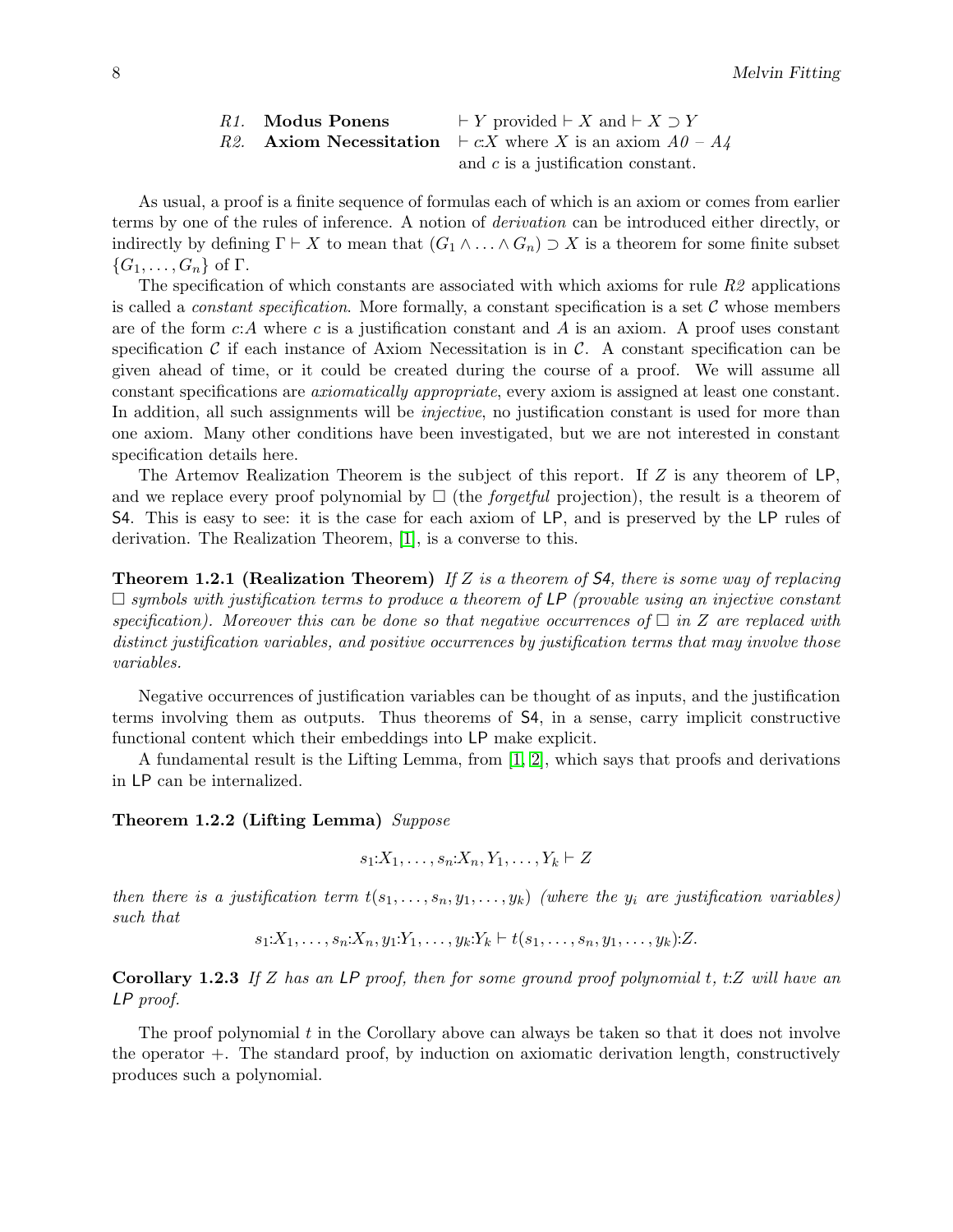# <span id="page-10-0"></span>Chapter 2

# Tableaus

### <span id="page-10-1"></span>2.1 Classical Logic As Background

Tableaus are refutation proof systems. Informally, one assumes a formula  $X$  is not valid—false under some circumstance—and derives a formal contradiction. This establishes validity. For those logics having tableau systems, machinery varies quite a bit. At the heart, generally, is classical logic, and we sketch the ideas here as a (very) representative example.

For the time being, let us assume formulas are built up from propositional letters using just ⊃ and  $\neg$ . Tableaus can use *signed* or *unsigned* formulas. Both have their particular advantages. Here it is most convenient to use signed formulas. For this purpose we introduce two special symbols, T and  $F$ , and specify that  $TX$  and  $FX$  are signed formulas if  $X$  is a formula. Of course the intended reading is that  $X$  is true, or false, but this might mean classically, or constructively, or at some possible world, depending on the logic in question. Since this is classical logic now, conventional truth and falsehood are the motivating intuitions behind T and F.

A tableau proof is a labeled binary tree, where the labels are signed formulas meeting special conditions. A proof of X begins with a tree having only a root node, labeled  $FX$ . Then a tree is 'grown' using branch extension rules, one for each propositional connective and each sign. The initial tree and each subsequent tree is a tableau. Here are the very simple branch extension rules for negation.

#### Negation  $\frac{T \neg X}{F X}$  $F \neg X$ T X

Tableau rules can also introduce branching. Here are the two rules for implication, one of which is a branching rule.

| Implication | $\frac{TX \supset Y}{FX \mid TY}$ | $\frac{FX \supset Y}{TX}$ |
|-------------|-----------------------------------|---------------------------|
| $TY$        | $TY$                              |                           |

<span id="page-10-2"></span>Tableaus are displayed as downward branching trees. Think of a tree as representing the disjunction of its branches, and a branch as representing the conjunction of the signed formulas on it. Since a node may be common to several branches, a formula labeling it, in effect, occurs as a constituent of several conjunctions, while being written only once. This amounts to a kind of structure sharing.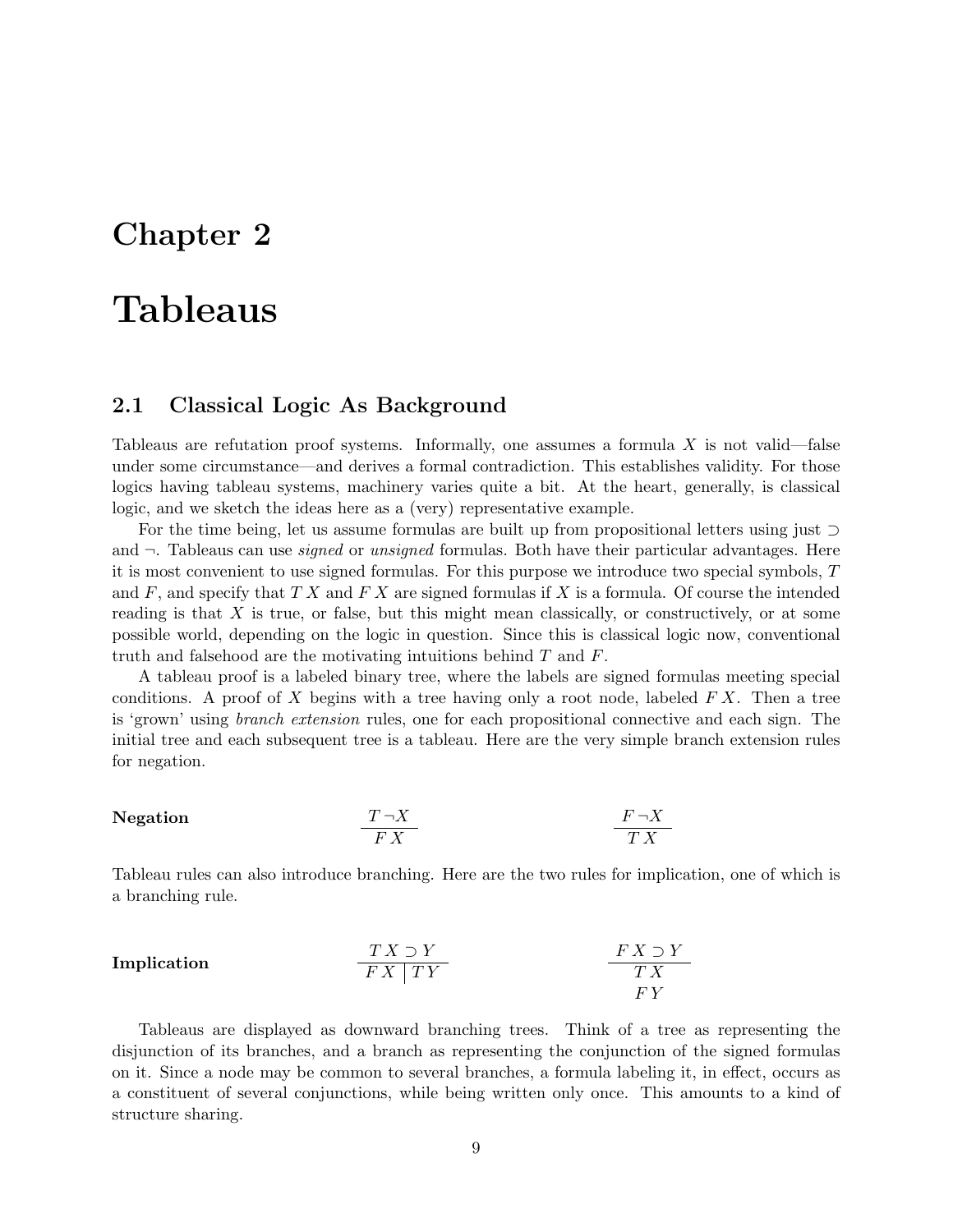Important Note 2.1.1 Some variation is possible. The members of a tableau branch can be thought of as constituting a set, or a multi-set, or even a sequence. All have their uses. Here we will treat branches as sets.

A tableau expansion is often discussed temporally—one talks about the stages of constructing a tableau, meaning the stages of growing a tree. The rules given above are thought of as branchlengthening rules. Thus, a branch containing  $T\neg X$  can be lengthened by adding a new node to its end, with F X as label. Likewise a branch containing  $FX \supset Y$  can be lengthened with two new nodes, labeled  $TX$  and  $FY$  (take the node with  $FY$  as the child of the one labeled  $TX$ ). A branch containing  $TX \supset Y$  can be split—its leaf is given a new left and a new right child, with one labeled  $FX$ , the other  $TY$ .

Important Note 2.1.2 Tableau rules are non-deterministic. At each stage we choose a signed formula occurrence on a branch and apply a rule to it. Since the order of choice is arbitrary, there can be many tableaus for a single signed formula. Sometimes a prescribed order of rule application is imposed, but this is not basic to a tableau system.

Figure [2.1](#page-11-0) shows the final stage of a tableau construction beginning with (that is, for) the signed formula  $F(X \supset Y) \supset (X \supset \neg Y) \supset \neg X$ ). Numbers are shown for reference purposes. Items 2 and 3 are from 1 by  $F \supset$ ; 4 and 5 are from 3 by  $F \supset$ ; 6 is from 5 by  $F \neg$ ; 7 and 8 are from 2 by  $T \supset$ ; 9 and 10 are from 4 by  $T \supset$ ; 11 is from 10 by  $T \neg$ .



<span id="page-11-0"></span>Figure 2.1: A Classical Tableau Example

Finally, the conditions for ending a proof. A branch is *closed* if it contains  $T A$  and  $F A$  for some formula A. A branch is also *closed* if it contains  $T \perp$ . If each branch is closed, the tableau is closed. A closed tableau for  $FX$  is a tableau proof of X. The tableau displayed in Figure [2.1](#page-11-0) is closed, so the formula  $(X \supset Y) \supset ((X \supset \neg Y) \supset \neg X)$  has a tableau proof.

<span id="page-11-1"></span>Important Note 2.1.3 For many logics, closure can be taken to be *atomic*. That is, a branch is closed if it contains  $TP$  and  $FP$  where P is atomic. This is so for all the logics we will consider here, though it is not true for all logics with tableau systems. We will require atomic closure.

Branch extension rules for classical connectives can be restricted to single use. That is, a tableau rule need never be applied to a signed formula occurrence on a branch more than once. The tableau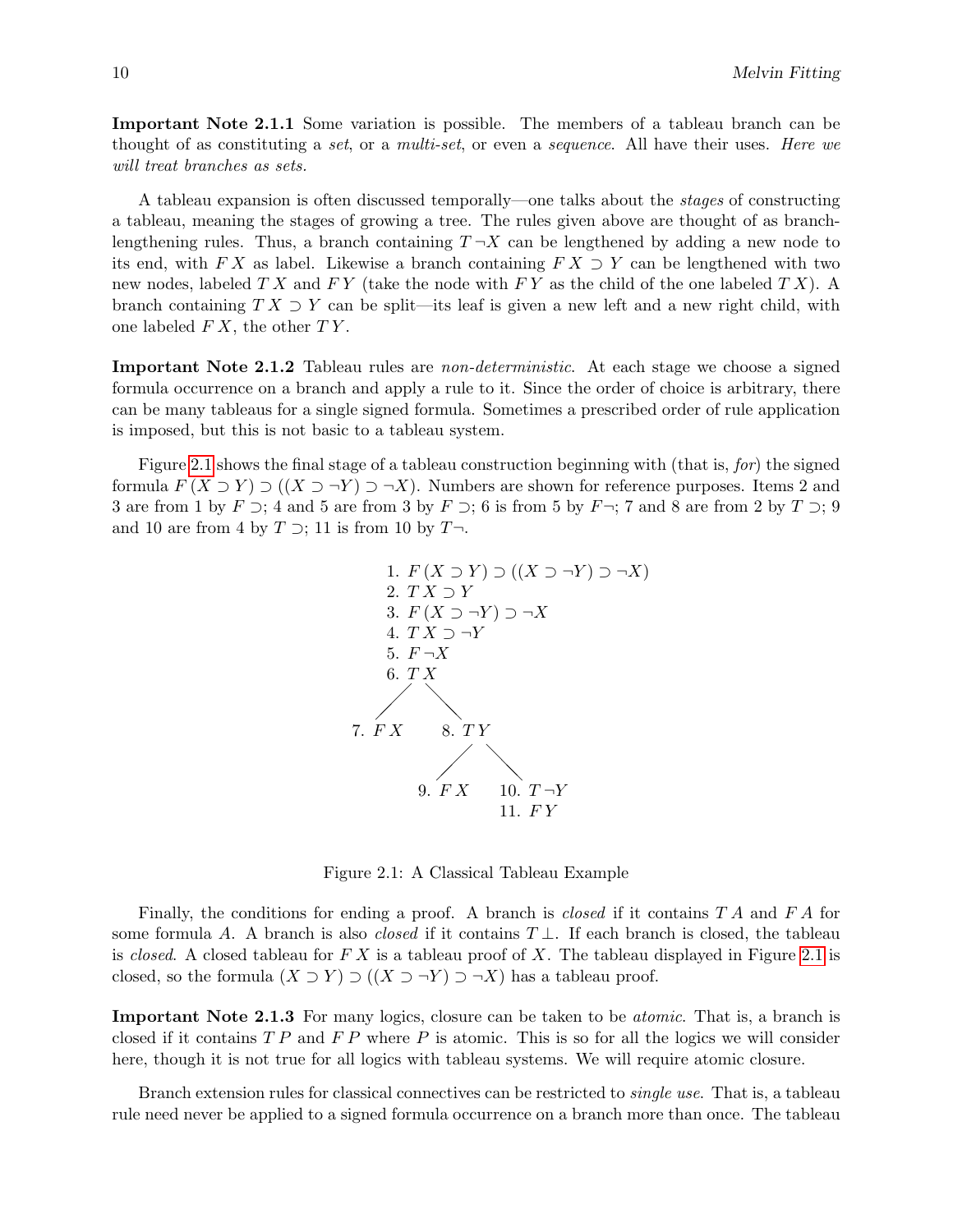rules allow for multiple usage, but it is never necessary. (This is not true for all logics, however.) The tableau example shown above, in fact, follows a single use convention.

<span id="page-12-3"></span>Important Note 2.1.4 All classical tableau rule applications will follow the single use convention.

### <span id="page-12-0"></span>2.2 Uniform Notation

Suppose other binary connectives in addition to ⊃ are also allowed. Binary connectives have tableau rules with similar cases, so Smullyan introduced uniform notation to group cases together, [\[17,](#page-64-1) [18\]](#page-64-2). He did this for its theoretical advantages—proofs about tableau systems can often make use of uniform notation to reduce their case complexity. As it turns out, uniform notation also helps with tableau implementations, and we will make use of it. This has become common in the literature, and one often sees references to  $\alpha$  or  $\beta$  cases. The notation extends to quantifiers too, but we will not need it here.

All signed propositional formulas of the forms  $TX \circ Y$  and  $FX \circ Y$ , where  $\circ$  is a binary connective, are grouped into two categories, those that act *conjunctively*, which are called  $\alpha$ -formulas, and those that act *disjunctively*, which called  $\beta$ -formulas. For each  $\alpha$ -formula two components are defined, which are denoted  $\alpha_1$  and  $\alpha_2$ . Similarly, components  $\beta_1$  and  $\beta_2$  are defined for each  $\beta$ -formula. This is done in Table [2.1.](#page-12-1) The final two cases are a bit odd, but work just fine anyway.

|                     | Conjunctive     |                |                     | Disjunctive    |                |
|---------------------|-----------------|----------------|---------------------|----------------|----------------|
| $\alpha$            | $\alpha_1$      | $\alpha_2$     |                     | $\beta_1$      | $\beta_2$      |
| $T X \wedge Y$      | TX              | TY             | $FX \wedge Y$       | F X            | FY             |
| $F X \vee Y$        | FX              | FY <sub></sub> | $T X \vee Y$        | T X            | TY             |
| $FX \supset Y$      | T X             | FY             | $T X \supset Y$     | F X            | TY             |
| $F X \subset Y$     | FX              | TY             | $T X \subset Y$     | T X            | F Y            |
| $FX \uparrow Y$     | TX              | TY             | $T X \uparrow Y$    | F X            | F Y            |
| $T X \downarrow Y$  | FX              | FY             | $F X \downarrow Y$  | T X            | TY             |
| $T X \not\supset Y$ | T X             | FY             | $F X \not\supset Y$ | F X            | TY             |
| $T X \not\subset Y$ | FX              | TY             | $F X \not\subset Y$ | T X            | FY             |
| $T X \equiv Y$      | $T X \supset Y$ | $TY \supset X$ | $FX \equiv Y$       | $FX \supset Y$ | $FY \supset X$ |
| $F X \not\equiv Y$  | $T X \supset Y$ | $TY \supset X$ | $TX \not\equiv Y$   | $FX \supset Y$ | $FY \supset X$ |

<span id="page-12-1"></span>Table 2.1:  $\alpha$ - and  $\beta$ -Formulas and Components

Now tableau rules can be given uniformly, for all binary connectives. This is done in Table [2.2.](#page-12-2)

| $T\neg X$ | $F \neg X$ | $\alpha$   |                       |
|-----------|------------|------------|-----------------------|
| F'X       | T X        | $\alpha_1$ | $\beta_1$   $\beta_2$ |
|           |            | $\alpha$   |                       |

<span id="page-12-2"></span>Table 2.2: Classical Tableau Expansion Rules

Here's how to use the rules. Suppose we have  $F P \wedge Q$  on a tableau branch. This is a  $\beta$  case, with  $\beta_1 = F P$  and  $\beta_2 = F Q$ . The Tableau Expansion Rules say the branch can be split, with F P on one fork and  $FQ$  on the other. Note that the earlier rules for implication are subsumed in the uniform presentation above.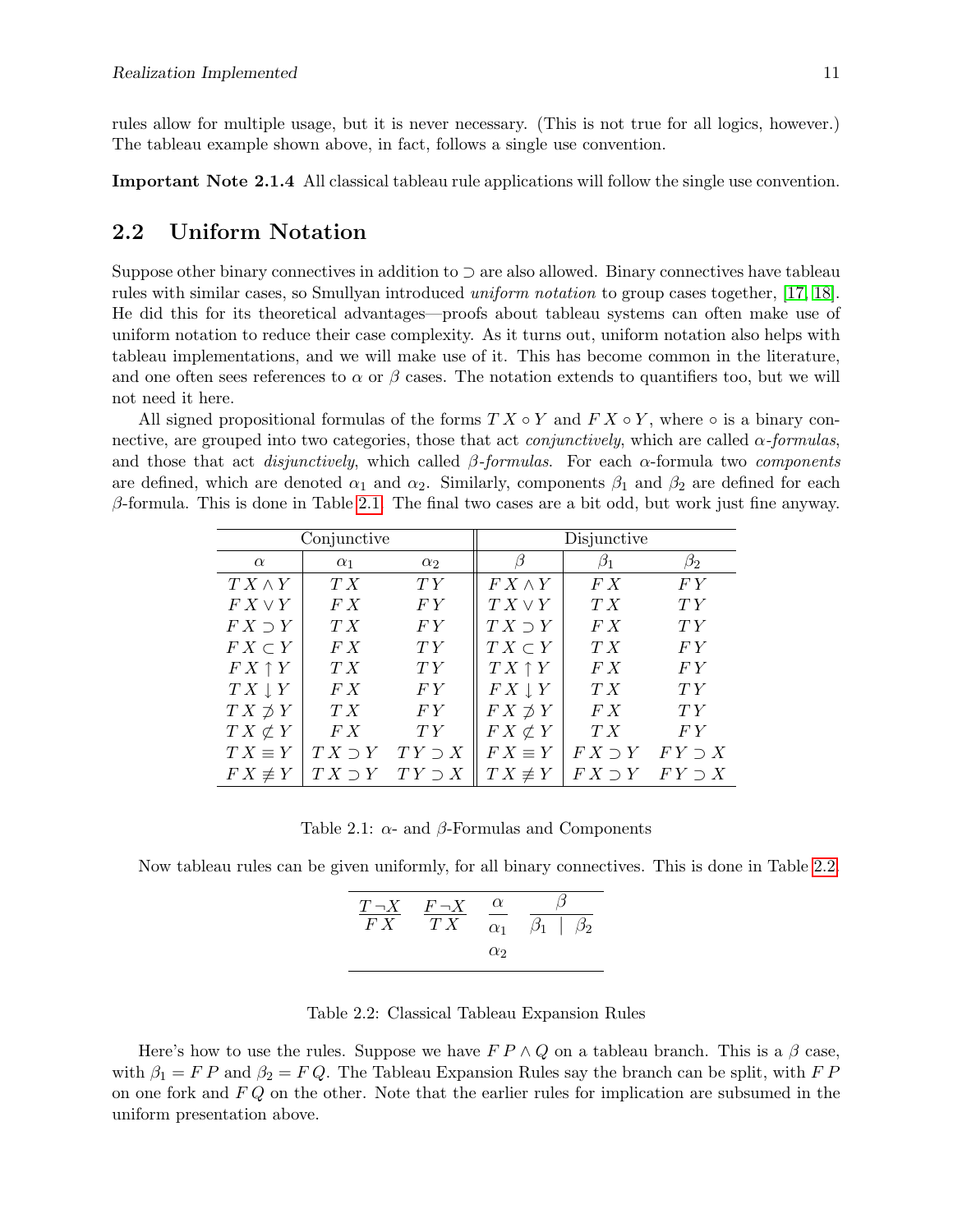

<span id="page-13-1"></span>Figure 2.2: Classical Proof of  $(P \supset (Q \supset R)) \supset ((P \vee S) \supset ((Q \supset R) \vee S))$ 

Figure [2.2](#page-13-1) shows a tableau proof of  $[(P \supset (Q \supset R)) \supset ((P \vee S) \supset ((Q \supset R) \vee S))]$ . In it, 1 is F of the formula to be proved; 2 and 3 are from 1 by  $\alpha$ ; 4 and 5 are from 3 by  $\alpha$ ; 6 and 7 are from 5 by  $\alpha$ ; 8 and 9 are from 2 by  $\beta$ . 10 and 11 are from 4 by  $\beta$ . Reading from left to right, the branches are closed because of 8 and 10, 7 and 11, and 6 and 9. Notice that on one of the branches closure is on a non-atomic formula. This branch can be continued to yield atomic closure—we leave it to you.

Important Note 2.2.1 Tableaus and tableau implementations work fine with the whole list of binary connectives in Table [2.1,](#page-12-1) and our quasi-realization algorithm can handle the list except for  $\equiv$  and  $\neq$ . But most of the connectives are rare in practice so in our examples from now on, and in our implementation, we will assume the only binary connectives are ∧, ∨, and ⊃. We gave a full list primarily for reference and completeness of coverage.

### <span id="page-13-0"></span>2.3 Modal Tableaus

Uniform notation exists for modal operators as well:  $\nu$  for necessity,  $\pi$  for possibility. But justification logics have made little use of possibility, so there is no particular advantage to modal uniform notation for us, and we will not use it. Syntactically  $\Box$ , but not  $\Diamond$ , is added to the language in the usual way.

There are several varieties of modal tableaus. We will use what are called *destructive* tableaus. The name comes from the fact that certain rules cause branch information to disappear. Such tableaus exist for K, T, D, D4, K4, S4, among other familiar logics, but not for S5. We will sketch rules for these systems.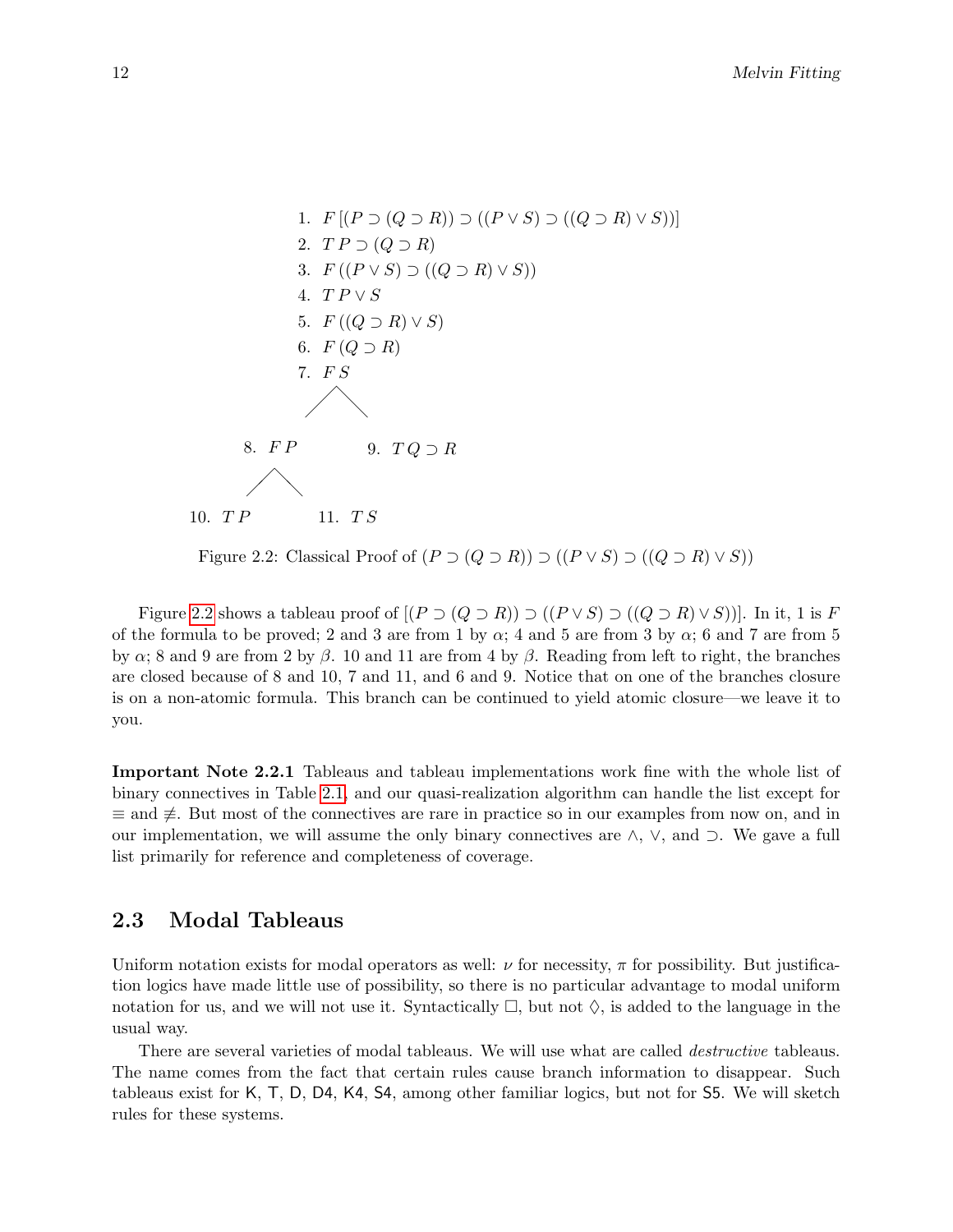## <span id="page-14-0"></span>2.4 Rules for K

Suppose S is a set of signed (modal) formulas. Let  $S^{\sharp} = \{TX \mid T \square X \in S\}$ . There is only one modal rule for K, in addition to the classical propositional rules given earlier.

**K Rule** 
$$
\frac{S, F \square X}{S^{\sharp}, FX}
$$

This rule is applicable to a branch containing  $F \square X$ , with S being the set of other formulas on the branch. The entire branch is replaced with a new branch consisting of the members of  $S^{\sharp}$ , and F X. Note that information is lost passing from S to  $S^{\sharp}$ , hence the name *destructive*.

Figure [2.3](#page-14-2) shows a tableau proof, using the K-rules, of  $(\Box X \land \Box Y) \supset \Box(X \land Y)$ . It begins with several  $\alpha$  rule applications. 1 is, of course, how the proof must start. 2 and 3 are from 1 by rule  $\alpha$ . Likewise 4 and 5 are from 2 by rule  $\alpha$ . Now  $F\Box(X \wedge Y)$  occurs, so by the rules for K we may add  $FX \wedge Y$ , but replace the remaining set S of signed formulas with  $S^{\sharp}$ . This modifies the branch to consist of signed formulas 6, 7, and 8. Here 1, 2 and 3 have been deleted, 4 and 5 replaced by 6 and 7, then 8 added to replace 3. Now 8 is a  $\beta$ -formula and one more step yields a closed tableau.

> 1.  $F(\Box X \land \Box Y) \supset \Box(X \land Y)$ 2.  $T \square X \wedge \square Y$ 3.  $F \square (X \wedge Y)$ 4.  $T \square X$ 5.  $T \square Y$ 6. T X 7. T Y 8.  $FX \wedge Y$

<span id="page-14-2"></span>Figure 2.3: K Proof of  $(\Box X \land \Box Y) \supset \Box (X \land Y)$ 

Important Note 2.4.1 With classical propositional tableaus, any order of rule application must produce a proof if one exists, as long as eventually every applicable rule has been applied. This is not the case for K. If both  $F \square X$  and  $F \square Y$  are present, applying a rule to one eliminates the other, and it may be that only one of the two possibilities will lead to a proof. Now backtracking becomes critical to proof search.

### <span id="page-14-1"></span>2.5 Some Other Modal Logics

Several other standard modal logics have destructive tableau systems. Sometimes the definition of  $S^{\sharp}$  needs some modification. Variations on modal rules are introduced. The  $S^{\sharp}$  operations for several logics are given in Table [2.3](#page-15-1) and the modal rules are given in Table [2.4.](#page-15-2)

<span id="page-14-3"></span>Figure [2.4](#page-16-1) shows a proof, using the S4 rules, of  $\Box X \supset \Box(\Box X \vee Y)$ . Lines 2 and 3 are from 1 by α. Next an S4 modal rule is applied to  $F\Box(\Box X \lor Y)$ , adding 4 while replacing S by  $S^{\sharp}$  eliminates 1 and 3. Now an  $\alpha$ -rule application to 4 adds 5 and 6, and produces a closed tableau, though not an atomically closed one. Continuing, we apply an  $\mathsf{S4}$  modal rule again, to 5, adding 7 while eliminating 4, 5, and 6. Finally, applying the second S4 modal rule to 2 adds 8, and we have atomic closure.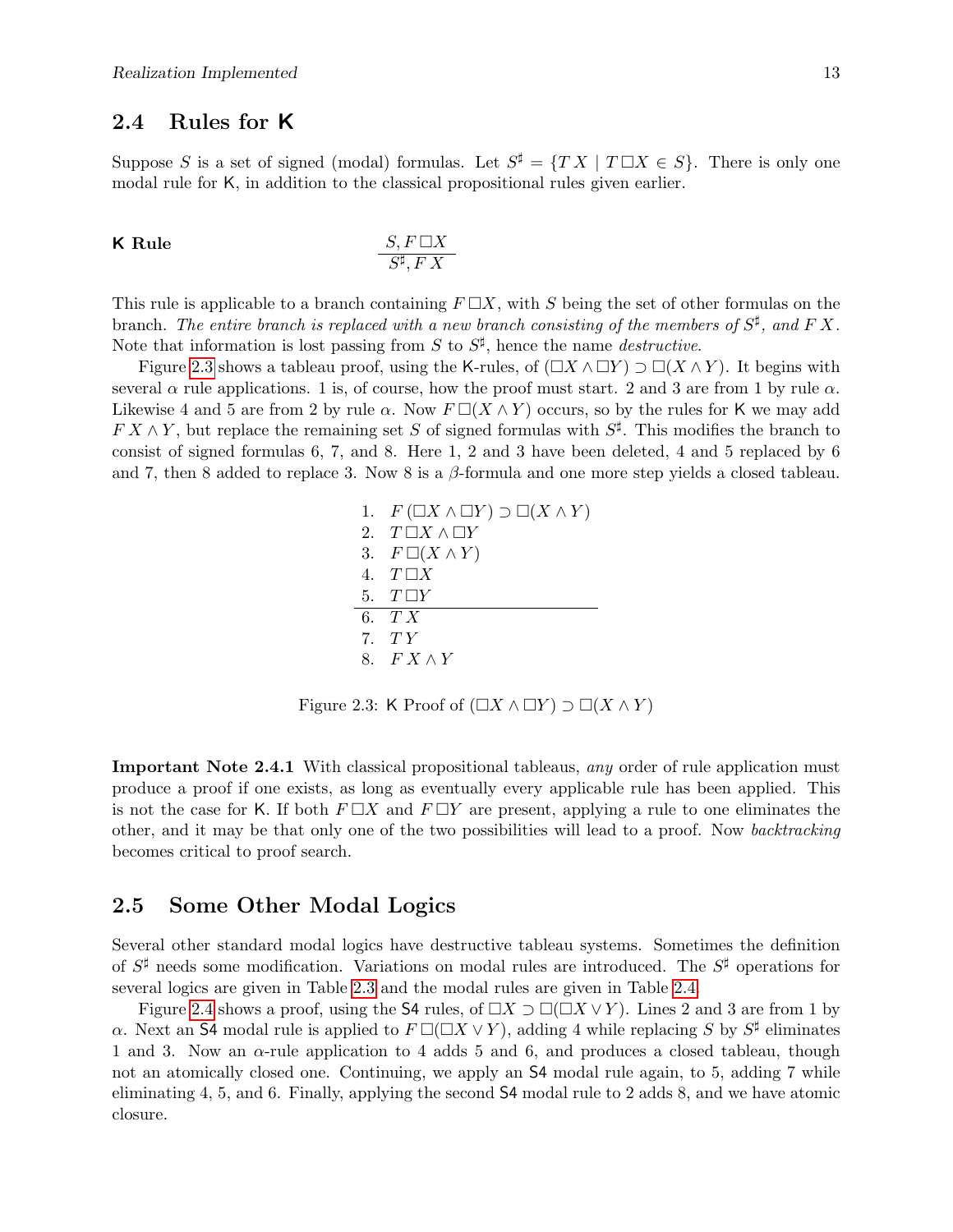| Logic          | Definition of $S^{\sharp}$               |
|----------------|------------------------------------------|
| K.             | $\{TX \mid T \square X \in S\}$          |
| K <sub>4</sub> | $\{TX, T\Box X \mid T\Box X \in S\}$     |
| T.             | $\{TX \mid T\Box X \in S\}$              |
| S <sub>4</sub> | $\{T \square X \mid T \square X \in S\}$ |
| D              | $\{TX \mid T\Box X \in S\}$              |
|                | ${T X, T \square X   T \square X \in S}$ |

<span id="page-15-1"></span>Table 2.3: Definitions for  $S^{\sharp}$ 

| Logic               | Rule                |
|---------------------|---------------------|
| K, K4, T, S4, D, D4 | $S, F \square X$    |
|                     | $S^{\sharp}, F X$   |
| K, K4               | no additional rules |
| <b>T</b> , S4       | $T\Box X$           |
|                     | T X                 |
| D, D4               | $\, S \,$           |
|                     |                     |

<span id="page-15-2"></span>Table 2.4: Modal Rules

**Important Note 2.5.1** The rule  $S, F \square X \Rightarrow S^{\sharp}, F X$  is single usage by default. Applying it with  $F \square X$  eliminates the formula, so it cannot be applied a second time. The rule  $T \square X \Rightarrow T X$  for T is also single usage, but for S4 things are trickier. For S4, if  $T \square X \Rightarrow TX$  is applied to a signed formula occurrence it need not be applied again, until the rule  $S, F \square X \Rightarrow S^{\sharp}, F X$  has been applied. The intuition is simple: the destructive rule might eliminate the consequent of  $T \square X \Rightarrow TX$  but for S4 it will not eliminate the premise, so a new application may be useful.

### <span id="page-15-0"></span>2.6 Annotated Formulas and Tableaus

We will be mapping modal formulas to formulas of justification logic. This requires that we keep track of the various *occurrences* of  $\Box$ . In [\[6\]](#page-63-9) we introduced *annotated formulas* to address this issue; we use a simpler version now. An *annotated modal formula* is like a standard modal formula except for the following.

- 1. Instead of a single modal operator  $\Box$  there is an infinite family,  $\Box_1$ ,  $\Box_2$ , ..., called *indexed* modal operators. Formulas are built up as usual, but using indexed modal operators instead of  $\square$ . We assume that in an annotated formula, no index occurs twice.
- 2. If  $A$  is an annotated formula, and  $A'$  is the result of replacing all indexed modal operators,  $\Box_n$ , with  $\Box$ , regardless of index, then A' is a conventional modal formula. We say A is an annotated version of  $A'$ , and  $A'$  is an unannotated version of  $A$ .

Annotations are purely for bookkeeping purposes. Here are details. The  $\alpha/\beta$  classification is exactly as with unannotated formulas, as is the definition of components. Thus, for instance,  $T \Box_1 P \wedge \Box_2 Q$  counts as an  $\alpha$ , with  $\alpha_1 = T \Box_1 P$  and  $\alpha_2 = T \Box_2 Q$ . In tableau constructions, branch extension rules apply to annotated formulas exactly as to unannotated ones. The definition of  $S^{\sharp}$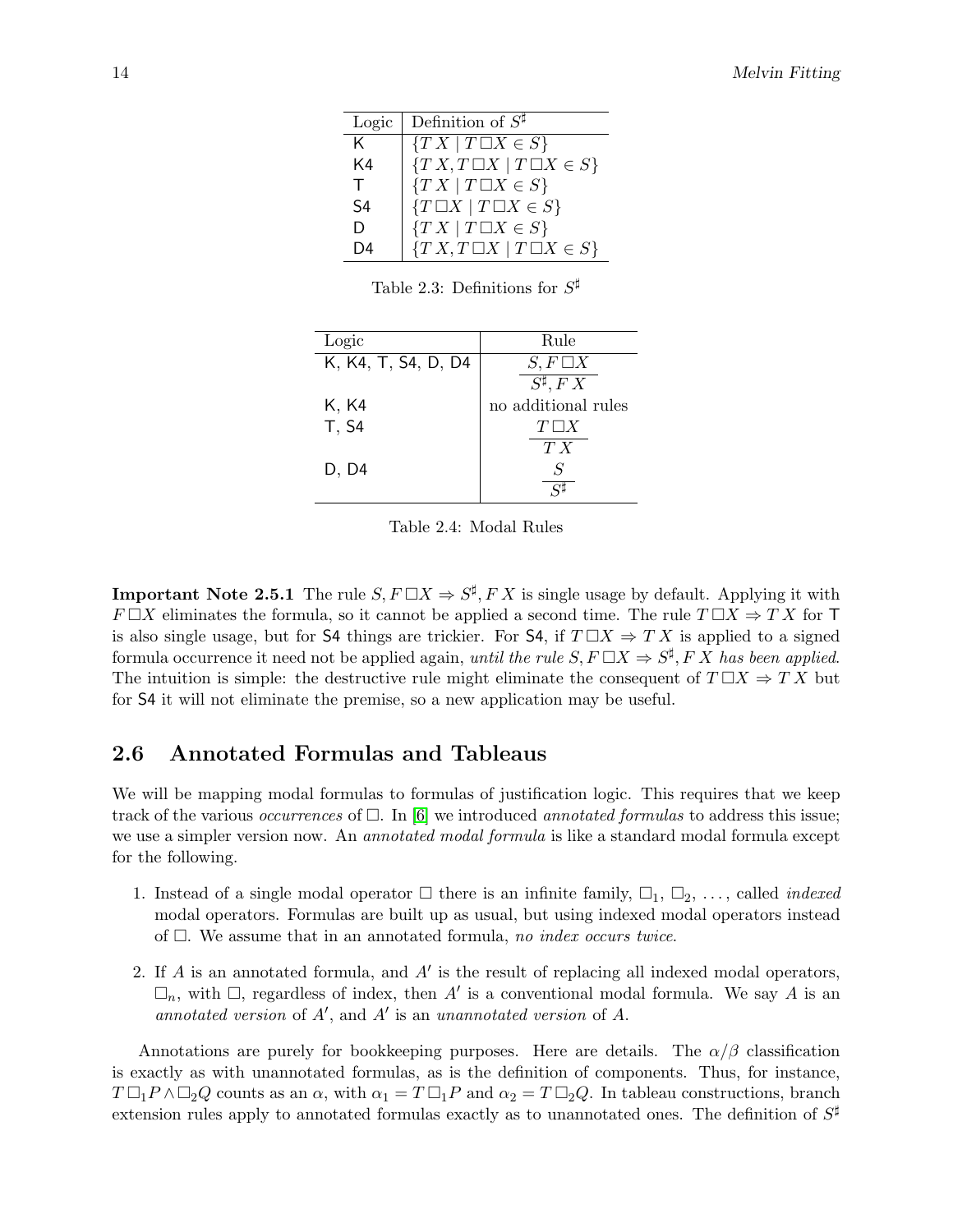1.  $F \square X \supset \square (\square X \vee Y)$ 2.  $T \square X$ 3.  $F \square( \square X \vee Y)$ 2.  $T \square X$ 4.  $F \square X \vee Y$ 5.  $F \square X$ 6. F Y 2.  $T \square X$ 7. F X 8. T X

<span id="page-16-1"></span>Figure 2.4: S4 proof of  $\Box X \supset \Box (\Box X \vee Y)$ 

for S4 becomes the following.  $S^{\sharp} = \{ T \square_i X \mid T \square_i X \in S \}$ , and similarly for other modal logics. And since we are requiring atomic closure, closure conditions are not affected by annotations.

Given all this, Figure [2.5](#page-16-2) is an annotated version of the S4 proof shown in Figure [2.4.](#page-16-1) Every S4 tableau proof can be turned into an annotated proof, simply by annotating the modal operators appearing in the root, and then propagating these annotations downward through the tree.

> 1.  $F \Box_1 X \supset \Box_2 (\Box_3 X \vee Y)$ 2.  $T\Box_1 X$ 3.  $F\Box_2(\Box_3 X \vee Y)$ 2.  $T \square_1 X$ 4.  $F \square_3 X \vee Y$ 5.  $F\Box_3 X$ 6. F Y 2.  $T\Box_1 X$ 7. F X 8. T X

<span id="page-16-2"></span>Figure 2.5: S4 proof of  $\Box_1 X \supset \Box_2(\Box_3 X \vee Y)$ 

### <span id="page-16-0"></span>2.7 Changing the Tableau Representation

So far tableaus have been trees, and formula occurrences could be common to multiple branches. While this has advantages for some purposes, it does not when our quasi-realization algorithm is introduced. We will be associating a set of quasi-realizers with each signed formula occurrence in a tableau. How that is done depends on the history of the branch containing a given occurrence. If an occurrence is common to more than one branch it has more than one history, and things become ambiguous. Our simple solution is to change the way tableaus are represented, something that also brings us much closer to the data structure used in our Prolog implementation.

From now on a tableau is not thought of as a tree, but rather as the set of its branches. Each branch, in turn, is the set of signed formulas on it. When we write a branch as  $\mathcal{B}, \mathcal{Z}$ , or more graphically B  $Z$ , we mean it is the set whose members are those of  $B$ , together with signed formula Z. This notation assumes that Z is not part of B. We now reformulate the  $S4$  tableau rules in this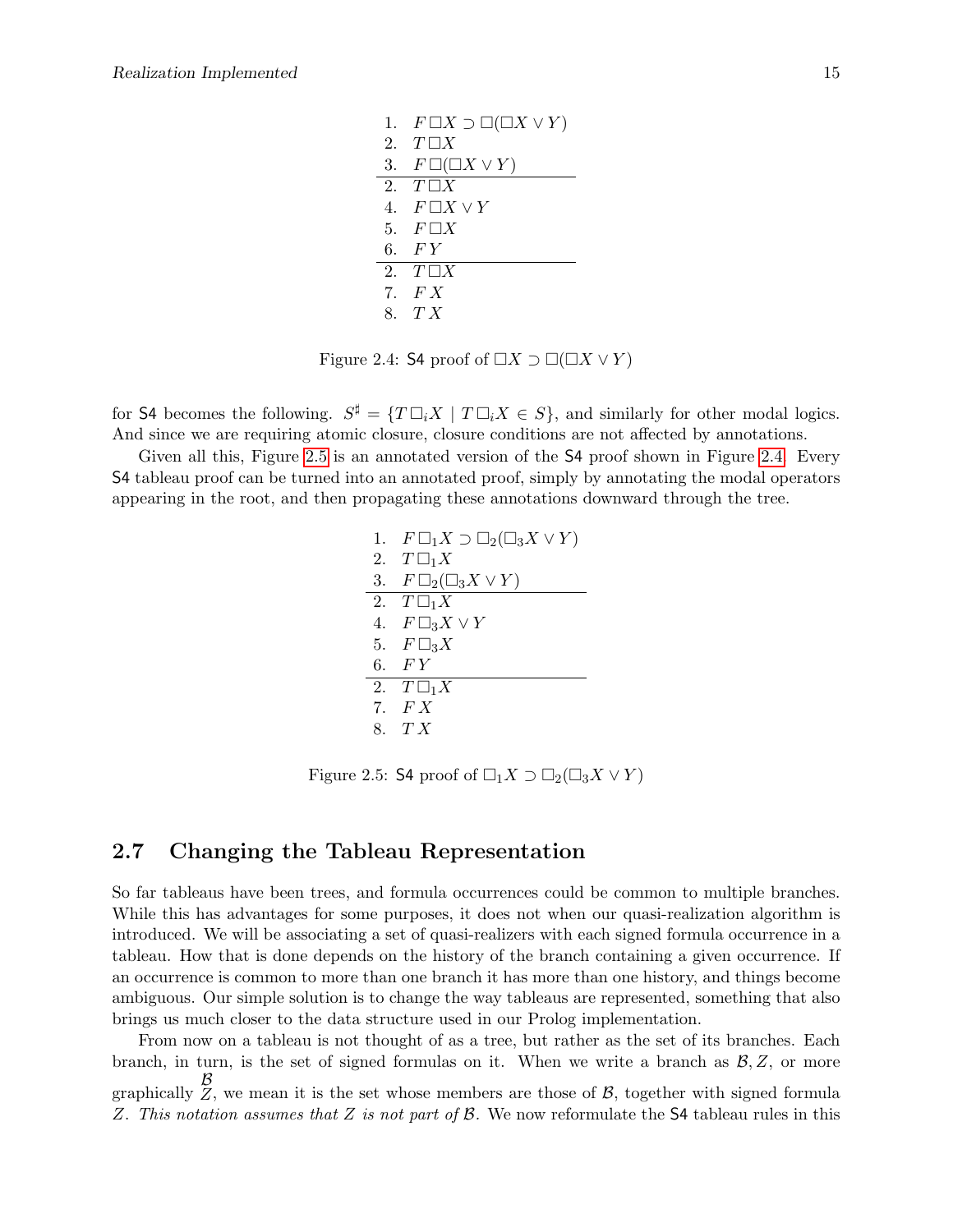style, building in the notion of single-usage for tableau rules. Of course rules for other modal logics could also be presented, but S4 will be sufficiently representative. Here are the formal details. They apply equally well to tableaus of signed formulas or of annotated signed formulas.

Definition 2.7.1 (Tableau Revised) A tableau is a finite set of finite sets (called branches) of signed formulas—see Important Note [2.1.1.](#page-10-2) A branch is closed if it contains  $TP$  and  $FP$  for some atomic P, or if it contains  $T \perp$  (see Important Note [2.1.3\)](#page-11-1). A tableau is closed if each of its branches is closed. We say a signed formula is on a branch if it is a member of it, and a branch is in a tableau if it is a member of it. A tableau proof of X is a sequence of tableaus, beginning with a single branch tableau where that branch contains only  $FX$ , continuing using the Branch Extension Rules given in Tables [2.5](#page-17-0) and [2.6,](#page-17-1) and ending with a closed tableau.

$$
\begin{array}{c|cc}\n\mathcal{B} & \mathcal{B} & \mathcal{B} & \mathcal{B} \\
\hline\nT \neg X & F \neg X & \alpha & \beta \\
\hline\n\mathcal{B} & \mathcal{B} & \mathcal{B} & \mathcal{B} \\
FX & TX & \alpha_1 & \beta_1 \beta_2 \\
\alpha_2 & \alpha_2 & \n\end{array}
$$

<span id="page-17-0"></span>Table 2.5: Classical Branch Extension Rules Revised

For example, the  $\beta$  rule in Table [2.5](#page-17-0) is to be read as follows. If a tableau has  $\beta$ ,  $\beta$  as a branch, then the result of removing the branch from the tableau and replacing it with two branches,  $\mathcal{B}, \beta_1$ and  $\mathcal{B}, \beta_2$  is another tableau, which we will call a *successor* of the original tableau. Similarly for the other rules. Note that the new branches do not contain  $\beta$ , but have  $\beta_1$  and  $\beta_2$  instead. In effect, we remove a signed formula once a classical rule has been applied to it. This is how we enforce single usage—see Important Note [2.1.4.](#page-12-3) That branches do not share any common parts is essential here.

There is one misleading aspect to the notation above. In the rule for  $T \rightarrow$  for instance, it may happen that F X already occurs in B, in which case the display of  $\mathcal{B}, F X$  below the line is not correct—it should be simply  $\beta$ . We allow this mild abuse, rather than complicating notation.

$$
\begin{array}{ccc}\n & \mathcal{B} & \mathcal{B} \\
 \frac{T \Box X}{\mathcal{B}} & \frac{F \Box X}{\mathcal{B}^{\sharp}} \\
 & \mathcal{I} \Box X & F X \\
 & TX\n \end{array}
$$
\n
$$
\mathcal{B}^{\sharp} = \{T \Box X \mid T \Box X \in \mathcal{B} \text{ or } \mathcal{I} \Box X \in \mathcal{B}\}
$$

#### <span id="page-17-1"></span>Table 2.6: S4 Modal Branch Extension Rules Revised

Single usage is a bit trickier for modal rules. As Important Note [2.5.1](#page-14-3) points out, single usage for the  $F \Box$  rule is automatic, but for the T  $\Box$  rule of S4 single usage only applies until the next application of the F  $\Box$  rule. We build this into Table [2.6](#page-17-1) by crossing off an occurrence of  $T \Box X$ when a rule has been applied to it, and providing no rule that has a crossed off signed formula as a trigger. A cross off mark is removed, as part of the definition of  $\mathcal{B}^{\sharp}$ , when an  $F \Box$  rule is applied.

Figure [2.6](#page-18-1) shows an example of a tableau proof of  $\Box(P \supset Q) \supset (\Box P \supset \Box Q)$ , where a tableau is a set of its branches, which is a set of its signed formulas. Each line is a tableau represented as a set of sets of signed formulas, and the passage from line to line is according to the Branch Extension Rules for S4. (It is not the shortest tableau proof for this formua.) The final tableau is closed.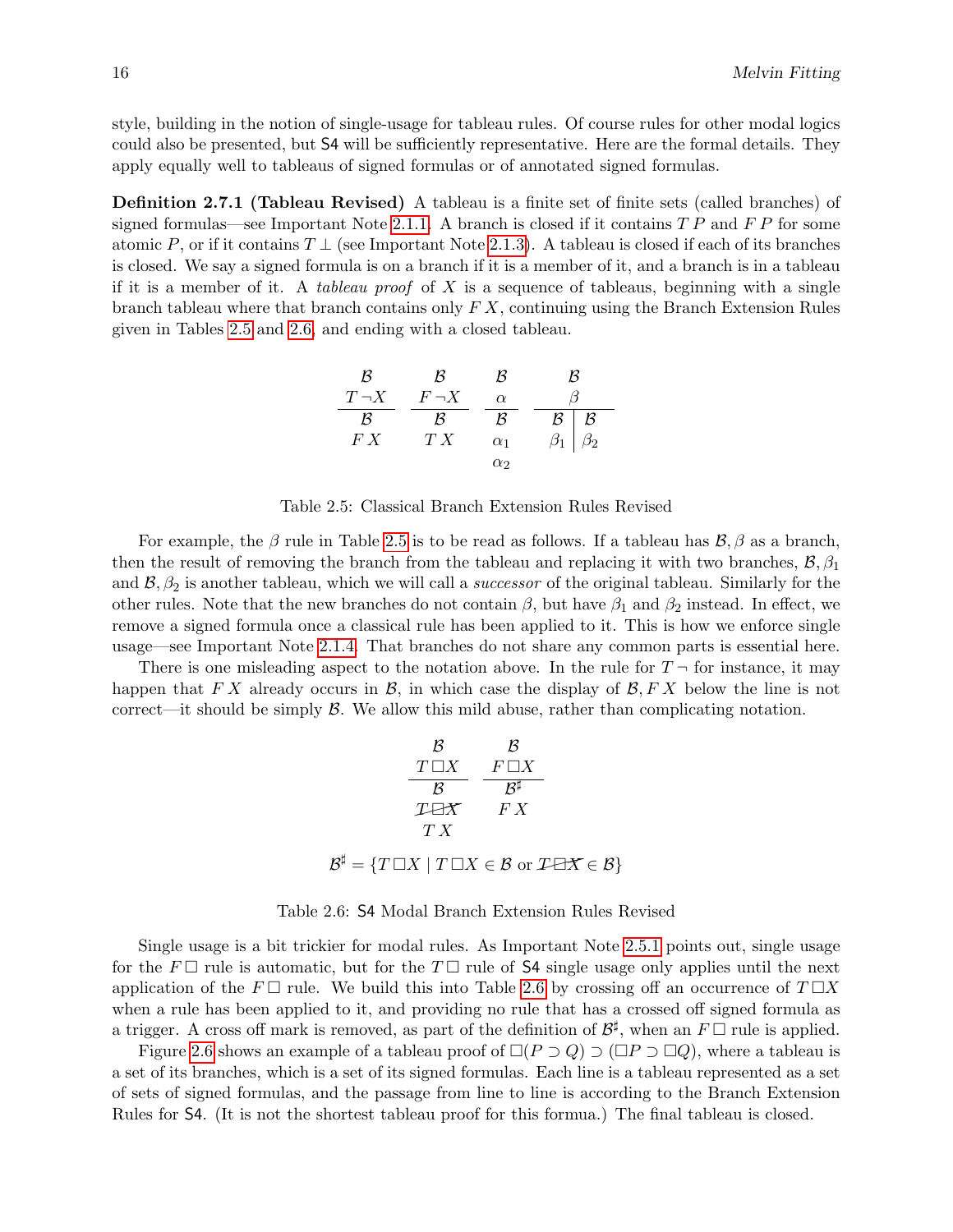1.  $\{F \Box (P \supset Q) \supset (\Box P \supset \Box Q)\}\}\$ 2.  $\{T \square (P \supset Q), F \square P \supset \square Q\}$ 3.  $\{T \square (P \supset Q), T P \supset Q, F \square P \supset \square Q\}$ 4.  $\{T\Box(P\supset Q), T P \supset Q, T \Box P, F \Box Q\}$ 5.  $\{T \square (P \supset Q), T \square P, F Q\}$ 6.  $\{T\Box(P\supset Q), T P \supset Q, T \Box P, F Q\}$ 7.  $\{T \Box (P \supset Q), F P, T \Box P, F Q\}, \{T \Box (P \supset Q), T Q, T \Box P, F Q\}$ 8.  $\{\{\underline{T}\Box(P\supset Q), F\ P, \underline{T}\Box P, T\ P, F\ Q\}, \{\underline{T}\Box(P\supset Q), T\ Q, T\Box P, F\ Q\}\}\$ 

<span id="page-18-1"></span>Figure 2.6: Tableau As Set Of Sets

### <span id="page-18-0"></span>2.8 Final Remarks

Semantic tableaus are closely related to, well, semantics. But this is not a treatise on tableaus, so I'm omitting all this. However, there is one proof-theoretic way of understanding tableaus that has relevance to the quasi-realization algorithm that will be presented in Chapter [3.](#page-19-0)

**Definition 2.8.1** Let  $\beta$  be a branch of a tableau (classical, modal, ...). By the associated formula for B we mean  $\bigwedge \mathcal{B}_T \supset \bigvee \mathcal{B}_F$  where  $\mathcal{B}_T = \{X \mid T X \text{ is on } \mathcal{B}\}\$  and  $\mathcal{B}_F = \{X \mid F X \text{ is on } \mathcal{B}\}.$ 

Suppose we have a tableau system for a modal logic considered in this chapter, and we also have an axiomatic formulation. If a tableau branch is closed, or can be continued to closure, the formula associated with that branch will be provable in that axiom system. Here is how to show this. If a branch is closed it is obvious, since both  $TP$  and  $FP$  will be on the branch, which makes the associated formula a tautology. With a modest amount of work, one can show the following. If branch  $\beta$  extends in one step to a branch or branches having provable associated formulas, then  $\beta$ itself has a provable associated formula. Then a kind of 'backward induction' establishes the result for all closable branches.

If X has a tableau proof, a tableau for  $FX$  closes, so the associated formula for the only branch of the initial tableau is axiomatically provable. But this this branch contains only  $FX$ , so the associated formula is  $\bigwedge \emptyset \supset \bigvee X$ , or  $\top \supset X$ , or equivalently, X, and hence X is axiomatically provable. This is a version of soundness for tableaus relative to axiomatics. The idea will turn up again.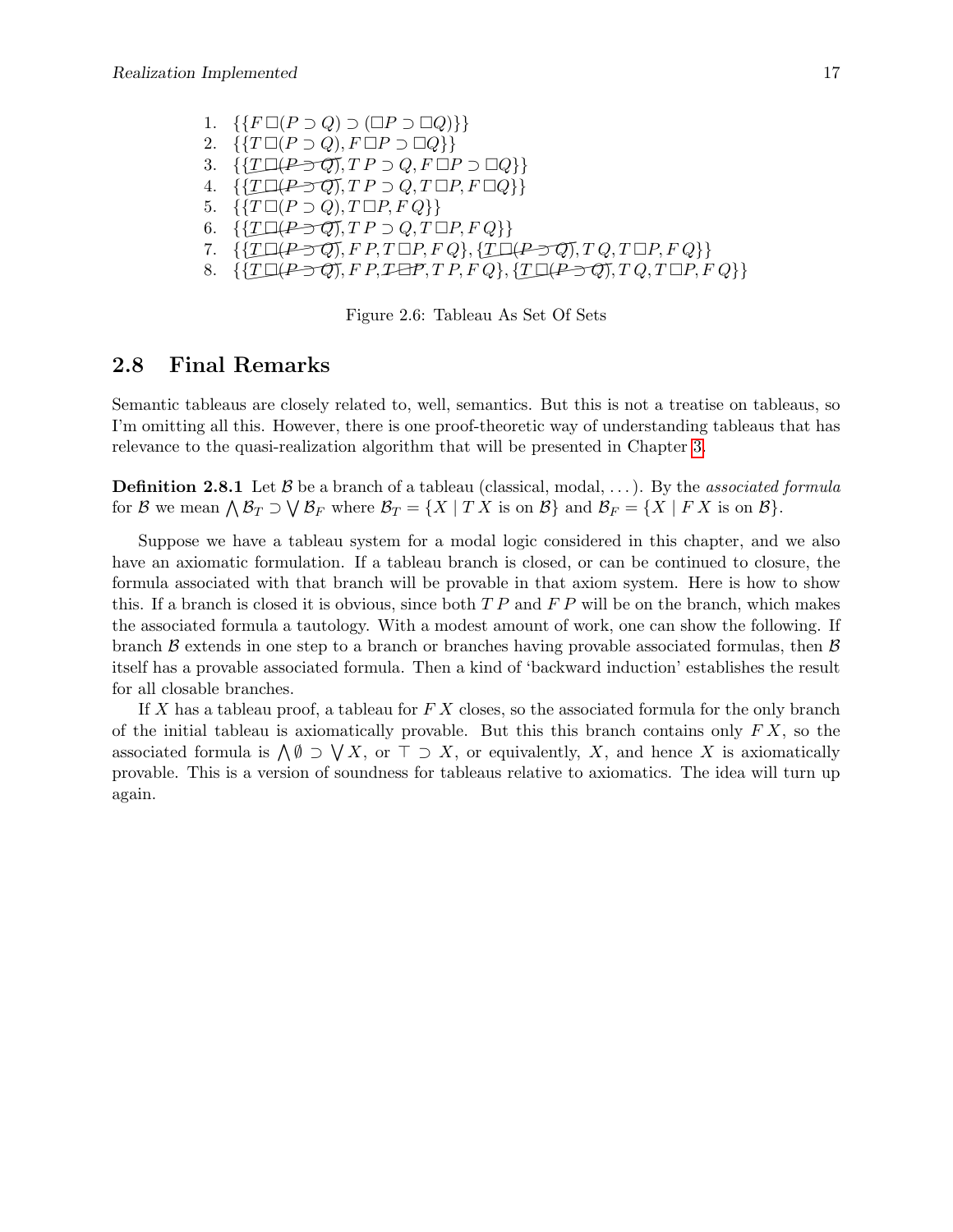# <span id="page-19-0"></span>Chapter 3

# Quasi-Realizations

### <span id="page-19-1"></span>3.1 The Basic Idea

The algorithm for computing realizations, presented in this report, divides into two halves. The first half constructs an intermediate object, a *quasi-realization*, from a tableau proof. The second half converts a quasi-realization into a proper realization, and is discussed in Chapter [4.](#page-28-0) The construction of quasi-realizations is logic dependent, though differences between many basic modal logics often are rather minor. Input to this algorithm is the steps in a tableau proof. Similar algorithms can also be constructed that use Gentzen system proofs, or nested sequent proofs. The input to the quasi-realization to realization algorithm is a quasi-realization, not a formal proof, and the construction is independent of the particular logic involved.

To keep things concrete in the discussion of this chapter, we assume the modal logic considered is S4, and the justification logic is LP. Similar constructions apply to other modal/justification combinations too, and how to do this should be relatively obvious.

Informally the goal is to associate a quasi-realization with each signed formula occurrence in a tableau proof. This quasi-realization is constructed according to how the branch on which the signed formula appears is continued to closure. The problem is that a given signed formula occurrence can be on more than one branch, appearing before the branch splits. A quasi-realization computed on one branch might be different than a quasi-realization computed on another. If we were dealing with realizations, a merging solution to this problem would involve the + operation and substitution, and would be of some complexity since the entire nested structure of the formulas involved would need to be taken into consideration. Our approach bypasses this problem by allowing a set of quasi-realizations rather than insisting on a single one. In fact  $+$  does not appear until we reach the quasi-realization to realization algorithm.

### <span id="page-19-2"></span>3.2 Quasi-Realizations Defined

<span id="page-19-3"></span>We define a map from annotated signed modal formulas to sets of signed LP formulas. From now on we assume that  $v_1, v_2, \ldots$  is an enumeration of all justification variables of LP with no variable repeated, fixed once and for all. Case 4 of the definition below always uses  $v_k$  in quasi-realizations where the sign is T and  $\Box_k$  is involved. In case 2 two conjunctive, or  $\alpha$ , signed formulas are mentioned. For one we use  $\alpha$  with  $\alpha_1$  and  $\alpha_2$  as components. For the other we use  $\alpha'$  with  $\alpha'_1$  and  $\alpha_2'$  as components. Similarly for disjunctive, or  $\beta$ , signed formulas.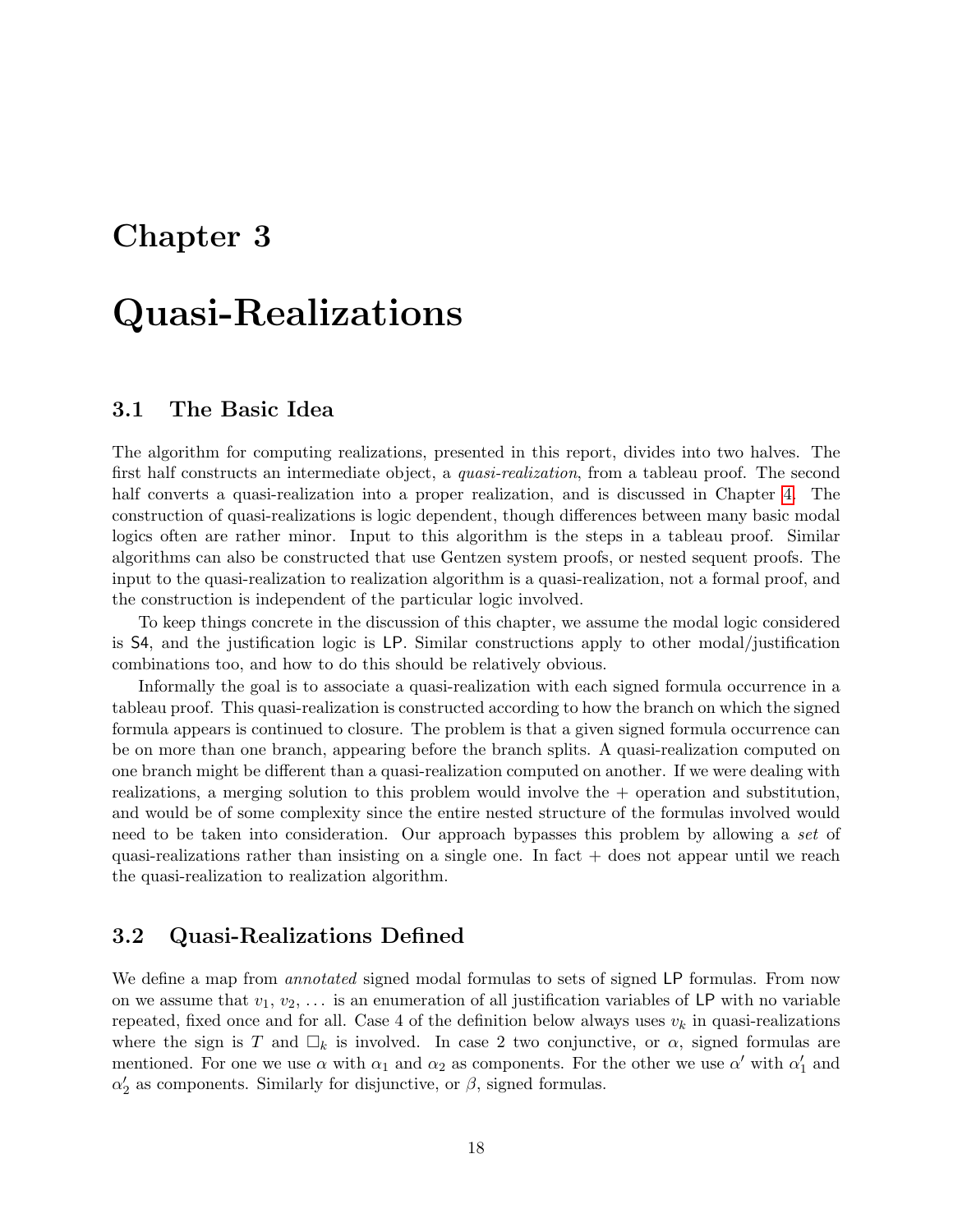**Definition 3.2.1** The mapping  $\langle \cdot \rangle$  is defined recursively on the set of signed annotated modal formulas.

- 1. If A is atomic,  $\langle T A \rangle = \{T A\}$  and  $\langle F A \rangle = \{F A\}.$
- 2.  $\langle T \neg A \rangle = \{ T \neg U \mid F U \in \langle F A \rangle \}.$  $\ddot{\mathcal{K}}F \neg A\mathcal{K} = \{F \neg U \mid TU \in \mathcal{K}T \wedge \mathcal{K}\}.$
- 3.  $\langle \alpha \rangle = {\alpha' | \alpha_1' \in \langle \alpha_1 \rangle \text{ and } \alpha_2' \in \langle \alpha_2 \rangle}.$  $\langle \!\langle \beta \rangle\!\rangle = \{ \beta' \mid \beta'_1 \in \langle \!\langle \beta_1 \rangle\!\rangle \text{ and } \beta'_2 \in \langle \!\langle \beta_2 \rangle\!\rangle \}.$
- 4.  $\langle T \Box_n A \rangle = \{ T v_n : U \mid T U \in \langle T A \rangle \}.$  $\langle F \Box_n A \rangle = \{F \: t: (U_1 \vee \ldots \vee U_k) \mid F \: U_1, \ldots, F \: U_k \in \langle F \: A \rangle \}$  and t is any justification term}.
- 5. The mapping is extended to sets of signed annotated formulas by letting  $\langle S \rangle = \cup \{ \langle Z \rangle | Z \in$  $S$ .

Members of  $\langle Z \rangle$  are called *quasi-realizers* of Z.

**Example 3.2.2** Suppose  $t, u$ , and w are justification terms and P and Q are atomic formulas. Here are some quasi-realization calculations, leading up to  $F \Box_1(\Box_2 P \vee \neg \Box_3 Q)$ . We do not produce all quasi-realizations; the set in this case would be infinite. Most of the reasoning is obvious; we discuss only one case.  $F \Box_2 P \lor \neg \Box_3 Q$ , in item 5, is an  $\alpha$ , with  $\alpha_1 = F \Box_2 P$  and  $\alpha_2 = F \neg \Box_3 Q$ . By items 2 and 3, we can take  $\alpha'_1 = F t$ : P and  $\alpha'_2 = F \neg v_3$ : Q, and then  $\alpha' = F t$ : P  $\vee \neg v_3$ : Q, which is taken to be one of the members of  $\langle F \Box_2 P \lor \neg \Box_3 Q \rangle$ .

- 1.  $\{FP\} = \langle FP \rangle$  and  $\{TQ\} = \langle TQ \rangle$
- 2.  $\{F t : P, F u : P\} \subset \langle F \Box_2 P \rangle$
- 3.  $\{T v_3:Q\} = \langle T \square_3 Q \rangle$
- 4.  $\{F \neg v_3:Q\} = \langle F \neg \Box_3 Q \rangle$
- 5.  $\{F t : P \vee \neg v_3 : Q, F u : P \vee \neg v_3 : Q\} \subseteq \langle F \Box_2 P \vee \neg \Box_3 Q \rangle$
- 6.  $\{F \: t:(t:P \vee \neg v_3:Q) \vee (u:P \vee \neg v_3:Q)), F \: w:(u:P \vee \neg v_3:Q)\} \subseteq \langle F \: \Box_1(\Box_2 P \vee \neg \Box_3 Q) \rangle$

In Section [3.3](#page-20-0) we give an algorithm which will establish the following.

<span id="page-20-1"></span>**Theorem 3.2.3** Let X be an annotated modal formula. Given a tableau proof of X in  $54$ , a finite set  $\{FQ_1, \ldots, FQ_k\}$  of quasi-realizers for F X can be constructed so that  $Q_1 \vee \ldots \vee Q_k$  is a theorem of LP.

Similar results can also be shown for the other modal logics for which tableau systems were given in Sections [2.4](#page-14-0) and [2.5.](#page-14-1)

### <span id="page-20-0"></span>3.3 Mixed Tableaus

We now introduce what we call mixed tableaus, which unite modal features with justification logic features. They are based on tableaus as defined in Section [2.7,](#page-16-0) using a set of sets representation.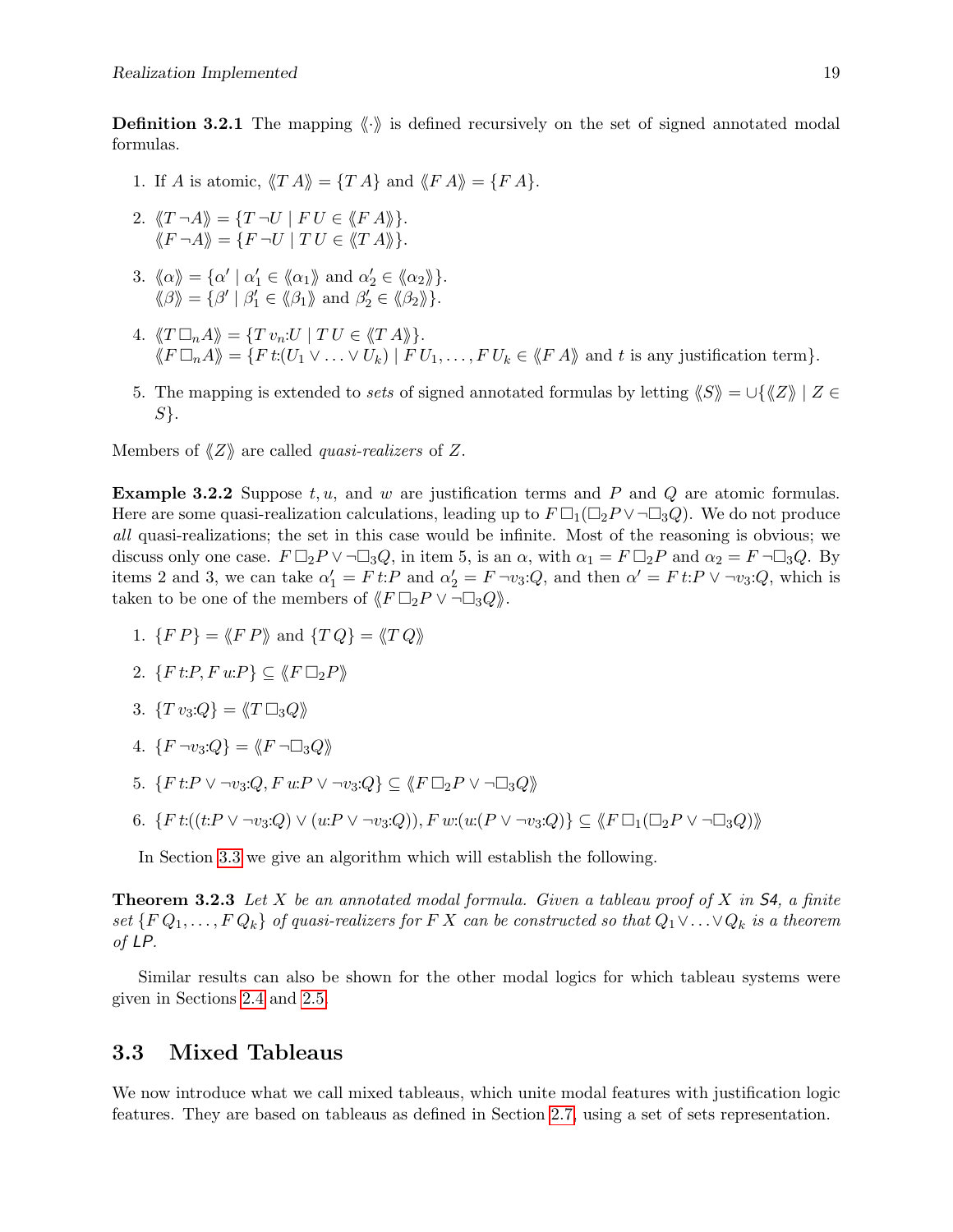**Definition 3.3.1** A *mixed* 54 tableau is like a tableau except that members of branches are not signed formulas, but are pairs  $(M, S)$  where M is a signed annotated modal formula and S is a finite set of signed justification formulas. There are two requirements that must be met.

- 1. If  $(M, S)$  occurs in a mixed tableau, it is required that  $S \subseteq \langle M \rangle$ .
- 2. If, in a mixed tableau, we replace each entry  $(M, S)$  by just M, the result must be an annotated S4 tableau.

In a mixed tableau, we refer to M as the modal part of  $(M, S)$ , and to S as the justification part of  $(M, S)$ . We say a mixed tableau  $\mathcal{T}^{mix}$  is an expansion of an S4 tableau T if T results from  $\mathcal{T}^{mix}$ , as in item 2 above, by eliminating the justification parts of node labels.

Informally, a mixed tableau expands an S4 tableau by associating a set of quasi-realizers to each signed annotated modal formula appearing in it. Before reading the next definition, it would be helpful to reread the Final Remarks in Section [2.8.](#page-18-0)

<span id="page-21-2"></span>**Definition 3.3.2** Let  $\beta$  be a branch of a mixed tableau. By the *associated justification formula* for  $\mathcal B$  we mean  $\bigwedge \mathcal{B}^{just}_T \supset \bigvee \mathcal{B}^{just}_F$  where  $\mathcal{B}^{just}_T$  $j<sup>ust</sup><sub>T</sub>$  is the set of all justification formulas X such that T X occurs in the justification part of some member of B and  $\mathcal{B}_F^{just}$  $j_{\text{H}}^{y}_{F}$  is the set of X such that  $FX$ occurs in the justification part of some member of  $\beta$ .

We say a mixed S4 tableau branch is *justification sound* provided that its associated justification formula is provable in axiomatic LP. We say a mixed S4 tableau is justification sound if each branch is.

The heart of our quasi-realization work is the following.

<span id="page-21-1"></span>**Theorem 3.3.3** Let  $T$  be an annotated  $S4$  tableau that can be continued to one that is closed (or is closed already). Then  $\mathcal T$  has a mixed tableau expansion  $\mathcal T^{mix}$  that is justification sound, where  $\mathcal{T}^{mix}$  can be algorithmically constructed from any closed modal tableau extending  $\mathcal{T}.$ 

This Theorem immediately gives us Theorem [3.2.3,](#page-20-1) which we re-state here for convenience.

**Repeat of Theorem [3.2.3](#page-20-1)** Let X be an annotated modal formula. Given a tableau proof of X in S4, that is, given a closed S4 tableau starting with FX, a finite set  $\{FQ_1, \ldots, FQ_k\}$  of quasi-realizers for F X can be constructed so that  $Q_1 \vee \ldots \vee Q_k$  is a theorem of LP.

Here is the argument. Suppose  $X$  is an annotated modal formula, and we have a closed  $S4$ tableau proof for X. The construction of that proof begins with the single-branch modal tableau consisting of just a root node, labeled  $FX$ . Since this trivial tableau can be continued to a closed tableau, by Theorem [3.3.3](#page-21-1) it can be expanded to a mixed tableau that is justification sound. Such a mixed tableau must consist of just a root node, labeled  $(F X, \{F Q_1, \ldots, F Q_k\}),$ where  $\{FQ_1,\ldots,FQ_k\} \subseteq \langle \langle FX \rangle \rangle$ . Since this expanded tableau is justification sound, the formula  $\bigwedge \emptyset \supset \bigvee \{Q_1, \ldots, Q_k\}$  is axiomatically LP provable. That is,  $Q_1 \vee \ldots \vee Q_k$  is provable, where  $Q_1, \ldots, Q_k$  are quasi-realizers for  $FX$ .

### <span id="page-21-0"></span>3.4 The Quasi-Realization Algorithm

This section contains an algorithm for constructing justification sound mixed tableaus from closed S4 tableaus, followed by an example. In Section [3.5](#page-25-0) a proof of the correctness of the algorithm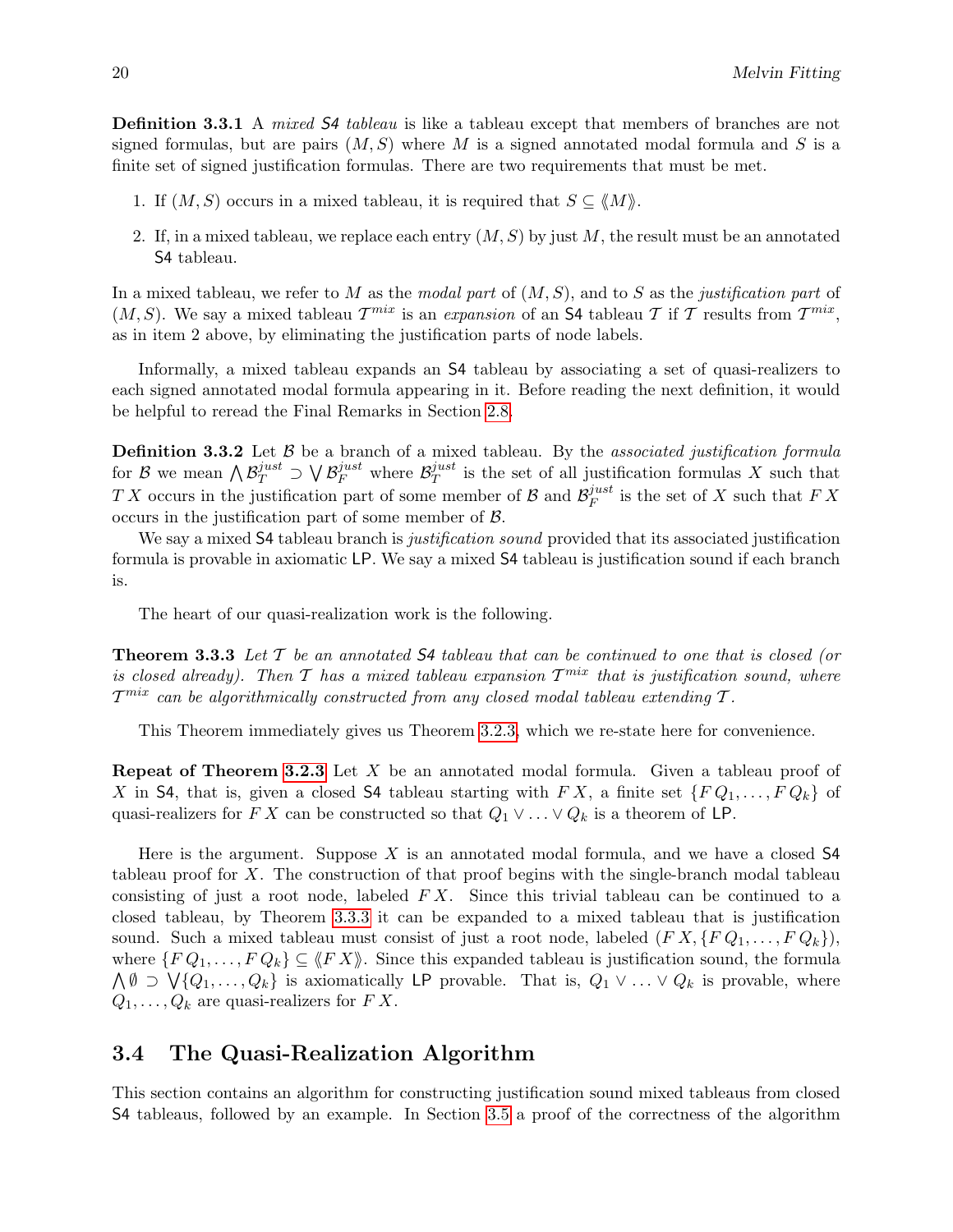is given, and this establishes Theorem [3.3.3.](#page-21-1) The construction is a kind of 'backward induction'. Specifically, the strategy followed is this. Suppose  $\mathcal{T}_1, \mathcal{T}_2, \ldots, \mathcal{T}_k$  is a sequence of annotated S4 tableaus, in which each arises from the preceding by a single application of an S4 branch extension rule, as given in Section [2.7.](#page-16-0) Suppose also that  $\mathcal{T}_k$  is closed. We show  $\mathcal{T}_k$  has a mixed tableau expansion that is justification sound. Then, using this, we show the same for  $\mathcal{T}_{k-1}$ , then for  $\mathcal{T}_{k-2}$ , and so on back to  $\mathcal{T}_1$ . A bit more properly, the algorithm produces a mixed tableau expansion for each  $\mathcal{T}_i$ ; the correctness proof in the following section shows that it must be justification sound.

A branch extension rule application modifies only one branch—all others remain unchanged. Consequently the algorithm is stated in terms of branch extension rules applied to single branches. It is understood that the rest of the mixed tableau being constructed does not change, so unaffected branches are not explicitly displayed.

Tableaus are understood as sets of branches, with branches being sets of signed annotated formulas, as in Section [2.7.](#page-16-0) We make use of the notion convention introduced there, where  $\mathcal{B}, \mathcal{Z},$ or B  $Z$ , is a branch consisting of the members of  $B$ , and  $Z$  (which is understood not to occur in  $B$ ).

The idea is to expand branches of an annotated S4 tableau so they become branches of a mixed tableau. Generally if  $\mathcal B$  is an S4 tableau branch, we will write  $\mathcal B^E$  to denote an expansion of it to a mixed tableau branch. Thus each signed annotated formula  $M$  in  $\beta$  is transformed into a pair  $(M, S)$  in  $\mathcal{B}^E$  so that  $S \subseteq \langle M \rangle$ . Of course  $\mathcal{B}^E$  is not unique—it is simply some expansion. In one case of the algorithm more than one branch expansion must be referenced, and we use  $\mathcal{B}^{E_1}$  and  $\mathcal{B}^{E_2}$  as notation. We write  $\mathcal{B} \xrightarrow{exp} \mathcal{B}^E$  to indicate that annotated S4 tableau branch  $\mathcal{B}$  expands to mixed tableau branch  $\mathcal{B}^E$ .

If  $\mathcal{B}^{E_1}$  and  $\mathcal{B}^{E_2}$  are both expansions of the same branch,  $\mathcal{B}$ , by  $\mathcal{B}^{E_1} \cup \mathcal{B}^{E_2}$  we mean the mixed tableau branch consisting of all  $(M, S_1 \cup S_2)$  where  $(M, S_1) \in \mathcal{B}^{E_1}$  and  $(M, S_2) \in \mathcal{B}^{E_2}$ .

In a few of the algorithm cases we refer to a *trivial expansion*. A trivial expansion of a signed formula M is  $(M, S)$  where S is any finite set such that  $S \subseteq \langle M \rangle$ . A trivial expansion of an S4 branch replaces each member with a trivial expansion. When we come to our implementation, a particular easily computed trivial expansion will be used, but the details don't matter for now.

The algorithm is stated schematically. We give a reading of the  $\alpha$  Case as a representative example of how the algorithm notation should be understood. The idea is, we say how to expand the S4 tableau branch  $\mathcal{B}, \alpha$  provided we already know how to expand  $\mathcal{B}, \alpha_1, \alpha_2$ . So, assume we have an expansion for S4 tableau branch  $\mathcal{B}, \alpha_1, \alpha_2$ , where  $\mathcal{B}$  expands to  $\mathcal{B}^E$ ,  $\alpha_1$  expands to  $(\alpha_1, S_1)$ , and  $\alpha_2$  expands to  $(\alpha_2, S_2)$ . Then S4 tableau branch  $\mathcal{B}, \alpha$  expands to  $\mathcal{B}^E, (\alpha, S)$ , where S consists of all  $\alpha$  signed formulas for which  $\alpha_1 \in S_1$  and  $\alpha_2 \in S_2$ . (In the schematic we used  $\alpha'$ ,  $\alpha'_1$ , and  $\alpha'_2$ in characterizing S, simply because  $\alpha$ ,  $\alpha_1$ , and  $\alpha_2$  were already in use to designate members of S4 tableau branches.)

Recall that  $v_1, v_2, \ldots$  is a fixed enumeration of all justification variables of LP with no variable repeated.

#### <span id="page-22-0"></span>Algorithm 3.4.1 (Quasi-Realization Construction)

#### Atomic Cases

$$
\begin{array}{ccc}\n\mathcal{B} & \mathcal{B}^{E} \\
TP & \xrightarrow{exp} & (TP, \{TP\}) \\
FP & (FP, \{FP\})\n\end{array}\n\quad \text{where } \mathcal{B}^{E} \text{ trivially expands } \mathcal{B}
$$
\n
$$
\begin{array}{ccc}\n\mathcal{B} & \xrightarrow{exp} & \mathcal{B}^{E} \\
(T \perp, \{T \perp\}) & \xrightarrow{where} & \mathcal{B}^{E} \text{ trivially expands } \mathcal{B}\n\end{array}
$$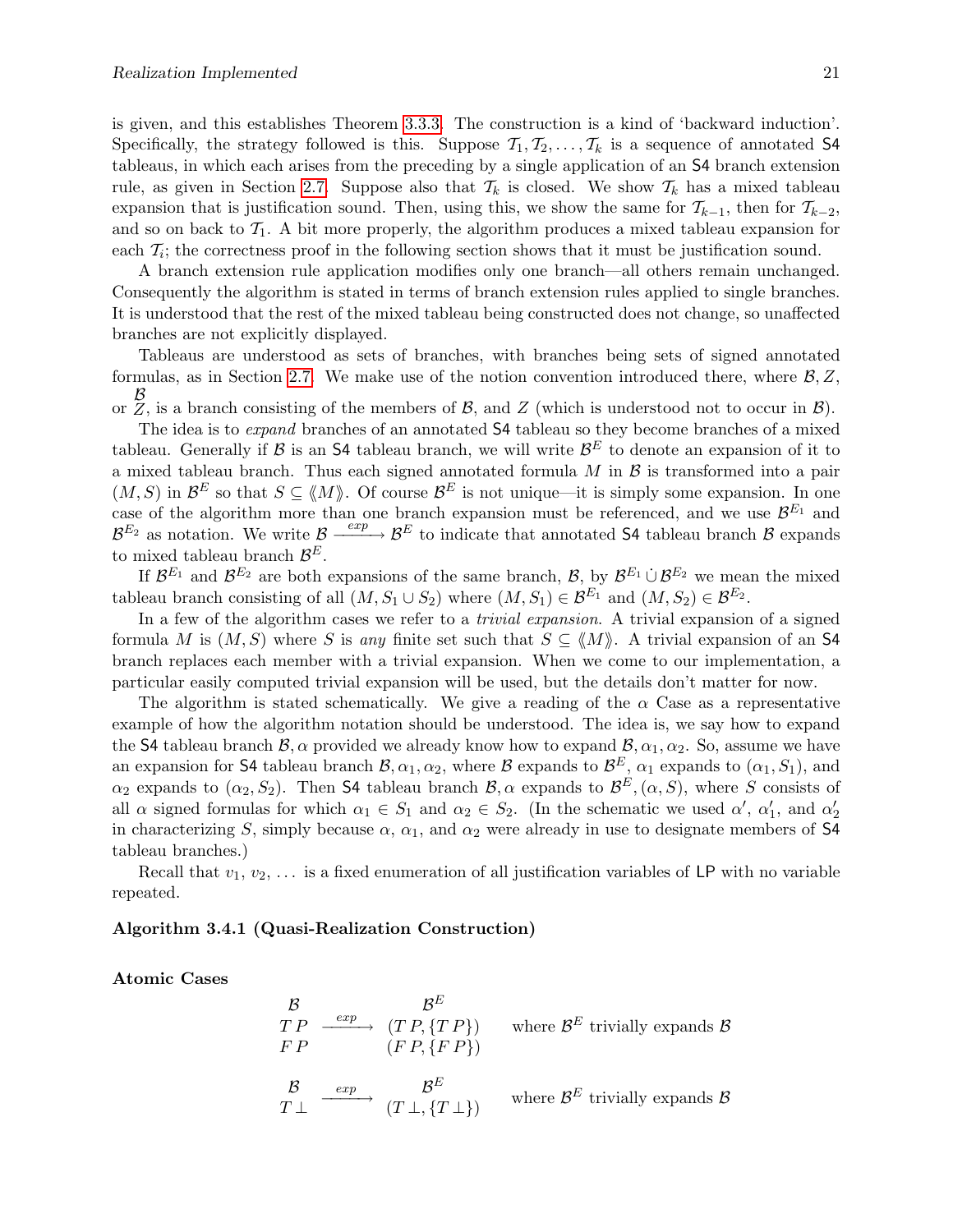$\alpha$  Cases

$$
\begin{array}{ccc}\n\mathcal{B} & \mathcal{B}^E \\
\alpha_1 & \xrightarrow{exp} & (\alpha_1, S_1) \\
\hline\n\alpha_2 & (\alpha_2, S_2) & \text{where } S = \{ \alpha' \mid \alpha_1' \in S_1 \text{ and } \alpha_2' \in S_2 \} \\
\hline\n\mathcal{B} & \xrightarrow{exp} & \beta^E & \\
\alpha & \xrightarrow{(\alpha, S)} & \n\end{array}
$$

 $\beta$  Cases

$$
\begin{array}{c}\n\mathcal{B} \xrightarrow{exp} \mathcal{B}^{E_1} \xrightarrow{g_2} \mathcal{B}^{E_2} \\
\hline\n\beta_1 \xrightarrow{exp} \beta_2 \xrightarrow{exp} \beta_2 \xrightarrow{g_2} \mathcal{B}^{E_2} \\
\hline\n\beta \xrightarrow{exp} \mathcal{B}^E \xrightarrow{g_2} \text{and } \mathcal{B}^E = \mathcal{B}^{E_1} \cup \mathcal{B}^{E_2}\n\end{array}\n\text{where } S = \{\beta' \mid \beta'_1 \in S_1 \text{ and } \beta'_2 \in S_2\}
$$

### Negation Cases

$$
\begin{array}{ccc}\n\mathcal{B} & \xrightarrow{exp} & \mathcal{B}^E \\
\hline\nF X & \xrightarrow{(F X, S_0)} & \text{where } S = \{T \neg Z \mid F Z \in S_0\} \\
T \neg X & \xrightarrow{(T \neg X, S)} & \xrightarrow{(T \neg X, S)} \\
\mathcal{B} & \xrightarrow{exp} & \mathcal{B}^E & \xrightarrow{(TX, S_0)} & \text{where } S = \{F \neg Z \mid T Z \in S_0\} \\
F \neg X & \xrightarrow{(F \neg X, S)} & \xrightarrow{(F \neg X, S)} & \xrightarrow{(T \neg X, S)} & \xrightarrow{(T \neg X, S)} & \xrightarrow{(T \neg X, S)} & \xrightarrow{(T \neg X, S)} & \xrightarrow{(T \neg X, S)} & \xrightarrow{(T \neg X, S)} & \xrightarrow{(T \neg X, S)} & \xrightarrow{(T \neg X, S)} & \xrightarrow{(T \neg X, S)} & \xrightarrow{(T \neg X, S)} & \xrightarrow{(T \neg X, S)} & \xrightarrow{(T \neg X, S)} & \xrightarrow{(T \neg X, S)} & \xrightarrow{(T \neg X, S)} & \xrightarrow{(T \neg X, S)} & \xrightarrow{(T \neg X, S)} & \xrightarrow{(T \neg X, S)} & \xrightarrow{(T \neg X, S)} & \xrightarrow{(T \neg X, S)} & \xrightarrow{(T \neg X, S)} & \xrightarrow{(T \neg X, S)} & \xrightarrow{(T \neg X, S)} & \xrightarrow{(T \neg X, S)} & \xrightarrow{(T \neg X, S)} & \xrightarrow{(T \neg X, S)} & \xrightarrow{(T \neg X, S)} & \xrightarrow{(T \neg X, S)} & \xrightarrow{(T \neg X, S)} & \xrightarrow{(T \neg X, S)} & \xrightarrow{(T \neg X, S)} & \xrightarrow{(T \neg X, S)} & \xrightarrow{(T \neg X, S)} & \xrightarrow{(T \neg X, S)} & \xrightarrow{(T \neg X, S)} & \xrightarrow{(T \neg X, S)} & \xrightarrow{(T \neg X, S)} & \xrightarrow{(T \neg X, S)} & \xrightarrow{(T \neg X, S)} & \xrightarrow{(T \neg X, S
$$

 $(F\neg X, S)$ 

 $T \Box$  Case

$$
\begin{array}{ccc}\n\mathcal{B} & \mathcal{B}^E \\
\mathcal{I} \Box_K \mathcal{K} & \xrightarrow{exp} & (\mathcal{I} \Box_K \mathcal{K}, S_0) \\
\hline\n\mathcal{I} & \mathcal{S} & \xrightarrow{exp} & (\mathcal{T} \mathcal{K}, S_1) \\
\hline\n\mathcal{B} & \xrightarrow{exp} & \mathcal{B}^E & \\
\hline\n\mathcal{I} \Box_k X & \xrightarrow{exp} & (\mathcal{T} \Box_k X, S)\n\end{array}\n\text{ where } S = S_0 \cup \{T v_k : Z \mid T Z \in S_1\}
$$

 $F\Box$  Case

$$
\begin{array}{c}\n\mathcal{B}^{\sharp} \xrightarrow{\exp} (\mathcal{B}^{\sharp})^{E} \text{ where } (\mathcal{B} - \mathcal{B}^{\sharp})^{E} \text{ trivially expands } \mathcal{B} - \mathcal{B}^{\sharp}, \\
\hline\n\mathcal{B}^{\sharp} \xrightarrow{\exp} (\mathcal{B}^{\sharp})^{E} \xrightarrow{\exp} (\mathcal{B} - \mathcal{B}^{\sharp})^{E} \text{ trivially expands } \mathcal{B} - \mathcal{B}^{\sharp}, \\
\hline\n\mathcal{B} - \mathcal{B}^{\sharp} \xrightarrow{\exp} (\mathcal{B} - \mathcal{B}^{\sharp})^{E} \text{ formula for branch } ((\mathcal{B}^{\sharp})^{E}, (FX, S_{0}) \\
F \Box_{n} X \xrightarrow{\exp} (\mathcal{F} \Box_{n} X, \{F t : \forall S\}) \text{ and } \vdash_{\mathsf{LP}} \bigwedge \mathcal{A} \supset t \cdot \bigvee S\n\end{array}
$$

In the  $F\Box$  case,  $\bigwedge \mathcal{A} \supset \bigvee S$  appears as the associated justification formula for the branch  $((\mathcal{B}^{\sharp})^E, (FX, S_0).$  In fact,  $\mathcal{A} = ((\mathcal{B}^{\sharp})^E)^{just}_{T}$  $T^{just}_{T}$ , using the notation of Definition [3.3.2,](#page-21-2) but such detailed notation distracts from the basic idea and we have suppressed it here. The existence of a term  $t$  such that  $\vdash_L$ P  $\bigwedge \mathcal{A} \supset t:\bigvee S$  will be guaranteed by the Lifting Lemma. Also note that the combination  $\mathcal{B}^{\sharp}$ and  $\mathcal{B} - \mathcal{B}^{\sharp}$  below the line simply amounts to  $\mathcal{B}$ , though the separation is useful for our purposes.

For each  $\alpha$  signed formula,  $\alpha_1$  and  $\alpha_2$  are completely specified, but the converse direction is ambiguous if all binary connectives are allowed. For instance, if  $\alpha_1 = TX$  and  $\alpha_2 = TY$ ,  $\alpha$  could be either  $TX \wedge Y$  or  $FX \uparrow Y$ , according to Table [2.1.](#page-12-1) Similarly for  $\beta$ . However, we have restricted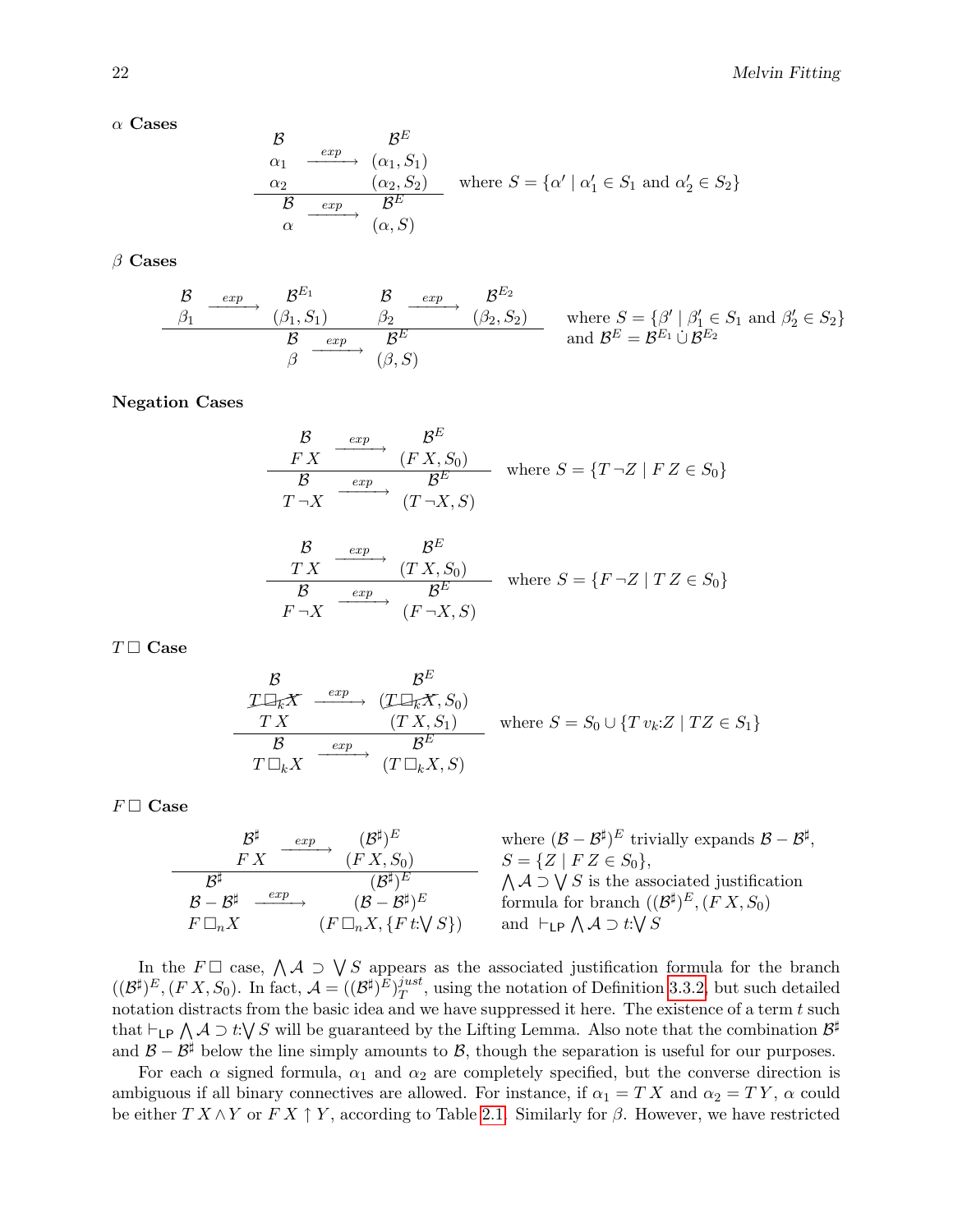our attention to  $\land$ ,  $\lor$ , and  $\supset$  exclusively, and for these the values of  $\alpha_1$  and  $\alpha_2$  completely determine α. Again, similarly for β. This means the definitions of S in the α and β Cases of the Algorithm can have the simple forms that they do. If we allowed other connectives we would have to specify the 'type' of  $\alpha$  or  $\beta$  as well.

We give an example to illustrate how Algorithm [3.4.1](#page-22-0) works. Figure [3.1](#page-24-0) shows an 54 proof of the annotated formula  $(\Box_1 A \lor \Box_2 B) \supset \Box_3(A \lor B)$ , using the representation of tableaus described in Section [2.7.](#page-16-0) Each numbered item should be thought of as the set of signed formulas making up a tableau branch. A detailed description follows. 1 is the initial single branch tableau. Single branch tableau 2 follows from 1 by  $\alpha$ . A  $\beta$  rule application creates a tableau with two branches, 3 and 4. Modal rule applications on  $F \Box_3(A \lor B)$  in 3 and 4 produce the two-branched tableau having branches 5 and 6. Modal rule applications on  $T \Box_1 A$  and  $T \Box_2 B$  in these give the two branches 7 and 8. Finally,  $\alpha$  rule applications give the two branches 9 and 10, both of which are closed.

> 1.  $F(\Box_1 A \lor \Box_2 B) \supset \Box_3(A \lor B)$ 2.  $T \Box_1 A \lor \Box_2 B$  $F \Box_3(A \vee B)$ 3.  $T \square_1 A$  $T \Box_1 A$ <br>  $F \Box_3(A \vee B)$  4.  $T \Box_2 B$ <br>  $F \Box_3(A$  $F \Box_3(A \vee B)$ 5.  $T \square_1 A$  $F A \vee B$ 6.  $T \square_2 B$  $F A \vee B$ 7.  $F A \vee B$  $T \rightarrow A$ T A 8.  $FA \vee B$  $T \rightarrow B$ T B 9.  $T \Box T$ T A F A F B 10.  $T \Box_2 B$ T B F A F B

<span id="page-24-0"></span>Figure 3.1: S4 Tableau Proof (to be expanded)

Next, the proof created in Figure [3.1](#page-24-0) is converted to a mixed tableau, displayed in Figure [3.2.](#page-25-1) The work is from bottom up. In Figure [3.1,](#page-24-0) 9 is an atomically closed branch. For this, the algorithm makes use of a trivial expansion, giving the corresponding 9 of Figure [3.2,](#page-25-1) and similarly for 10.

Branch 7 in Figure [3.1](#page-24-0) yields branch 9 by an  $\alpha$  rule. Since 9 in Figure 3.1 expands to 9 in Figure [3.2,](#page-25-1) 7 of Figure [3.1](#page-24-0) converts to 7 of Figure [3.2](#page-25-1) by the  $\alpha$  case of the Algorithm. Similarly for 8 and 10. Then branch 5 of Figure [3.1](#page-24-0) converts to 5 of Figure [3.2](#page-25-1) because of the 7 conversion, and the  $T\Box$  case of the Algorithm, and similarly for 6 and 8. Branch 3 of Figure [3.1](#page-24-0) yields branch 5 by the F $\Box$  rule. The associated justification formula for branch 5 is  $v_1:A \supset (A \vee B)$ . Justification term t, in 3, is such that  $v_1:A \supset t:(A \vee B)$  is provable in LP. Existence is guaranteed by the Lifting Lemma [1.2.2.](#page-9-0) Similarly u in branch 4 is such that  $v_2: B \supset u:(A \vee B)$ . Branch 2 yields branches 3 and 4 using the  $\beta$  rule. Note that in branch 2 in Figure [3.2,](#page-25-1) the justification part associated with  $F \Box_3(A \lor B)$  is the union of those parts from branches 3 and 5. Finally 1 is a straightforward application of the  $\alpha$  rule.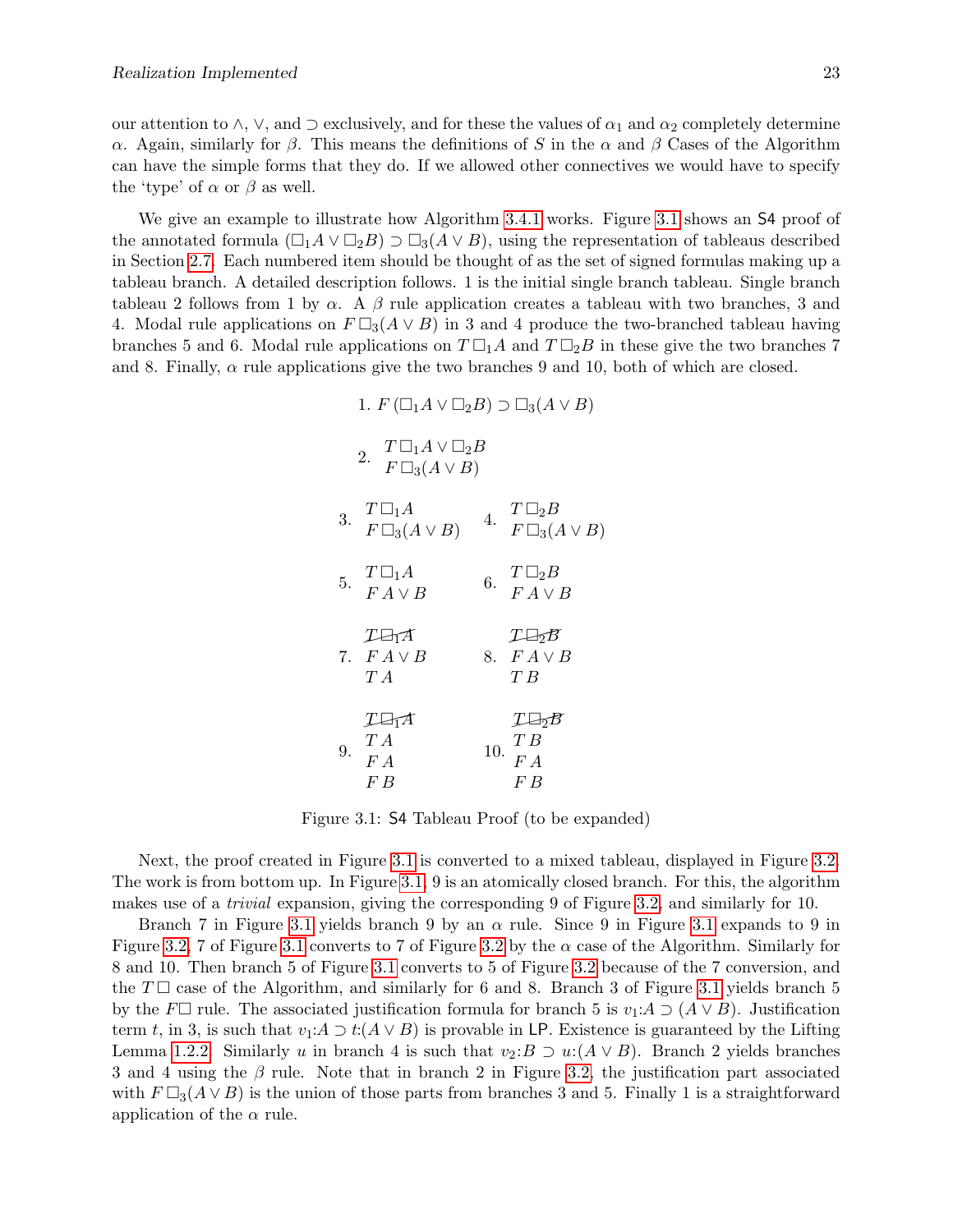Then, according to the algorithm,  $\{F(v_1:A \vee v_2:B) \supset t:(A \vee B), F(v_1:A \vee v_2:B) \supset u:(A \vee B)\}\$ is a set of quasi-realizers for  $F(\Box_1 A \lor \Box_2 B) \supset \Box_3(A \lor B)$ . We will see that

$$
\bigvee \{ (v_1:A \vee v_2:B) \supset t(A \vee B), (v_1:A \vee v_2:B) \supset u(A \vee B) \}
$$

is provable in LP.

1. 
$$
(F(\Box_1 A \lor \Box_2 B) \supset \Box_3(A \lor B), \{F(v_1:A \lor v_2:B) \supset t(A \lor B)
$$
  
\n $F(v_1:A \lor v_2:B) \supset u(A \lor B)\})$   
\n2.  $(T \Box_1 A \lor \Box_2 B, \{T v_1:A \lor v_2:B\})$   
\n3.  $(F \Box_3(A \lor B), \{F t:(A \lor B), F u:(A \lor B)\})$   
\n4.  $(T \Box_2 B, \{T v_2:B\})$   
\n5.  $(T \Box_1 A, \{T v_1:A\})$   
\n $(F \Box_3(A \lor B), \{F t:(A \lor B)\})$   
\n6.  $(T \Box_2 B, \{T v_2:B\})$   
\n $(F A \lor B, \{F A \lor B\})$   
\n7.  $(F A \lor B, \{F A \lor B\})$   
\n $(T \Box_1 A, \{T v_1:A\})$   
\n8.  $(F A \lor B, \{F A \lor B\})$   
\n9.  $(T A, \{T A\})$   
\n10.  $(T B, \{T B\})$   
\n11.  $(T \Box_2 B, \{T v_2:B\})$   
\n12.  $(T \Box_2 B, \{T v_2:B\})$   
\n13.  $(T \Box_1 A, \{T v_1:A\})$   
\n $(T \Box_2 B, \{T v_2:B\})$   
\n14.  $(T \Box_2 B, \{T v_2:B\})$   
\n $(T A \lor B, \{F A \lor B\})$   
\n $(T B, \{F A \lor B\})$   
\n $(T B, \{T B\})$   
\n $(T B, \{T B\})$   
\n $(T B, \{F B\})$   
\n $(T B, \{F B\})$   
\n $(T B, \{F B\})$   
\n $(T B, \{F B\})$ 

Justification term t, in 3, is such that  $v_1:A \supset t:(A \vee B)$  is provable in LP. Similarly u in 4 is such that  $v_2: B \supset u: (A \vee B)$  is LP provable.

<span id="page-25-1"></span>Figure 3.2: S4 Tableau Proof (expanded)

### <span id="page-25-0"></span>3.5 Quasi-Realization Algorithm Correctness Proof

This section is devoted entirely to showing the correctness of Algorithm [3.4.1,](#page-22-0) and hence proving Theorem [3.3.3.](#page-21-1) It is straightforward that the algorithm produces a mixed tableau expansion. Details are left to the reader. We concentrate on showing the resulting mixed tableau must be justification sound, Definition [3.3.2.](#page-21-2) To do this, we show it for the Atomic Cases, and show that each rule of the algorithm preserves justification soundness.

#### Proof of correctness for Algorithm [3.4.1](#page-22-0)

- Atomic Cases Consider the first of the two atomic cases—the second is similar. The mixed tableau branch produced in this case is  $\mathcal{B}^E$ ,  $TP$ ,  $FP$ . The associated justification formula is  $[\Lambda(\mathcal{B}^E)^{just}_T \wedge P] \supset [\bigvee (\mathcal{B}^E)^{just}_F \vee P]$ , and this is trivially an LP theorem, so the branch is justification sound.
- $\alpha$  Case Assume that  $\mathcal{B}^E$ ,  $(\alpha_1, S_1)$ ,  $(\alpha_2, S_2)$  is a mixed tableau branch that is justification sound. We must show the same for  $\mathcal{B}^E$ ,  $(\alpha, S)$  where  $S = {\alpha' | \alpha_1 \in S_1 \text{ and } \alpha_2' \in S_2}$ . Since  $S_1 \subseteq \langle \alpha_1 \rangle$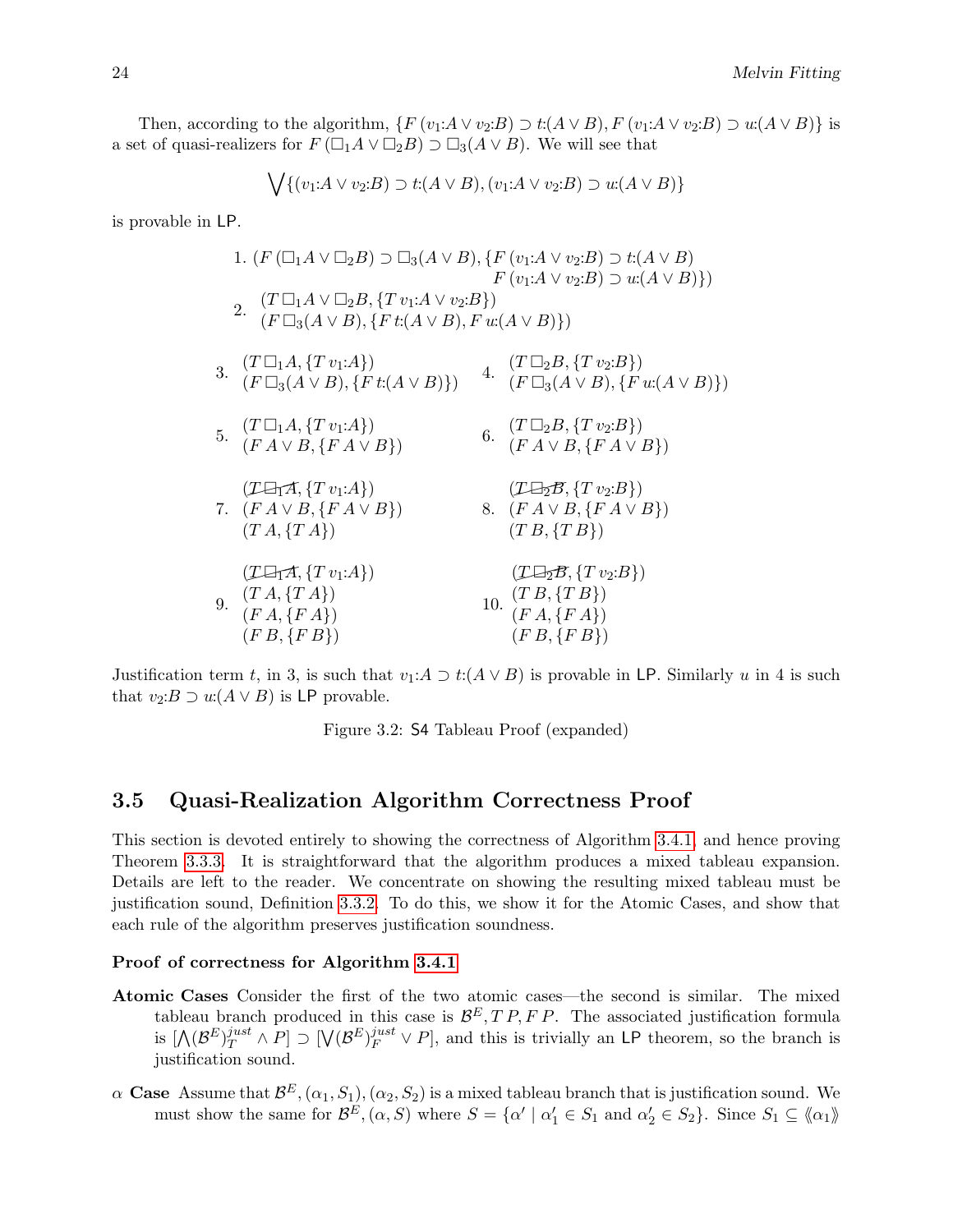and  $S_2 \subseteq \langle \alpha_2 \rangle$ , it is easy to see from Definition [3.2.1](#page-19-3) that  $S \subseteq \langle \alpha \rangle$ . After this case we leave such arguments to the reader. We must show the branch is justification sound.

Since we only consider  $\wedge$ ,  $\vee$ , and  $\supset$ , there are three possibilities for  $\alpha$ . We look at one of them, with  $\alpha = F A \supset B$ ; the other two cases are similar. All three could be condensed into a single argument by making use of uniform notation, but this would be a bit of a diversion just now. So, assume  $\mathcal{B}^E$ ,  $(T A, S_1)$ ,  $(F B, S_2)$  is justification sound; we show the same for  $\mathcal{B}^E$ ,  $(F A \supset B, S)$ .

Let us say  $S_1 = \{T A_1, \ldots, T A_m\}$  and  $S_2 = \{F B_1, \ldots, F B_n\}$ . Then the associated justification formula for  $\mathcal{B}^E$ ,  $(T A, S_1)$ ,  $(F B, S_2)$  is the following.

$$
\left[\bigwedge(\mathcal{B}^E)^{just}_{T} \wedge \bigwedge\{A_1,\ldots,A_m\}\right] \supset \left[\bigvee(\mathcal{B}^E)^{just}_{F} \vee \bigvee\{B_1,\ldots,B_n\}\right]
$$

By classical logic we also have provability of the following, where i ranges over  $1, \ldots, m$  and j ranges over  $1, \ldots, n$ .

$$
\bigwedge(\mathcal{B}^E)^{just}_{T} \supset \left[ \bigvee(\mathcal{B}^E)^{just}_{F} \vee \bigvee_{i,j} (A_i \supset B_j) \right]
$$

Thus the associated justification formula for  $\mathcal{B}, (FA \supset B, S)$  is provable.

 $\beta$  Case Assume that  $\mathcal{B}^{E_1}$ ,  $(\beta_1, S_1)$  and  $\mathcal{B}^{E_2}$ ,  $(\beta_2, S_2)$  are justification sound. We show this also the case for  $\beta^E$ ,  $(\beta, S)$ , where  $S = {\beta' \mid \beta'_1 \in S_1 \text{ and } \beta'_2 \in S_2}$  and  $\beta^E = \beta^{E_1} \cup \beta^{E_2}$ . As with  $\alpha$ there are three cases, and we only consider one of them, where  $\beta = TA \supset B$ . So, assume that  $\mathcal{B}^{E_1}$ ,  $(F A, S_1)$  and  $\mathcal{B}^{E_2}$ ,  $(T B, S_2)$  are justification sound.

Suppose  $S_1 = \{F A_1, \ldots, F A_m\}$  and  $S_2 = \{T B_1, \ldots, T B_n\}$ . Then the provable associated justification formulas for  $\mathcal{B}^{E_1}$ ,  $(F A, S_1)$  and  $\mathcal{B}^{E_2}$ ,  $(T B, S_2)$  are the following.

$$
\bigwedge (\mathcal{B}^{E_1})_T^{just} \supset \Big[\bigvee (\mathcal{B}^{E_1})_F^{just} \vee \bigvee \{A_1, \dots, A_m\}\Big]
$$

$$
\Big[\bigwedge (\mathcal{B}^{E_2})_T^{just} \wedge \bigwedge \{B_1 \wedge \dots \wedge B_n\}\Big] \supset \bigvee (\mathcal{B}^{E_2})_F^{just}
$$

 $\mathcal{B}^E = \mathcal{B}^{E_1} \cup \mathcal{B}^{E_2}$ , and it follows easily that  $(\mathcal{B}^E)^{just}_{T} = (\mathcal{B}^{E_1})^{just}_{T} \cup (\mathcal{B}^{E_2})^{just}_{T}$  $j_1^{just}$  and  $(\mathcal{B}^E)_{F}^{just}$  =  $(\mathcal{B}^{E_1})_F^{just} \cup (\mathcal{B}^{E_2})_F^{just}$  $j_{\text{u}}^{\text{just}}$ . Then we have provability of the following.

$$
\bigwedge (\mathcal{B}^E)^{just}_{T} \supset \Big[\bigvee (\mathcal{B}^E)^{just}_{F} \vee \bigvee \{A_1, \dots, A_m\}\Big]
$$

$$
\Big[\bigwedge (\mathcal{B}^E)^{just}_{T} \wedge \bigwedge \{B_1 \wedge \dots \wedge B_n\}\Big] \supset \bigvee (\mathcal{B}^E)^{just}_{F}
$$

By classical logic this gives provability of the following, where i ranges over  $1, 2, \ldots, m$  and j ranges over  $1, 2, \ldots, n$ .

$$
\left[\bigwedge(\mathcal{B}^E)^{just}_{T} \wedge \bigwedge_{i,j}(A_i \supset B_j)\right] \supset \bigvee(\mathcal{B}^E)^{just}_{F}
$$

Thus the associated justification formula for  $\mathcal{B}$ ,  $(T A \supset B, S)$  is provable.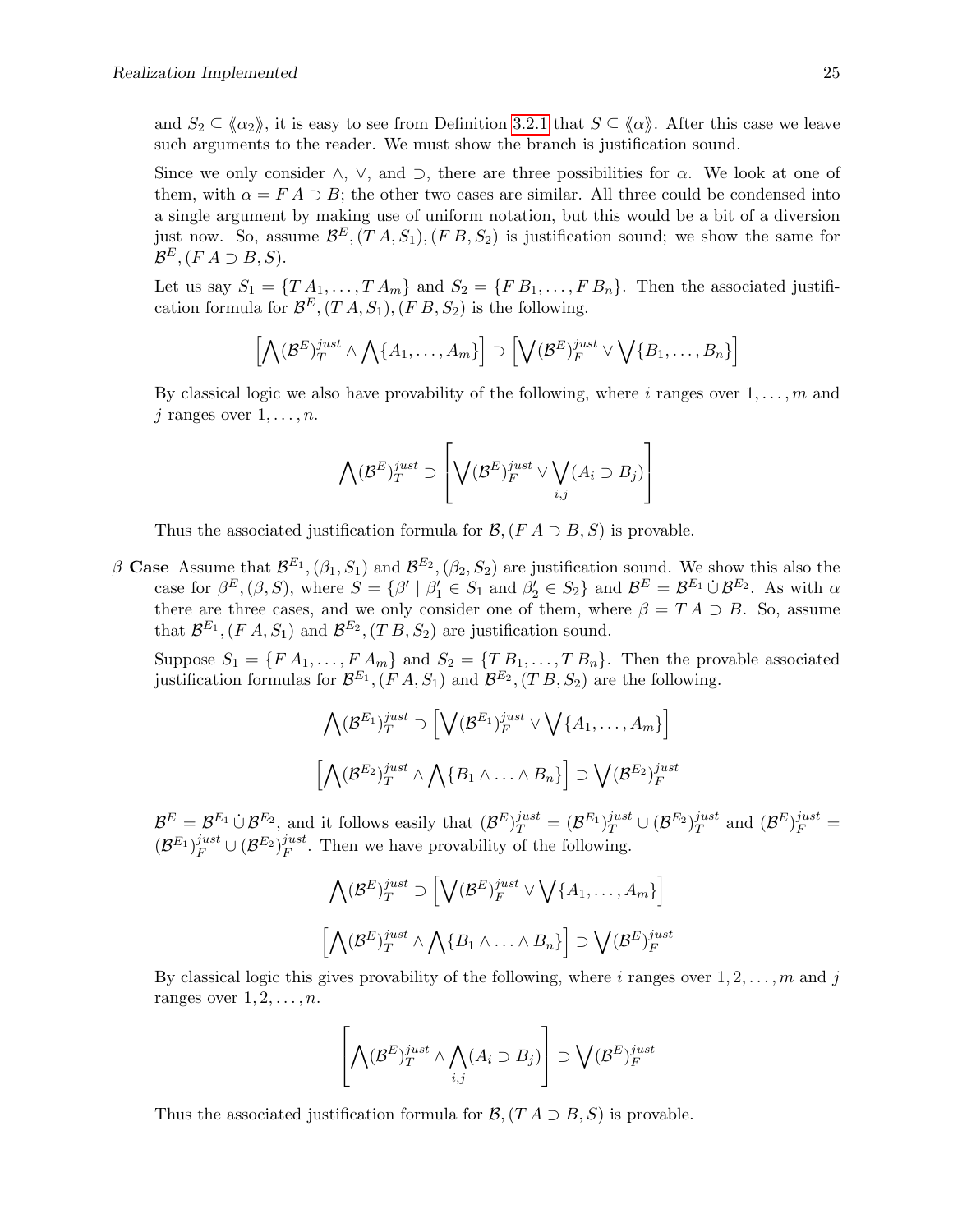- **Negation Cases** These cases are similar to the  $\alpha$  and  $\beta$  cases, but are simpler and are left to the reader.
- $T \Box$  Case Assume that  $\mathcal{B}^E$ ,  $( \mathcal{I} \Box_K \mathcal{X}, S_0), (TX, S_1)$  is a justification sound mixed tableau branch. Then  $\mathcal{B}^E$ ,  $(T \Box_k X, S)$  is a mixed tableau branch, where  $S = S_0 \cup \{T v_k : Z \mid T Z \in S_1\}$ . We show it is justification sound.

Suppose  $S_0 = \{Tv_k:W_1,\ldots, Tv_k:W_m\}$  and  $S_1 = \{TZ_1,\ldots, TZ_k\}$ . Then the provable  $\mathcal{B}(\mathcal{A}) = \{x \in \mathcal{B} : \mathcal{B}(\mathcal{A}) : \mathcal{A} \in \mathcal{B}(\mathcal{A})\}$  and  $\mathcal{B}(\mathcal{A}) = \{x \in \mathcal{B}(\mathcal{A}), \mathcal{B}(\mathcal{A}) : \mathcal{B}(\mathcal{A})\}$  associated justification formula for  $\mathcal{B}^E$ ,  $(\mathcal{I}\Box\mathcal{A}\mathcal{A}, S_0), (T X, S_1)$  is the follo

$$
\left[\bigwedge(\mathcal{B}^E)^{just}_{T} \land \bigwedge\{v_k:W_1,\ldots,v_k:W_m\} \land \bigwedge\{Z_1,\ldots,Z_k\}\right] \supset \bigvee(\mathcal{B}^E)^{just}_{F}
$$

Using Factivity, Axiom A2, we have LP provability of the following.

$$
\left[\bigwedge(\mathcal{B}^E)^{just}_{T} \land \bigwedge\{v_k{:}W_1,\ldots,v_k{:}W_m,v_k{:}Z_1,\ldots,v_k{:}Z_k\}\right] \supset \bigvee(\mathcal{B}^E)^{just}_{F}
$$

This is the associated justification formula for  $\mathcal{B}^E$ ,  $(T \Box_k X, S)$ .

 $F \Box$  Case Assume that  $(\mathcal{B}^{\sharp})^E$ ,  $(F X, S_0)$  is a justification sound mixed tableau branch. Then  $(\mathcal{B}^{\sharp})^E$ ,  $(\mathcal{B}-\mathcal{B}^{\sharp})^E$ ,  $(F \Box_n X, \{F \ t : \bigvee S\})$  is a mixed tableau branch, where  $(\mathcal{B}-\mathcal{B}^{\sharp})^E$  trivially expands  $\mathcal{B} - \mathcal{B}^{\sharp}$ ,  $S = \{Z \mid FZ \in S_0\}$ , and t is any justification term. We show  $(\mathcal{B}^{\sharp})^E$ ,  $(\mathcal{B} - \mathcal{B}^{\sharp})^E$ ,  $(F \Box_n X, \{F \, t: \bigvee S\})$  is justification sound, given the right choice of t.

Note that since all members of  $\mathcal{B}^{\sharp}$  are T-signed, the LP-provable associated justification formula for  $(\mathcal{B}^{\sharp})^E$ ,  $(F X, S_0)$  is simply  $\bigwedge ((\mathcal{B}^{\sharp})^E)^{just}_{T} \supset \bigvee S$ , where  $S = \{Z \mid F Z \in S_0\}$ . Also members of  $\mathcal{B}^{\sharp}$  are necessitated, so by the Lifting Lemma [1.2.2,](#page-9-0) for some justification term t,  $\vdash_{\mathsf{LP}} \bigwedge ((\mathcal{B}^{\sharp})_T^{E})_T^{just} \supset t:\bigvee S$ . Then, trivially, the following is also LP-provable

$$
\left[\bigwedge (({\mathcal B}^{\sharp})^{E})^{just}_T \wedge \bigwedge (({\mathcal B}-{\mathcal B}^{\sharp})^{E})^{just}_T\right] \supset \left[t \bigvee S \vee \bigvee (({\mathcal B}-{\mathcal B}^{\sharp})^{E})^{just}_F\right]
$$

and this is the associated justification formula for  $(\mathcal{B}^{\sharp})^E$ ,  $(\mathcal{B} - \mathcal{B}^{\sharp})^E$ ,  $(F \Box_n X, \{F \, t : \bigvee S\})$  as specified by the algorithm.

| ×, | 전 사      |  |
|----|----------|--|
|    | ۰.<br>۰. |  |
|    | ۰.       |  |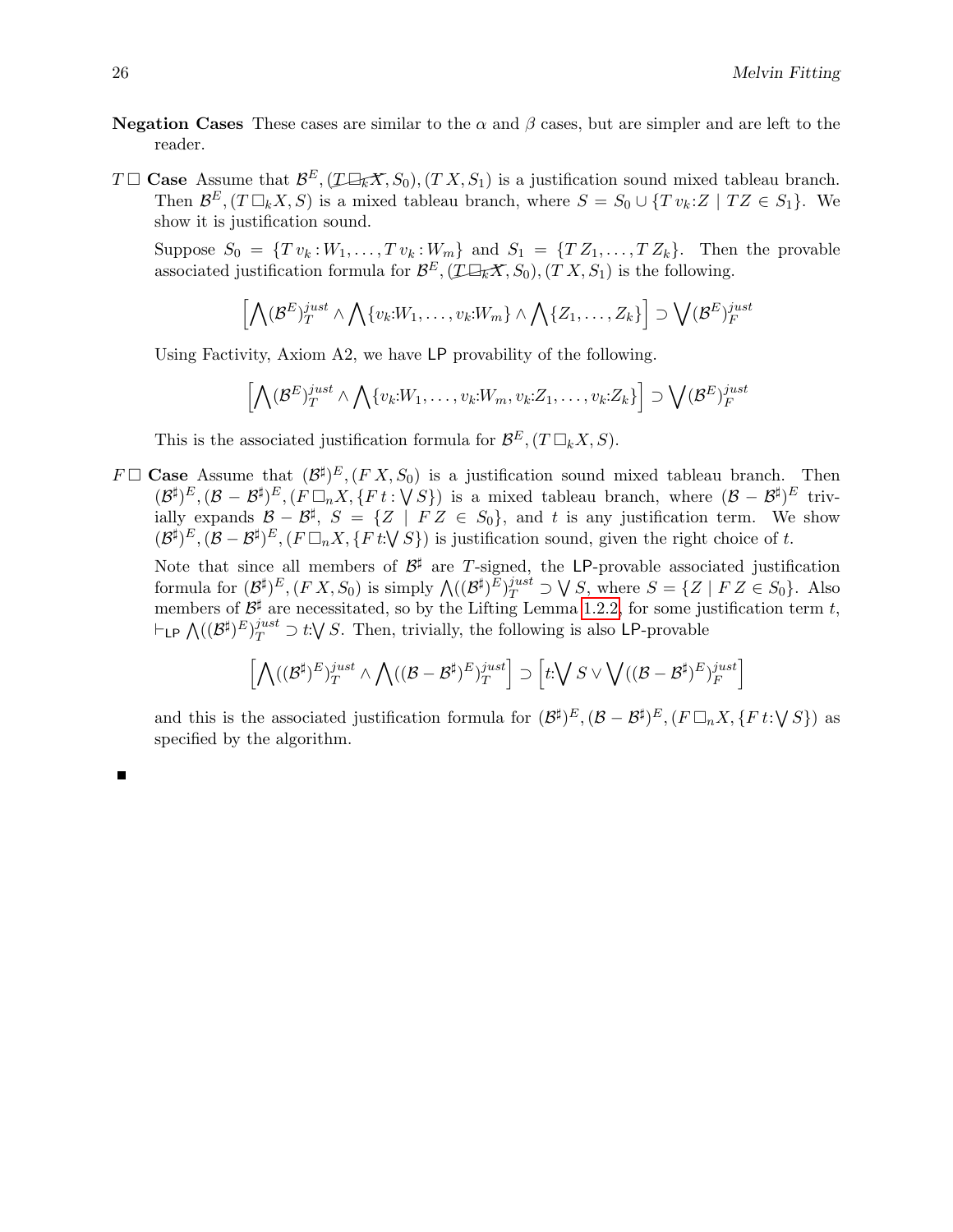# <span id="page-28-0"></span>Chapter 4

# Realizations

### <span id="page-28-1"></span>4.1 The Plan

In the previous chapter we gave an algorithm that constructs quasi-realizer sets, using cut-free tableau proofs as input. Now we give a second algorithm that converts quasi-realizer sets to realizations, which are single justification formulas. Tableau proofs play no role now, though signed formulas are still useful.

### <span id="page-28-2"></span>4.2 Realizations

We follow the structure of our characterization of quasi-realizations, Definition [3.2.1,](#page-19-3) but part of case 4 is different. Roughly speaking, the disjunction appearing in the definition of quasi-realizer will be folded into the justification term by using the + operator. We still assume that  $v_1, v_2, \ldots$ is an enumeration of all justification variables of LP, with no justification variable repeated.

**Definition 4.2.1** The mapping  $\llbracket \cdot \rrbracket$  is defined recursively on the set of signed annotated modal formulas.

- 1. If A is atomic,  $[[T A]] = {T A}$  and  $[[F A]] = {F A}$ .
- 2.  $[T \neg A] = \{T \neg U \mid F U \in [F A]\}.$  $[ F \neg A ] = \{ F \neg U \mid TU \in [ T A ] \}.$
- 3.  $[\![\alpha]\!] = {\{\alpha' \mid \alpha'_1 \in [\![\alpha_1]\!] \text{ and } \alpha'_2 \in [\![\alpha_2]\!] \}}.$  $\llbracket \beta \rrbracket = \{ \beta' \mid \beta_1' \in \llbracket \beta_1 \rrbracket \text{ and } \beta_2' \in \llbracket \beta_2 \rrbracket \}.$
- 4.  $[[T \Box_n A] = \{T v_n : U | T U \in [[T A]]\}.$  $[\![F \Box_n A]\!] = \{F \, t \cdot U \mid F \, U \in [\![\overline{F} A]\!] \]$  and t is any justification term.
- 5. The mapping is extended to sets of signed annotated formulas by letting  $\llbracket S \rrbracket = \bigcup \{ \llbracket Z \rrbracket \mid Z \in$ S}.

Members of  $\llbracket Z \rrbracket$  are called *realizers* of Z, where Z is a signed, annotated modal formula. In particular, a normal realization of annotated modal A is any justification formula U where  $FU \in$  $\llbracket F A \rrbracket$ . For a modal formula A without annotations, a normal realization for A is any normal realization for  $A'$ , where  $A'$  is an annotated version of  $A$ .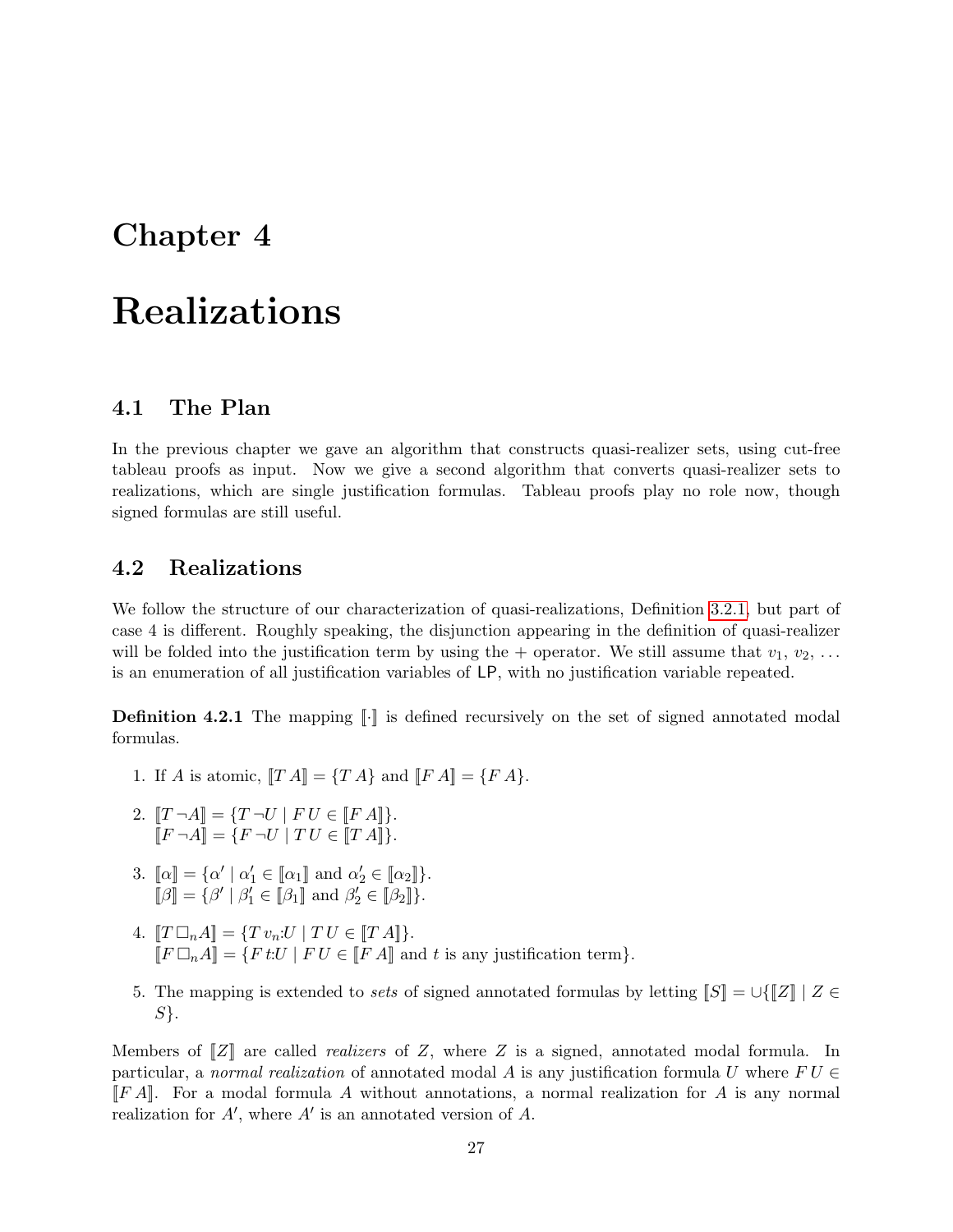It should be noted that we are not requiring realizers to be provable. We considered using the term potential realizer, but found it too unwieldy. Of course, what we are after is a provable realizer for each S4 theorem.

### <span id="page-29-0"></span>4.3 Substitution

Substitutions play an essential role in this Chapter. They replace justification variables with justification terms. A substitution is a function  $\sigma$ , typically denoted  $\{v_{i_1}/t_1, \ldots, v_{i_n}/t_n\}$ , mapping justification variable  $v_{i_k}$  to justification term  $t_k$ , and is the identity otherwise (it is assumed that each  $t_i$  is different from  $v_{i_k}$ ). The *domain* of  $\sigma$  is  $\{v_{i_1}, \ldots, v_{i_n}\}$ . For a justification formula A the result of applying a substitution  $\sigma$  is denoted  $A\sigma$ ; likewise  $t\sigma$  is the result of applying substitution  $\sigma$  to justification term t.

Substitutions turn LP theorems into LP theorems, because they turn axioms into axioms (axiomatization is by schemes), and rule applications into rule applications. Still, the role of constants changes with a substitution. Suppose C is a constant specification, A is an axiom, and  $cA$  is added to a proof using Axiom Necessitation, where this addition meets constant specification  $\mathcal{C}$ . Since  $A\sigma$  is also an axiom, Axiom Necessitation allows us to add  $c \cdot A\sigma$  to a proof, but this may no longer meet specification C. A new constant specification, call it  $\mathcal{C}\sigma$ , can be computed from the original one—c: $A\sigma \in \mathcal{C}\sigma$  just in case  $c: A \in \mathcal{C}$ . If C was axiomatically appropriate,  $\mathcal{C} \cup \mathcal{C}\sigma$  will also be. So, if A is provable using an axiomatically appropriate constant specification the same will be true for  $A\sigma$ . From now on we skip such details.

**Definition 4.3.1** Let  $\sigma$  be a substitution, and A be an annotated modal formula.

- 1.  $\sigma$  lives on A if, for every justification variable  $v_k$  in the domain of  $\sigma$ ,  $\Box_k$  occurs in A;
- 2. σ lives away from A if, for every justification variable  $v_k$  in the domain of  $\sigma$ ,  $\Box_k$  does not occur in A;
- 3.  $\sigma$  meets the *no new variable* condition if, for every  $v_k$  in the domain of  $\sigma$ , the justification term  $v_k \sigma$  contains no variables other than  $v_k$ .

<span id="page-29-1"></span>**Proposition 4.3.2** Assume A is an annotated modal formula,  $\sigma_A$  is a substitution that lives on A, and  $\sigma_Z$  is a substitution that lives away from A.

- 1. If  $TU \in [TA]$  then  $TU\sigma_Z \in [TA]$ ; if  $FU \in [FA]$  then  $FU\sigma_Z \in [FA]$
- 2. Further, if both  $\sigma_A$  and  $\sigma_Z$  meet the no new variable condition, then  $\sigma_A \sigma_Z = \sigma_Z \sigma_A$ .

**Proof** Part 1: The proof is by induction on the complexity of A. The atomic case is trivial since no justification variables are present, and the propositional cases are straightforward. This leaves the modal cases. Suppose  $A = \Box_n B$ , and the result is known for simpler formulas.

Assume that  $Tv_n:U \in [T \square_n B]$ . Since  $\sigma_Z$  lives away from A,  $v_n \sigma_Z = v_n$ . By the induction hypothesis  $T U \sigma_Z \in [T B]$ . Then  $T (v_n:U) \sigma_Z = T v_n: (U \sigma_Z) \in [T \Box_n B]$ .

Assume  $F t: U \in [F \Box_n B]$ . By the induction hypothesis,  $F U \sigma_Z \in [F B]$ . Then  $F (t:U) \sigma_Z =$  $F t \sigma_Z : U \sigma_Z \in [F \Box_n B]$ 

Part 2: Assume the hypothesis, and let  $v_k$  be a justification variable; we show  $v_k \sigma_A \sigma_Z = v_k \sigma_Z \sigma_A$ .

First, suppose  $\Box_k$  occurs in A. Since  $\sigma_A$  meets the no new variable condition, the only justification variable that can occur in  $v_k \sigma_A$  is  $v_k$ . Since  $\sigma_Z$  lives away from A,  $v_k \sigma_Z = v_k$ , and so  $v_k \sigma_A \sigma_Z = v_k \sigma_A$ . But also,  $v_k \sigma_Z \sigma_A = v_k \sigma_A$ , hence  $v_k \sigma_A \sigma_Z = v_k \sigma_Z \sigma_A$ .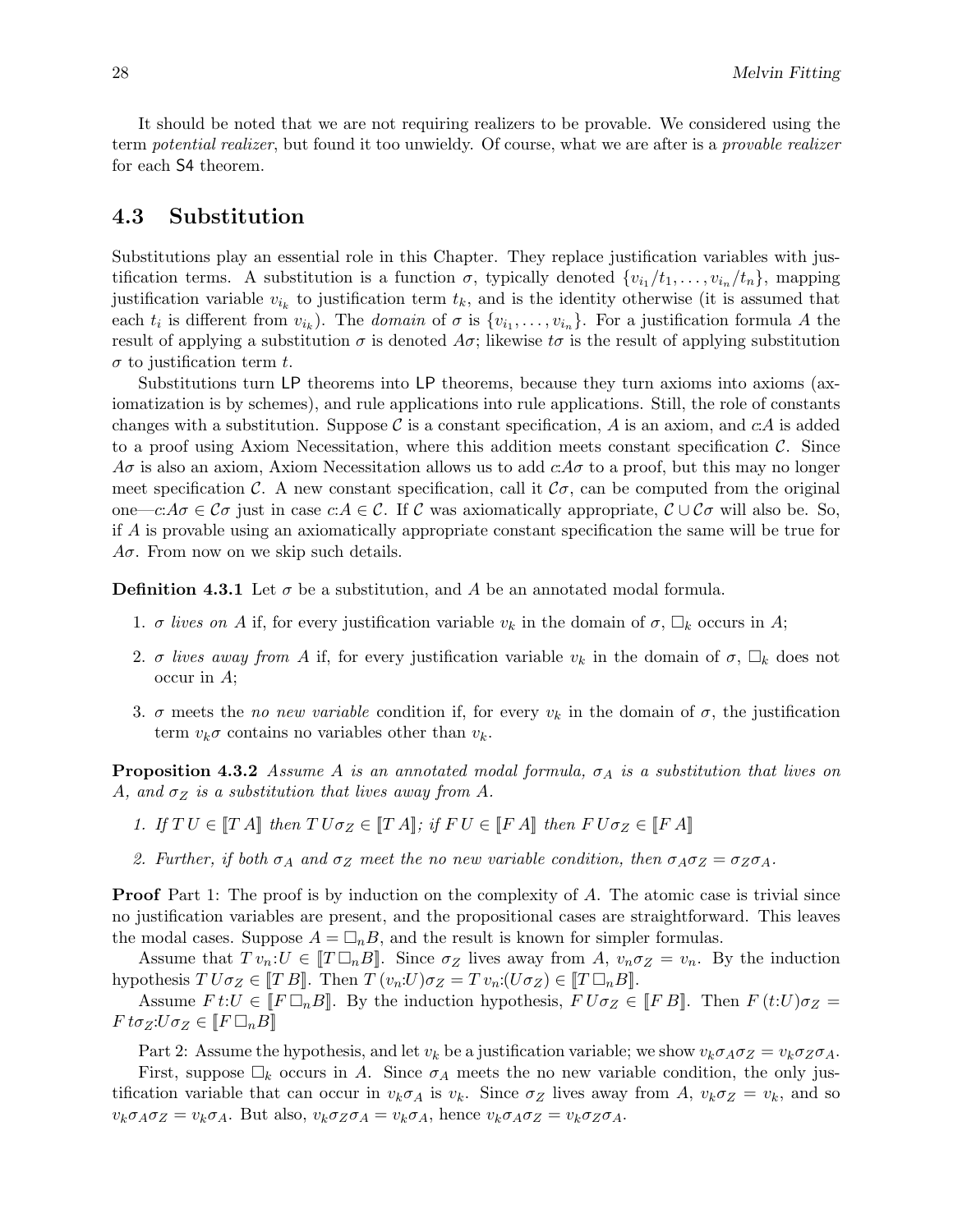Second, suppose  $\Box_k$  does not occur in A. Since  $\sigma_A$  lives on A,  $v_k \sigma_A = v_k$ . And since  $\sigma_Z$  meets the no new variable condition,  $v_k$  is the only variable that can occur in  $v_k \sigma_Z$ . Then  $v_k \sigma_Z \sigma_A = v_k \sigma_Z$ , and  $v_k \sigma_A \sigma_Z = v_k \sigma_Z$ , so  $v_k \sigma_A \sigma_Z = v_k \sigma_Z \sigma_A$ .

### <span id="page-30-0"></span>4.4 The Quasi-Realization to Realization Algorithm

In this section we give an algorithm for *condensing* a quasi-realization set to a single realizer. Just as we did with our Quasi-Realization Construction algorithm, we introduce some special notation to make the algorithm below more easily presentable.

<span id="page-30-3"></span>**Definition 4.4.1 (Condensing)** Let A be an annotated modal formula, A be a set of justification formulas, A' be a single justification formula, and  $\sigma$  be a substitution.

- 1.  $\mathcal{A} \xrightarrow{T A} (A', \sigma)$  means:  $\sigma$  lives on A and meets the no new variable condition;  $T A \subseteq \langle T A \rangle$ ;  $T A' \in [T A];$  and  $\vdash_{\mathsf{LP}} A' \supset (\bigwedge \mathcal{A})\sigma.$
- 2.  $\mathcal{A} \xrightarrow{FA} (A', \sigma)$  means:  $\sigma$  lives on A and meets the no new variable condition;  $F \mathcal{A} \subseteq \langle \! \langle F \, A \rangle \! \rangle$ ;  $FA' \in [FA]$ ; and  $\vdash_{\mathsf{LP}} (\bigvee \mathcal{A})\sigma \supset A'.$

One can read the notation  $\mathcal{A} \xrightarrow{T A} (A', \sigma)$  as saying that the set of quasi-realizers  $\mathcal A$  for T A condenses to the single realizer T A' using substitution  $\sigma$ , and similarly for  $\mathcal{A} \xrightarrow{FA} (A', \sigma)$ .

Our algorithm provides a constructive proof of the following, which in turn will give us LP provable realizations of S4 provable modal formulas in the next section.

<span id="page-30-2"></span>**Theorem 4.4.2** Let A be an annotated modal formula. For each finite set A of justification formulas:

- 1. If  $T A \subseteq \langle T A \rangle$  then there are A' and  $\sigma$  so that  $A \xrightarrow{T A} (A', \sigma)$ .
- 2. If  $F A \subseteq \langle F A \rangle$  then there are A' and  $\sigma$  so that  $A \xrightarrow{FA} (A', \sigma)$ .

The algorithm below proceeds by induction on the formula complexity of  $X$ . The atomic case is simple. For the other cases we give a construction that makes use of the notation introduced above. In each case, if the schemes above the line are the case, so is the scheme below. Uniform notation is not helpful now. A correctness proof for the algorithm is in Section [4.5.](#page-32-0)

#### <span id="page-30-1"></span>Algorithm 4.4.3 (Quasi-Realization to Realization Condensing)

**Atomic Cases** Trivial, since if P is atomic  $\langle P \rangle = [P] = \{P\}$ , and we can use the empty substitution,  $\epsilon$ . So we have the following.

$$
\{P\} \xrightarrow{\text{TP}} (P, \epsilon) \qquad \{P\} \xrightarrow{\text{FP}} (P, \epsilon)
$$

T ⊃ Case

$$
\frac{\{A_1,\ldots,A_k\} \xrightarrow{FA} (A',\sigma_A)}{\{A_1 \supset B_1,\ldots,A_k \supset B_k\} \xrightarrow{T A \supset B} (A'\sigma_B \supset B'\sigma_A,\sigma_A\sigma_B)}
$$

F ⊃ Case

$$
\frac{\{A_1,\ldots,A_k\} \xrightarrow{T A} (A',\sigma_A)}{\{A_1 \supset B_1,\ldots,A_k \supset B_k\} \xrightarrow{F A \supset B} (A'\sigma_B \supset B'\sigma_A,\sigma_A\sigma_B)}
$$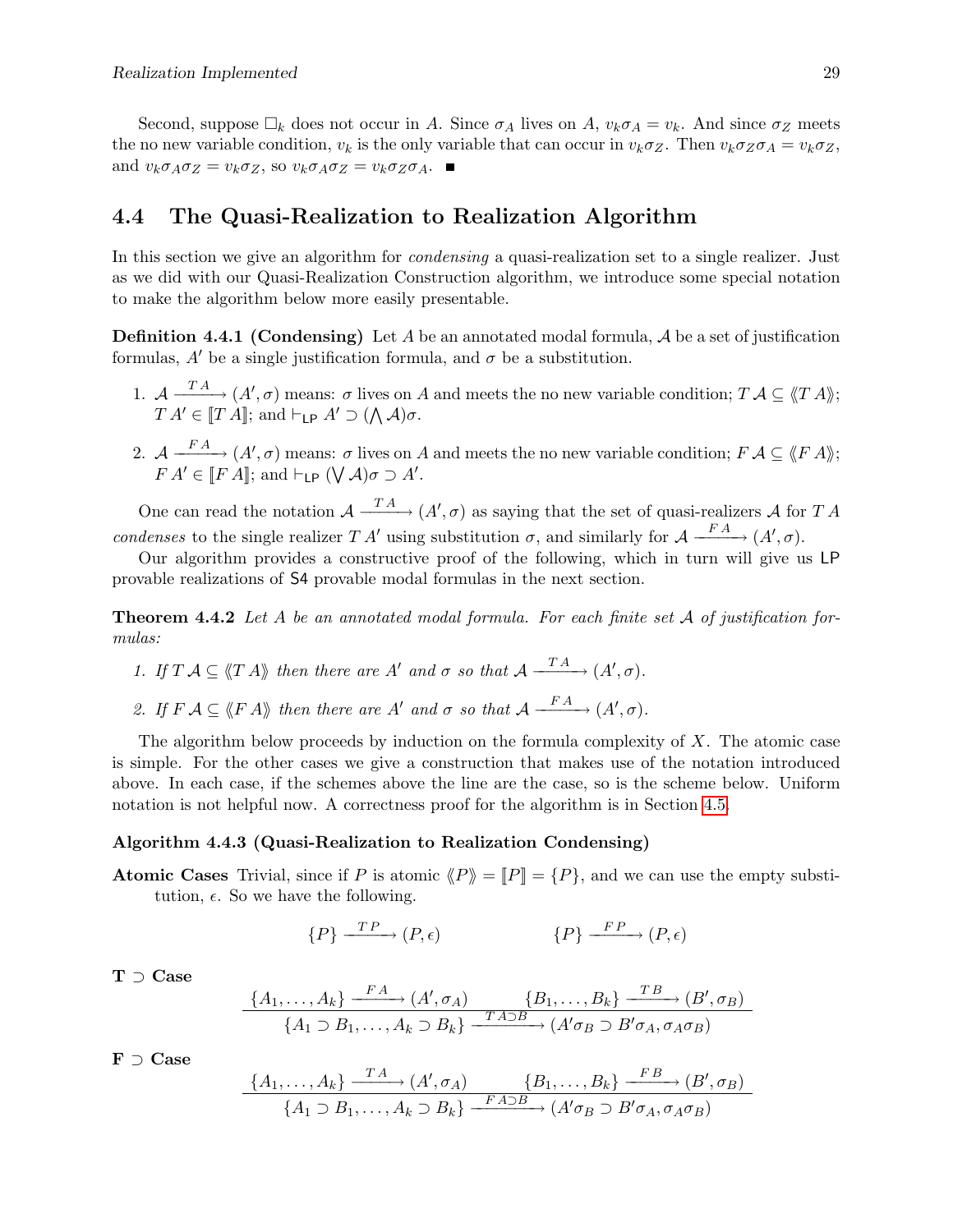$T \wedge Case$ 

$$
\frac{\{A_1,\ldots,A_k\} \xrightarrow{\text{T A}} (A',\sigma_A)}{\{A_1 \wedge B_1,\ldots,A_k \wedge B_k\} \xrightarrow{\text{T A} \wedge B} (A'\sigma_B \wedge B'\sigma_A,\sigma_A\sigma_B)}
$$

 $\mathbf{F} \, \wedge \, \mathbf{Case}$ 

$$
\frac{\{A_1,\ldots,A_k\} \xrightarrow{FA} (A',\sigma_A) \qquad \{B_1,\ldots,B_k\} \xrightarrow{FB} (B',\sigma_B)}{\{A_1 \wedge B_1,\ldots,A_k \wedge B_k\} \xrightarrow{FA \wedge B} (A'\sigma_B \wedge B'\sigma_A,\sigma_A\sigma_B)}
$$

 $\mathbf{T} \ \vee \ \mathbf{Case}$ 

$$
\frac{\{A_1,\ldots,A_k\} \xrightarrow{T A} (A',\sigma_A) \qquad \{B_1,\ldots,B_k\} \xrightarrow{T B} (B',\sigma_B)}{\{A_1 \vee B_1,\ldots,A_k \vee B_k\} \xrightarrow{T A \vee B} (A'\sigma_B \vee B'\sigma_A,\sigma_A\sigma_B)}
$$

F ∨ Case

$$
\frac{\{A_1,\ldots,A_k\} \xrightarrow{FA} (A',\sigma_A) \qquad \{B_1,\ldots,B_k\} \xrightarrow{FB} (B',\sigma_B)}{\{A_1 \vee B_1,\ldots,A_k \vee B_k\} \xrightarrow{FA \vee B} (A'\sigma_B \vee B'\sigma_A,\sigma_A\sigma_B)}
$$

$$
\mathbf{T}\,\neg\,\mathbf{Case}
$$

$$
\frac{\{A_1,\ldots,A_k\} \xrightarrow{FA} (A',\sigma_A)}{\{\neg A_1,\ldots,\neg A_k\} \xrightarrow{T\neg A} (\neg A',\sigma_A)}
$$

 $F \neg$  Case

$$
\frac{\{A_1,\ldots,A_k\} \xrightarrow{T A} (A',\sigma_A)}{\{\neg A_1,\ldots,\neg A_k\} \xrightarrow{F \neg A} (\neg A',\sigma_A)}
$$

 $\mathbf{T} \ \Box \ \mathbf{Case}$ 

where 
$$
\vdash_{\mathsf{LP}} t_i:(A' \supset A_i, \sigma_A)
$$
  
\n
$$
\frac{\{A_1, \ldots, A_k\} \xrightarrow{T \Box_n A} (A', \sigma_A)}{\{v_n:A_1, \ldots, v_n:A_k\} \xrightarrow{T \Box_n A} (v_n:A' \sigma, \sigma_A \sigma)} \quad \text{for } i = 1, \ldots, k, \sigma = t_1 + \ldots + t_k \sigma = \{v_n/(s \cdot v_n)\}
$$

### $F \Box$  Case

$$
\frac{\mathcal{A}_1 \cup \ldots \cup \mathcal{A}_k \xrightarrow{FA} (A', \sigma_A)}{\{t_1: \bigvee \mathcal{A}_1, \ldots, t_k: \bigvee \mathcal{A}_k\} \xrightarrow{F \square_n A} (t \sigma_A: A', \sigma_A)} \quad \text{where } \vdash_{\mathsf{LP}} u_i: (\bigvee \mathcal{A}_i \sigma_A \supset A') \text{ for } i = 1, \ldots, k, \quad t = u_1 \cdot t_1 + \ldots + u_k \cdot t_k}
$$

At the end of Section [3.4](#page-21-0) we presented an example showing that the annotated modal formula  $(\Box_1 A \lor \Box_2 B) \supset \Box_3(A \lor B)$ , provable in (annotated) S4, has the following quasi-realization set,

$$
\{(v_1:A \lor v_2:B) \supset t(A \lor B), (v_1:A \lor v_2:B) \supset u(A \lor B)\}\
$$

where  $\vdash_{\mathsf{LP}} v_1: A \supset t: (A \lor B)$  and  $\vdash_{\mathsf{LP}} v_2: B \supset u: (A \lor B)$ . Then the disjunction

L.

$$
[(v_1:A \vee v_2:B) \supset t(A \vee B)] \vee [(v_1:A \vee v_2:B) \supset u(A \vee B)]
$$

is provable in LP. Now we can apply Algorithm [4.4.3,](#page-30-1) Quasi-Realization to Realization Condensing. We leave the details to you—the final stage is the following.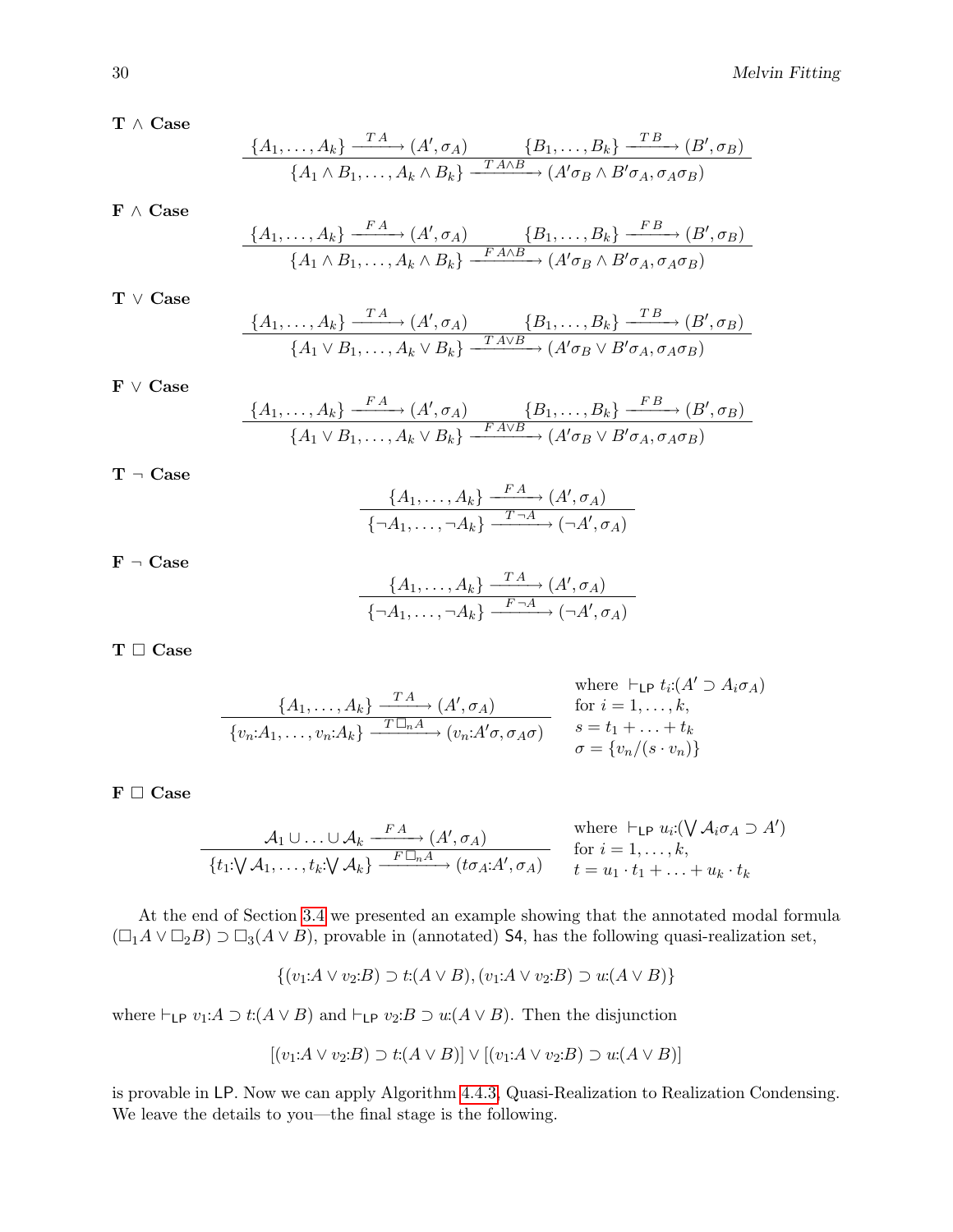$$
\{(v_1:A\vee v_2:B)\supset t:(A\vee B),\quad F(\Box_1A\vee\Box_2B)\supset\Box_3(A\vee B)\}\n\longrightarrow ((v_1:A\vee v_2:B)\supset ((c\cdot t+c\cdot u):(A\vee B))\sigma_0,\sigma_0)
$$

In this a internalizes a proof of  $A \supset A$ , b internalizes a proof of  $B \supset B$ , c internalizes a proof of  $(A \vee B) \supset (A \vee B)$ , and  $\sigma_0$  is the substitution  $\{v_1/a \cdot v_1, v_2/b \cdot v_2\}$ . Since A and B are atomic, and  $c$  contains no justification variables, this can be rewritten as the following.

 $\{(v_1:A \vee v_2:B) \supset t:(A \vee B),\}$  $(v_1:A \vee v_2:B) \supset u(A \vee B)$  $\longrightarrow$  $\longrightarrow$   $(\Box_1 A \lor \Box_2 B) \Box \Box_3 (A \lor B)$ <br> $\longrightarrow$   $((v_1: A \lor v_2: B) \supset (c \cdot t \sigma_0 + c \cdot u \sigma_0): (A \lor B), \sigma_0)$ 

In fact,  $((v_1:A\vee v_2:B)\supset (c\cdot t\sigma_0+c\cdot u\sigma_0):(A\vee B),\sigma_0)$  is a normal realization of  $(\Box_1 A\vee \Box_2 B)\supset$  $\square_3(A \vee B)$ , and Theorem [4.6.1](#page-34-1) will show that it is provable in LP.

### <span id="page-32-0"></span>4.5 Correctness Proof for the Condensing Algorithm

Proof of correctness for Algorithm [4.4.3](#page-30-1) (Showing correctness of the Algorithm serves to establish Theorem [4.4.2.](#page-30-2)) We must justify each case of the algorithm. We give two propositional cases in considerable detail and abbreviate or omit the rest. The modal cases are fully presented.

Atomic Cases These cases are immediate.

**T**  $\supset$  **Case** Assume we are given  $\{TA_1 \supset B_1, \ldots, TA_k \supset B_k\} \subseteq \langle T A \supset B \rangle$ , and also we have the following.

$$
\{A_1, \ldots, A_k\} \xrightarrow{FA} (A', \sigma_A) \qquad \{B_1, \ldots, B_k\} \xrightarrow{TB} (B', \sigma_B)
$$

Then we also have that  $\{FA_1, \ldots, FA_k\} \subseteq \langle \langle FA \rangle \rangle$  and  $\{TB_1, \ldots, TB_k\} \subseteq \langle \langle TB \rangle \rangle$ . Since  $\{A_1,\ldots,A_k\} \xrightarrow{FA} (A',\sigma_A)$  we have  $A'$  and  $\sigma_A$  so that  $\sigma_A$  lives on A and meets the no new variable condition,  $FA' \in [FA]$ , and  $(A_1 \vee \ldots \vee A_k)\sigma_A \supset A'$  is provable in LP. Similarly, since  ${B_1, \ldots, B_k}$   $\xrightarrow{T_B} (B', \sigma_B)$  we have B' and  $\sigma_B$  so that  $\sigma_B$  lives on B and meets the no new variable condition,  $T B' \in [T B]$ , and  $B' \supset (B_1 \wedge \ldots \wedge B_k) \sigma_B$  is provable in LP.

Since  $A \supset B$  is an annotated modal formula then A and B have no indexes in common, because indexes can appear only once in a formula. Then  $\sigma_A$  and  $\sigma_B$  have disjoint domains. In particular,  $\sigma_A$  lives on A and so lives away from B, while  $\sigma_B$  lives on B and so lives away from A. Then  $\sigma_A \sigma_B = \sigma_B \sigma_A$  by Proposition [4.3.2.](#page-29-1) It is easy to see that  $\sigma_A \sigma_B$  lives on  $A \supset B$ and meets the no new variable condition.

Again by Proposition [4.3.2,](#page-29-1)  $FA'\sigma_B \in [FA]$  since  $FA' \in [FA]$  and  $\sigma_B$  lives away from A. Likewise  $T B' \sigma_A \in [T B]$ . Then  $T A' \sigma_B \supset B' \sigma_A \in [T A \supset B]$ .

Finally, since  $(A_1 \vee \ldots \vee A_k)\sigma_A \supset A'$  is provable in LP, so is  $[(A_1 \vee \ldots \vee A_k)\sigma_A \supset A']\sigma_B =$  $(A_1 \vee \ldots \vee A_k)\sigma_A \sigma_B \supset A' \sigma_B$ . Similarly  $B' \sigma_A \supset (B_1 \wedge \ldots \wedge B_k) \sigma_B \sigma_A$  is provable, or equivalently,  $B'\sigma_A \supset (B_1 \wedge \ldots \wedge B_k)\sigma_A \sigma_B$ . Then by classical logic, the following is LP provable.

$$
(A' \sigma_B \supset B' \sigma_A) \supset [(A_1 \supset B_1) \vee \ldots \vee (A_k \supset B_k)] \sigma_A \sigma_B
$$

We have now established the following, completing the case.

$$
\{A_1 \supset B_1, \ldots, A_k \supset B_k\} \xrightarrow{\text{TA} \supset B} (A' \sigma_B \supset B' \sigma_A, \sigma_A \sigma_B)
$$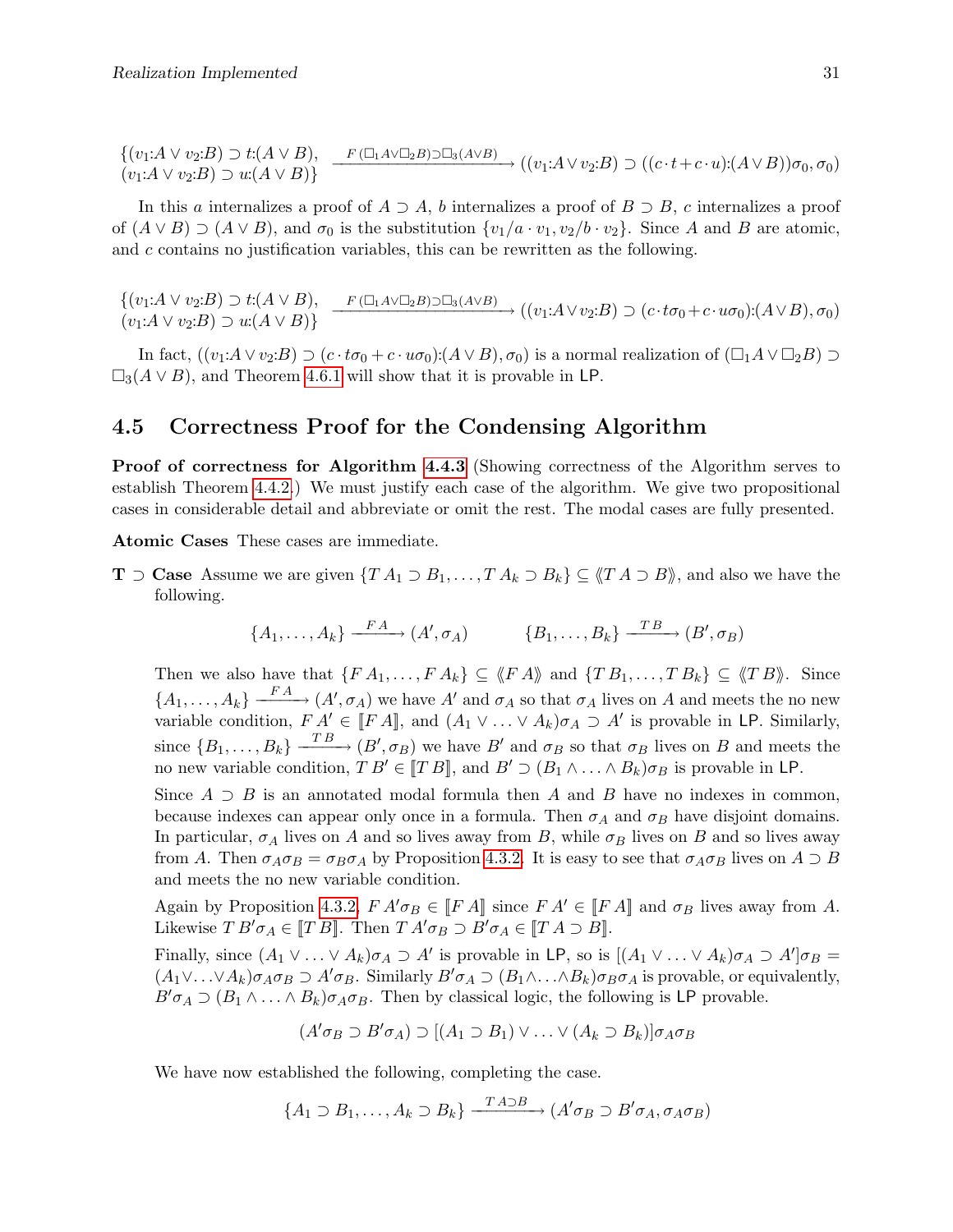**F** ⊃ **Case** Assume we are given  $\{FA_1 \supset B_1, \ldots, FA_k \supset B_k\}$   $\subseteq$   $\langle \n \langle FA \supset B \rangle$ , and we also have the following.

$$
\{A_1, \ldots, A_k\} \xrightarrow{\text{T A}} (A', \sigma_A) \qquad \{B_1, \ldots, B_k\} \xrightarrow{\text{FB}} (B', \sigma_B)
$$

As in the previous case,  $\sigma_A \sigma_B = \sigma_B \sigma_A$ . Also  $T A' \sigma_B \in [T A]$  and  $F B' \sigma_A \in [F B]$ , so  $FA' \sigma_B \supset B' \sigma_A \in [FA \supset B]$ . Likewise the following is provable in LP.

$$
(A' \sigma_B \supset B' \sigma_A) \supset [(A_1 \supset B_1) \wedge \ldots \wedge (A_k \supset B_k)] \sigma_A \sigma_B
$$

All this establishes the following.

$$
\{A_1 \supset B_1, \ldots, A_k \supset B_k\} \xrightarrow{F A \supset B} (A' \sigma_B \supset B' \sigma_A, \sigma_A \sigma_B)
$$

- $T \wedge, F \wedge, T \vee, F \vee, T \neg, F \neg$  Cases These are similar to the implication cases, and are left to the reader.
- **T**  $\Box$  **Case** Assume we are given  $\{Tv_n:A_1,\ldots, Tv_n:A_k\} \subseteq \langle T \Box_n A \rangle$ , and also the following.

$$
\{A_1,\ldots,A_k\} \xrightarrow{T A} (A',\sigma_A)
$$

From the first assumption,  $\{TA_1, \ldots, TA_k\} \subseteq \langle T \rangle$ . Then by the second assumption, there are  $\sigma_A$  and  $T A' \in [T A]$  such that  $A' \supset (A_1 \wedge \ldots \wedge A_k) \sigma_A$  is LP provable, where  $\sigma_A$  lives on A and meets the no new variable condition.

For each  $i = 1, \ldots, k$ , the formula  $A' \supset A_i \sigma_A$  is provable, so by the Lifting Lemma there is a justification term  $t_i$  (with no justification variables) such that  $t_i$ : $(A' \supset A_i \sigma_A)$  is LP provable. Let s be the justification term  $t_1 + \ldots + t_k$ . Then  $s(A' \supset A_i \sigma_A)$  is provable, for each i.

Let  $\sigma$  be the substitution  $\{v_n/(s \cdot v_n)\}\$ . For each  $i = 1, \ldots, k$ ,  $s:(A' \supset A_i \sigma_A)$  is provable, hence so is  $[s:(A' \supset A_i \sigma_A)]\sigma$ . Since s is a justification term with no justification variables,  $s:(A'\sigma \supset A_i\sigma_A\sigma)$  is provable. Then for each i,  $v_n:A'\sigma \supset (s\cdot v_n):A_i(\sigma_A\sigma)$  is provable. Since  $\Box_n A$  is an annotated modal formula indexes cannot occur more than once, hence index n cannot occur in A. Substitution  $\sigma_A$  lives on A, hence  $v_n$  is not in its domain. It follows that  $v_n(\sigma_A\sigma) = v_n\sigma = (s \cdot v_n)$ , and so  $[v_n:A_i](\sigma_A\sigma) = (s \cdot v_n): A_i(\sigma_A\sigma)$ . Then for each i,  $v_n: A' \sigma \supset [v_n: A_i](\sigma_A \sigma)$  is provable, and so  $v_n: A' \sigma \supset [v_n: A_1 \wedge \ldots \wedge v_n: A_k](\sigma_A \sigma)$  is provable.

The substitution  $\sigma$  lives away from A so, since  $T A' \in [T A]$  then also  $T A' \sigma \in [T A]$  by Proposition [4.3.2.](#page-29-1) Then  $T v_n: A' \sigma \in [T \Box_n A]$ .

Finally, it is easy to check that  $\sigma_A \sigma$  lives on  $\Box_n A$  and meets the no new variable condition. This is enough to establish the following.

$$
\{v_n: A_1, \ldots, v_n: A_k\} \xrightarrow{T \Box_n A} (v_n: A' \sigma, \sigma_A \sigma)
$$

 $\mathbf{F} \Box$  Case Assume we are given  $\{F t_1 : \forall \mathcal{A}_1, \dots, F t_k : \forall \mathcal{A}_k\} \subseteq \langle\!\langle F \Box_n A \rangle\!\rangle$ , and also the following.

$$
(\mathcal{A}_1 \cup \ldots \cup \mathcal{A}_k) \xrightarrow{FA} (A', \sigma_A)
$$

From the first assumption,  $F \mathcal{A}_1 \cup \ldots \cup \mathcal{A}_k \subseteq \langle F \rangle$ . Then by the second assumption there are  $\sigma_A$  and  $FA' \in [FA]$  such that  $\bigvee \{A_1 \cup \ldots \cup A_k\} \sigma_A \supset A'$  is LP provable, where  $\sigma_A$  lives on A and meets the no new variable condition.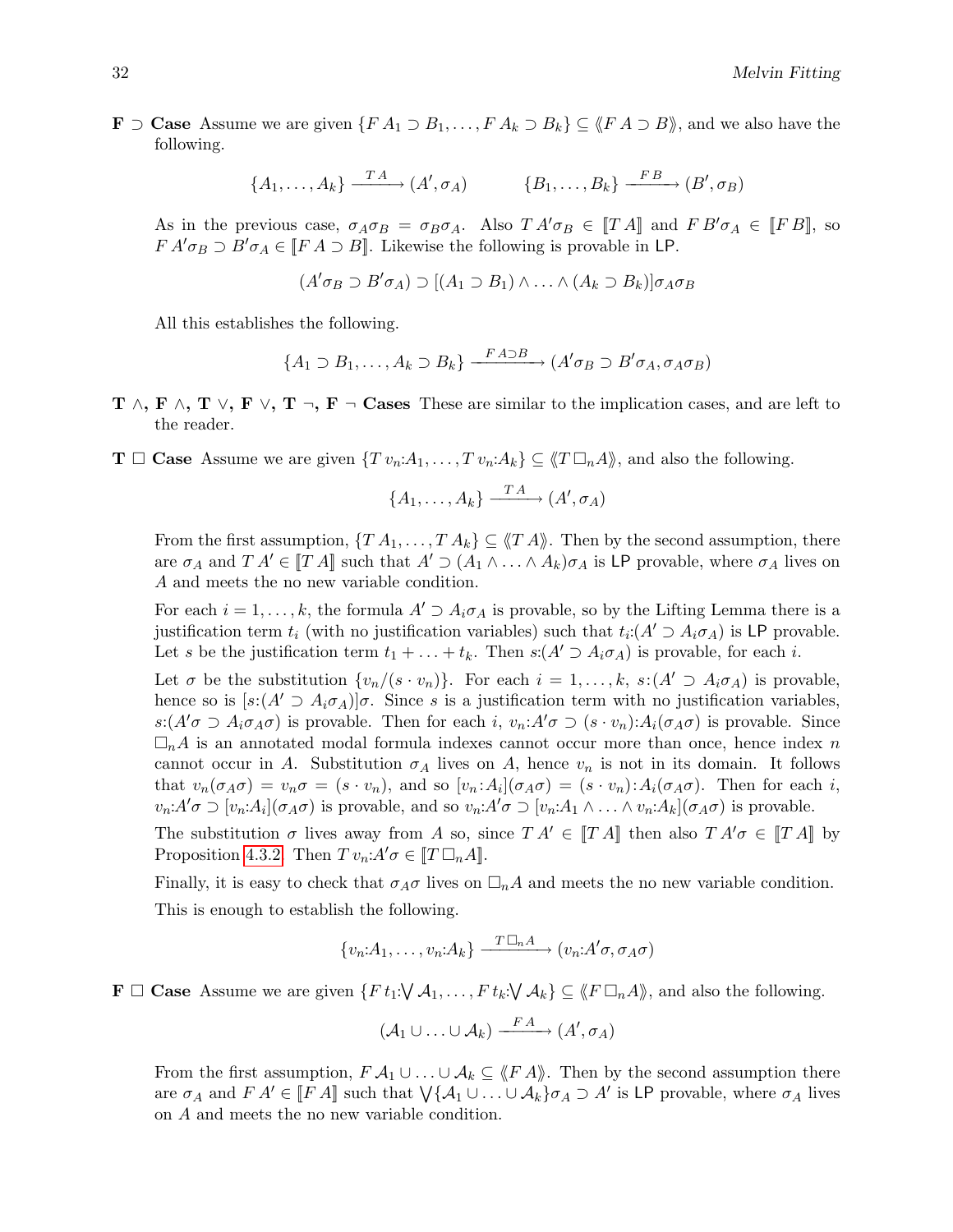For each i,  $\bigvee A_i \sigma_A \supset A'$  is provable, so by the Lifting Lemma there is a justification term  $u_i$  (with no justification variables) such that  $u_i: (\bigvee \mathcal{A}_i \sigma_A \supset A')$  is LP provable. Then  $(t_i \sigma_A)$ :  $\bigvee A_i \sigma_A \supset (u_i \cdot (t_i \sigma_A)) : A'$  is also provable, or equivalently,  $(t_i \cdot \bigvee A_i) \sigma_A \supset (u_i \cdot (t_i \sigma_A)) : A'$ . Since  $u_i$  contains no justification variables, this in turn is equivalent to  $(t_i: \bigvee \mathcal{A}_i) \sigma_A \supset ((u_i \cdot t_i) \sigma_A): A'.$ Now let  $t = u_1 \cdot t_1 + \ldots + u_k \cdot t_k$ . Then for each  $i, (t_i \vee \mathcal{A}_i) \sigma_A \supset (t \sigma_A) : A'$  is LP provable. This gives us LP provability of the following.

$$
\left[t_1:\bigvee \mathcal{A}_1\vee\ldots\vee t_k:\bigvee \mathcal{A}_k\right]\sigma_A\supset (t\sigma_A):A'
$$

It is immediate that  $F(t\sigma_A):A'\in[F\Box_nA]$ , and that  $\sigma_A$  lives on  $\Box_nA$ . We already know it meets the no new variable condition. We have thus verified the following.

$$
\{t_1:\bigvee \mathcal{A}_1,\ldots,t_k:\bigvee \mathcal{A}_k\} \xrightarrow{F\Box_n A} (t\sigma_A:A',\sigma_A)
$$

П

The construction and proof above trace back to Proposition 7.8 in [\[5\]](#page-63-10), with a modification and correction supplied in [\[7\]](#page-63-11).

### <span id="page-34-0"></span>4.6 Finishing Up

<span id="page-34-1"></span>Theorem 4.6.1 (Realization) Every formula provable in S4 has a normal realization that is provable in LP.

**Proof** Suppose X is a theorem of S4. Let A be an annotated version of X, any one will do. Then from Theorem [3.2.3,](#page-20-1) proved using Algorithm [3.4.1,](#page-22-0) there are  $Q_1, \ldots, Q_k$  with  $\{F Q_1, \ldots, F Q_k\} \subseteq$  $\langle \n \langle F \, A \rangle \rangle$  such that  $Q_1 \vee \ldots \vee Q_k$  is a theorem of LP. By part 2 of Theorem [4.4.2,](#page-30-2) proved using Algorithm [4.4.3](#page-30-1) there is a substitution  $\sigma$  and a formula A' with  $FA' \in [FA]$  such that  $(Q_1 \vee \dots \vee$  $Q_k$ ) $\sigma \supset A'$  is a theorem of LP. Since  $(Q_1 \vee \ldots \vee Q_k)\sigma$  must also be provable in LP, so is A', and this is a normal realization of A, and hence of X.  $\blacksquare$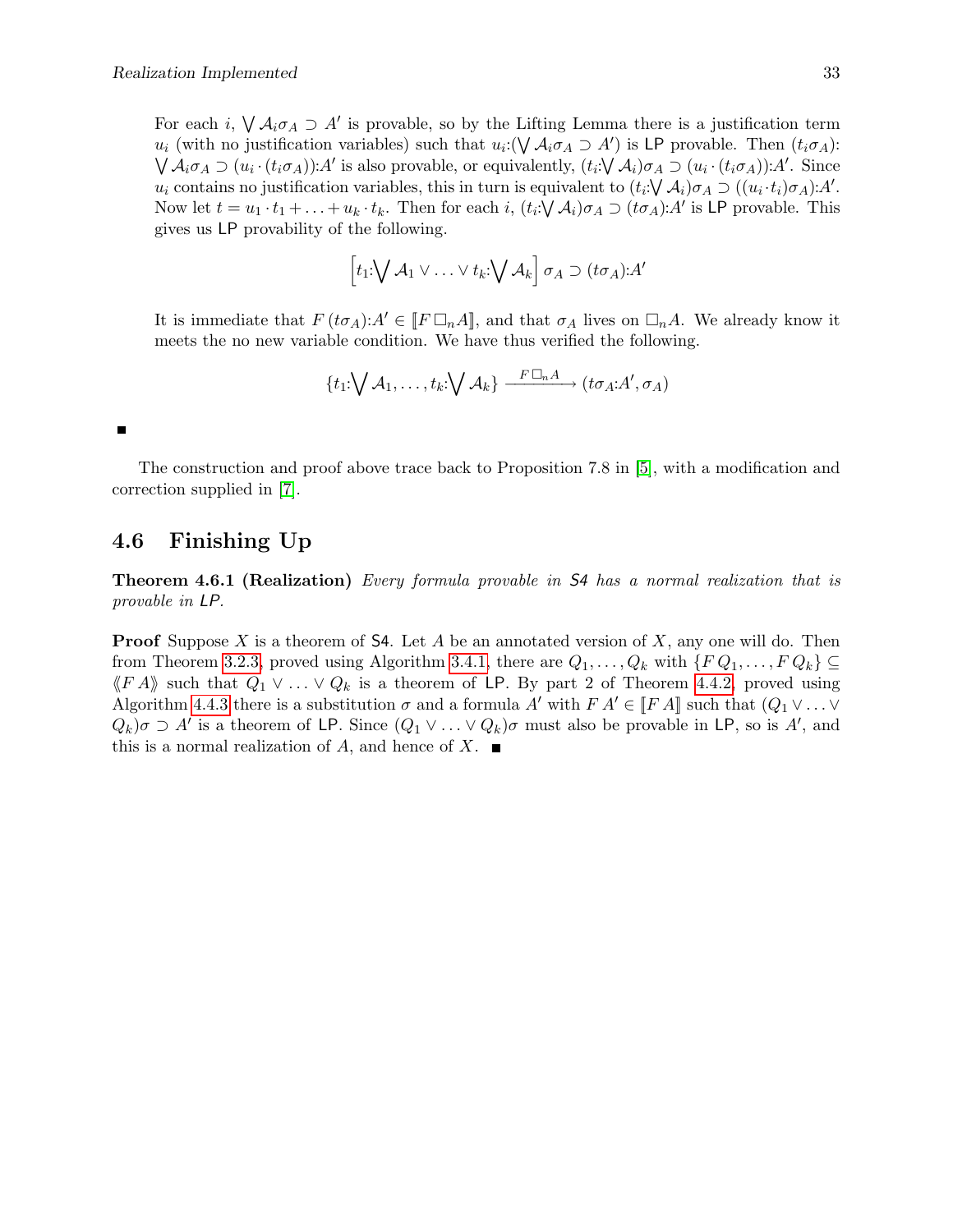# <span id="page-35-0"></span>Chapter 5

# An Implementation

### <span id="page-35-1"></span>5.1 The Program

In this section we give a program for computing realizers of S4 theorems, written in SWI Prolog. Examples of its execution are in Section [5.2,](#page-54-0) and a discussion of implementation details is in Section [5.5.](#page-58-1) The program is divided into parts that are marked out with lines of asterisks, and each part has substantial commentary.

/\* Realization constructor for propositional S4 into LP. It is a combination of a quasi-realization program for S4 and a quasi-realization to realization program. It begins by constructing a (destructive) tableau proof. Then it fills that out, from branch end up, to make a mixed tableau, from which a quasi-realization is extracted. Then this is converted into a realization. Information is displayed for both quasi-realizations and realizations.

The tableau construction uses signed formulas. These are implemented simply as  $f(X)$  and  $t(X)$ . There is one more sign in use,  $u(X)$ . Semantically, this is the same as  $t(X)$ . But in order to avoid infinite looping during tableau proof discovery, when a nu rule has been applied to  $t(X)$ , it is changed to  $u(X)$ , in effect to check it off as having been used. Further nu rule applications do not apply to  $u(X)$ . When a pi rule is applied, occurrences of  $u(X)$  are changed back to  $t(X)$  since, in a sense, the branch starts over at this point. In fact,  $u(X)$  corresponds to  $t(X)$  crossed out, as in the accompanying tech report.

Propositional operators are: neg, and, or, imp. The binary connectives are right associative. Box is the only modal operator. There is also a dedicated constant, bot (falsehood). In addition there is ::, for the "justifies" predicate (: was already in use). It is right associative. And there is \* for the dot, or application, operator, and + as usual. Both are left associative.

Parentheses are recommended.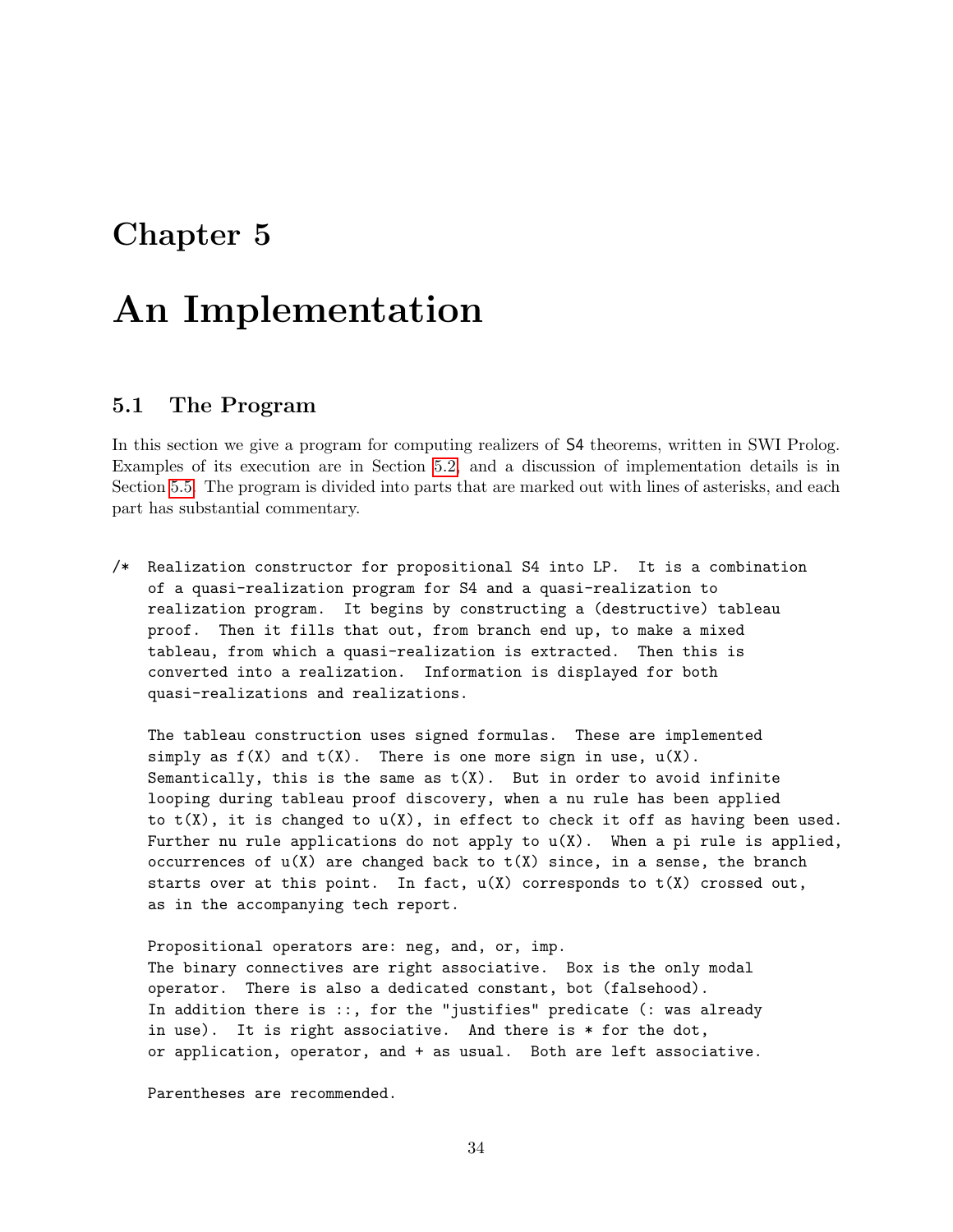```
When reading output, justification variables are v1, v2, etc.
    Justification terms, introduced at the quasi-realization stage,
   are j1, j2, etc. Those introduced at the realization stage
   are t1, t2, etc.
   The implementation uses the swipl library, specifically for its
   member, union, and subtract predicates.
   March, 2013
   Melvin Fitting
*/
/*********************************************************************/
/* SYNTAX */
:-op(140, fy, [neg, box]).
:-op(160, xfy, [and, or, imp, ::]).
:-op(160, yfx, [*]).
/*
 Uniform notation for propositional connectives is used.
 Since only box is permitted as a modal operator, modal
 uniform notation is not used.
*/
/* conjunctive(X) :- X is a signed alpha formula.
*/
conjunctive(t( and )).
conjunctive(f(_ or _)).
conjunctive(f(_ imp _)).
/* disjunctive(X) :- X is a signed beta formula.
*/
disjunctive(f(\_ and \_).
disjunctive(t(- or _{-})).
disjunctive(t(_ imp _)).
/* unary(X) :- X is a signed negation.
*/
unary(f(neg_.
unary(t(neg_.
/* components(X, Y, Z) :- Y and Z are the components
```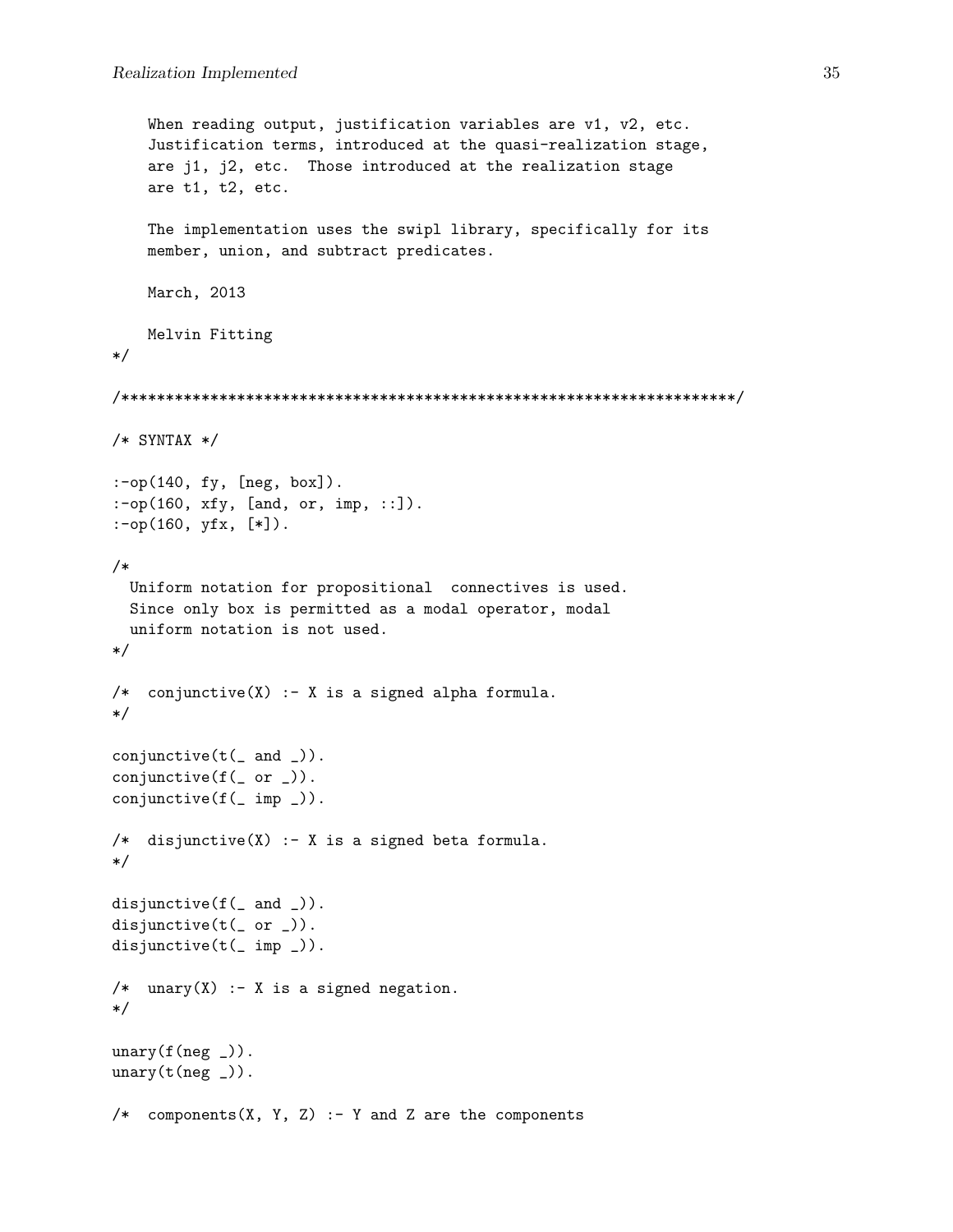```
of the signed formula X, as defined in the alpha
      and beta tables.
*/
components(t(X \text{ and } Y), t(X), t(Y)).
components(f(X \text{ and } Y), f(X), f(Y)).
components(t(X \text{ or } Y), t(X), t(Y)).
components(f(X \text{ or } Y), f(X), f(Y)).
components(t(X \text{ imp } Y), f(X), t(Y)).
components(f(X \text{ imp } Y), t(X), f(Y)).
/* component(X, Y) :- Y is the component of the
      unary formula X.
*/
component(f(neg X), t(X)).component(t(neg X), f(X)).
/* propAtom(X) :- X is a signed propositional letter.
*/
prophtom(t(X)) :- atom(X).
prophtom(f(X)) :- atom(X).
/* Justification variables will be v1, v2, etc, and justification
    terms will be j1, j2, etc, and t1, t2, etc. These are generated
    using gensym. The following resets the counters. Also, what each
    justification term serves to justify is recorded using
    assert, so that a table of values can be displayed at the end.
    The reset instruction also erases earlier results.
*/
reset :-
   reset_gensym(v),
   reset_gensym(j),
   reset_gensym(t),
   retractall(proves(_, _)),
   retractall(\text{where}(\_,\_,\_,\_,\_,\_))./* Formulas must be annotated, with indexed occurrences of box.
    Eventually positive occurrences of indexed boxes must be replaced
    with justification variables. It is simplest to just replace
```
all box occurrences with justification variables up front, and treat them as if they were indexed boxes during the tableau construction. This avoids some complexity later on. So, in the tableau construction below, box P will actually appear as vn::P, where vn is a justification variable.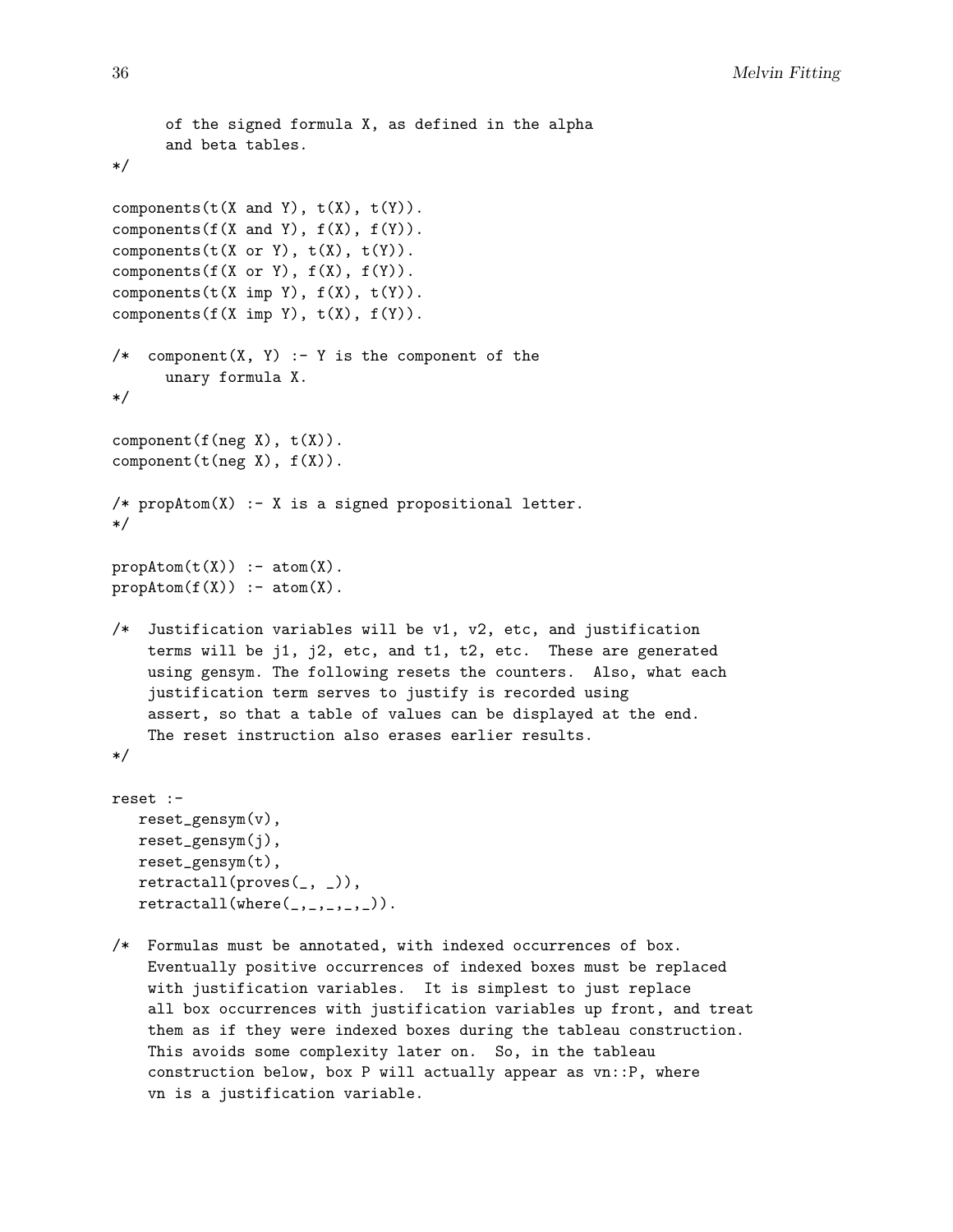```
annotate(X, Y) :- X is a signed formula and Y is the result
    of replacing each occurrence of box in X with an occurrence
    of a new justification variable vn, so that Y is a signed
    formula of justification logic.
*/
annotate(X, X) :-
 propAtom(X).
annotate(Binary, NewBinary) :-
  conjunctive(Binary),
  components(Binary, Binaryone, Binarytwo),
  annotate(Binaryone, NewBinaryone),
  annotate(Binarytwo, NewBinarytwo),
  conjunctive(NewBinary),
  components(NewBinary, NewBinaryone, NewBinarytwo).
annotate(Binary, NewBinary) :-
  disjunctive(Binary),
  components(Binary, BinaryOne, BinaryTwo),
  annotate(BinaryOne, NewBinaryOne),
  annotate(BinaryTwo, NewBinaryTwo),
  disjunctive(NewBinary),
  components(NewBinary, NewBinaryOne, NewBinaryTwo).
annotate(Negation, NewNegation) :-
  unary(Negation),
  component(Negation, Body),
  annotate(Body, NewBody),
  component(NewNegation, NewBody).
annotate(t(box Body), t(Var :: NewBody)) :-
  annotate(t(Body), t(NewBody)),
  gensym(v, Var).
annotate(f(box Body), f(Var :: NewBody)) :-
  annotate(f(Body), f(NewBody)),
  gensym(v, Var).
/***************************************************************/
/* TABLEAU CONSTRUCTION */
/* closes(MixedTableau, D) :- MixedTableau can be expanded to one whose
```
modal part is closed, using modal depth D, a limit on the number of pi rule applications. Then the justification part is filled in, branch end to root, to produce a proper closed mixed tableau. If closure is not possible, a call fails.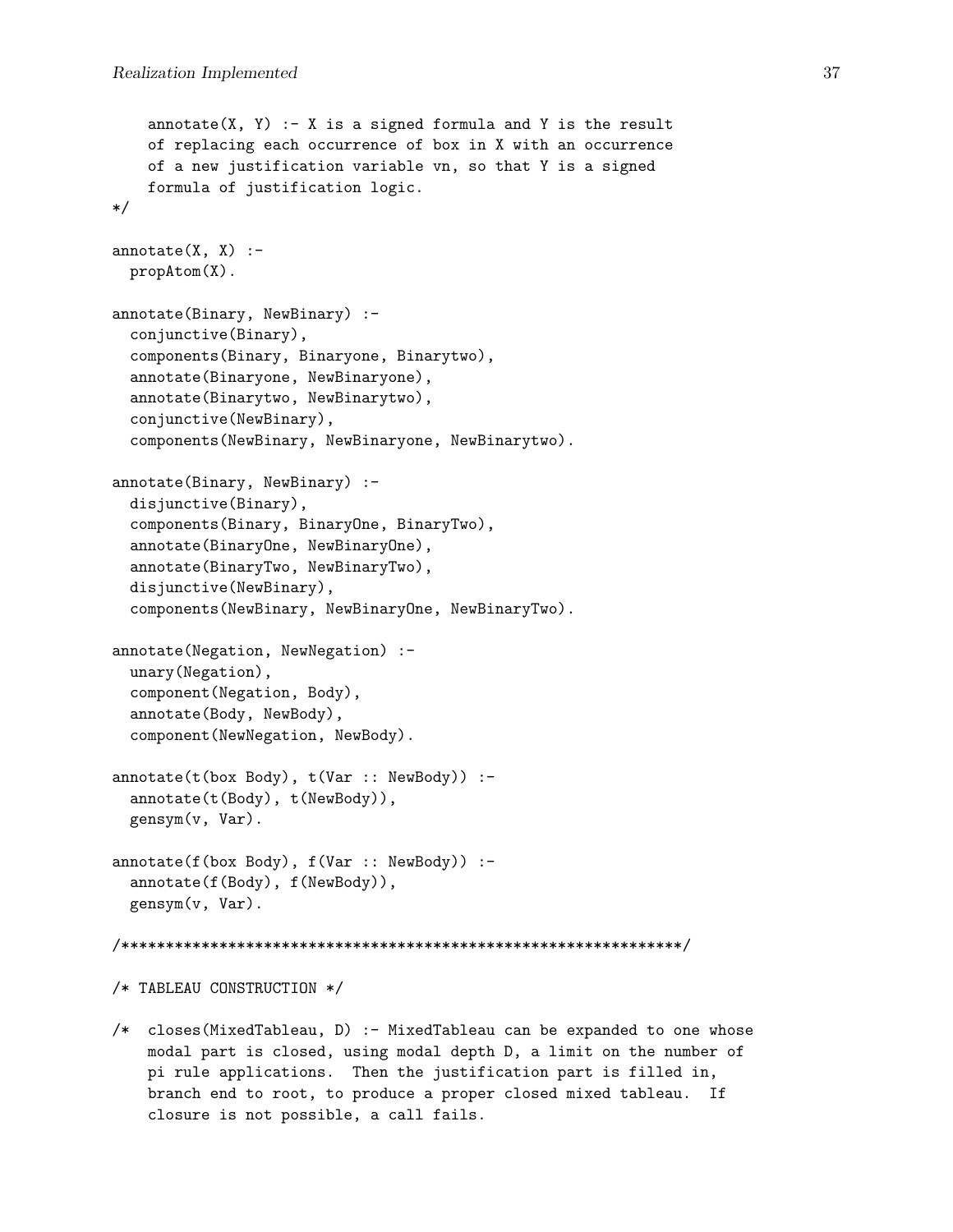38 Melvin Fitting

```
A mixed tableau is a list of its branches. A branch is a list
   of the items on it. Each item is of the form mixed(A, B), where
    A is a signed modal formula and B is a list of signed justification
   formulas. Although lists are used to represent branches,
   they are treated as sets, and all repetitions are removed.
   Closure is always atomic closure. Then the trivial(Branch) operation
   in the atomic closure clauses below provides justification counterparts
   for all formulas on the branch, including the one or ones that caused
   the branch to close. Here we make use of the fact that,
    even in modal formulas, indexed box operators have been represented
   by justification variables.
   The order of these clauses is important. If a tableau proof can be
   found, any ordering will serve, but some will find more complex proofs
   than others, with useless steps. This will be reflected in the
    complexity of the quasi-realizers.
*/
/* ATOMIC */
closes([Branch | Rest], D) :-
 member(mixed(t(bot), _), Branch),
 trivial(Branch),
 closes(Rest, D).
closes([Branch | Rest], D) :-
 member(mixed(t(X), _), Branch),
 member(mixed(f(X), _), Branch),
 propAtom(t(X)),
 trivial(Branch),
  closes(Rest, D).
/* PI RULE */
closes([Branch | Rest], D) :-
 member(mixed(f(Var :: Fmla), [f(Term :: Disjunction)]), Branch),
 D > 1,
 subtract(Branch, [mixed(f(Var :: Fmla), [f(Term :: Disjunction)])],
   ReducedBranch), sharp(ReducedBranch, Temporary),
 union([mixed(f(Fmla), JList)], Temporary, NewBranch),
 NewD is D - 1,
  closes([NewBranch | Rest], NewD),
 disjunctionOfList(JList, Disjunction),
 trivial(ReducedBranch),
 gensym(j, Term),
 assert(proves(Term, NewBranch)).
```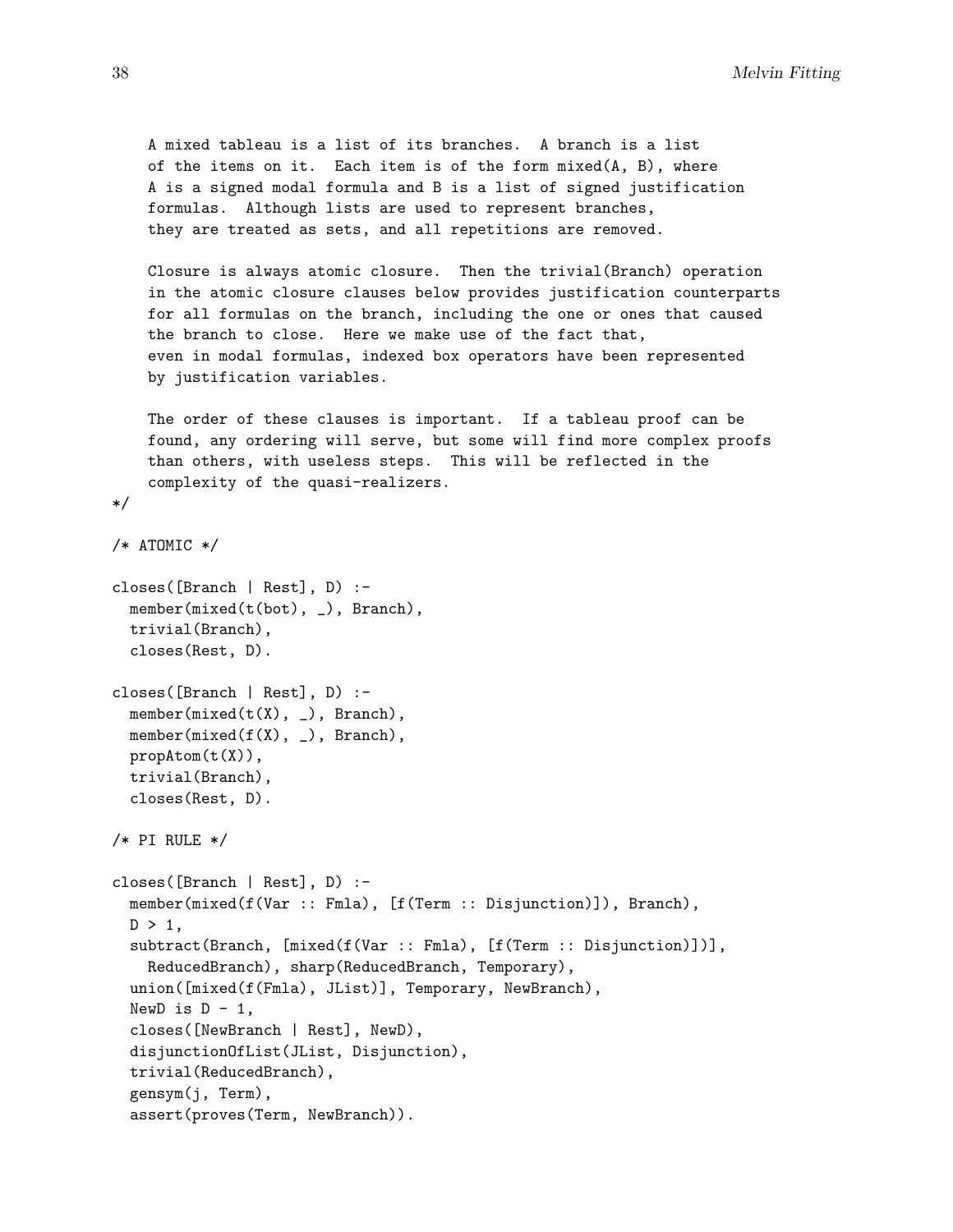```
/* UNARY RULE */
closes([Branch | Rest], D) :-
 member(mixed(Negation, JNegatedList), Branch),
 unary(Negation),
  component(Negation, UnNegated),
  subtract(Branch, [mixed(Negation, JNegatedList)], Temporary),
 union([mixed(UnNegated, JUnNegatedList)], Temporary, NewBranch),
  closes([NewBranch | Rest], D),
 negate(JUnNegatedList, JNegatedList).
/* ALPHA RULE */
closes([Branch | Rest], D) :-
 member(mixed(Alpha, JAlphaList), Branch),
  conjunctive(Alpha),
  components(Alpha, AlphaOne, AlphaTwo),
  subtract(Branch, [mixed(Alpha, JAlphaList)], Temporary),
 union([mixed(AlphaOne, JAlphaOneList),
   mixed(AlphaTwo, JAlphaTwoList)], Temporary, NewBranch),
  closes([NewBranch | Rest], D),
  combineJLists(Alpha, JAlphaOneList, JAlphaTwoList, JAlphaList).
/* BETA RULE */closes([Branch | Rest], D) :-
 member(mixed(Beta,JBetaList), Branch),
 disjunctive(Beta),
 components(Beta, BetaOne, BetaTwo),
  subtract(Branch, [mixed(Beta, JBetaList)], Temporary),
  copy_term(Temporary, TempBranchOne),
  copy_term(Temporary, TempBranchTwo),
 union([mixed(BetaOne, _)], TempBranchOne, NewBranchOne),
 union([mixed(BetaTwo, )], TempBranchTwo, NewBranchTwo),
  closes([NewBranchOne | Rest], D),
  closes([NewBranchTwo | Rest], D),
  combineBranches(TempBranchOne, TempBranchTwo, Temporary),
 member(mixed(BetaOne, JBetaOneList), NewBranchOne),
 member(mixed(BetaTwo, JBetaTwoList), NewBranchTwo),
  combineJLists(Beta, JBetaOneList, JBetaTwoList, JBetaList).
/* NU RULE *//* note that when a rule is applied to t(X), the signed formula is
    changed to u(X), marking the occurrence as used.
*/
```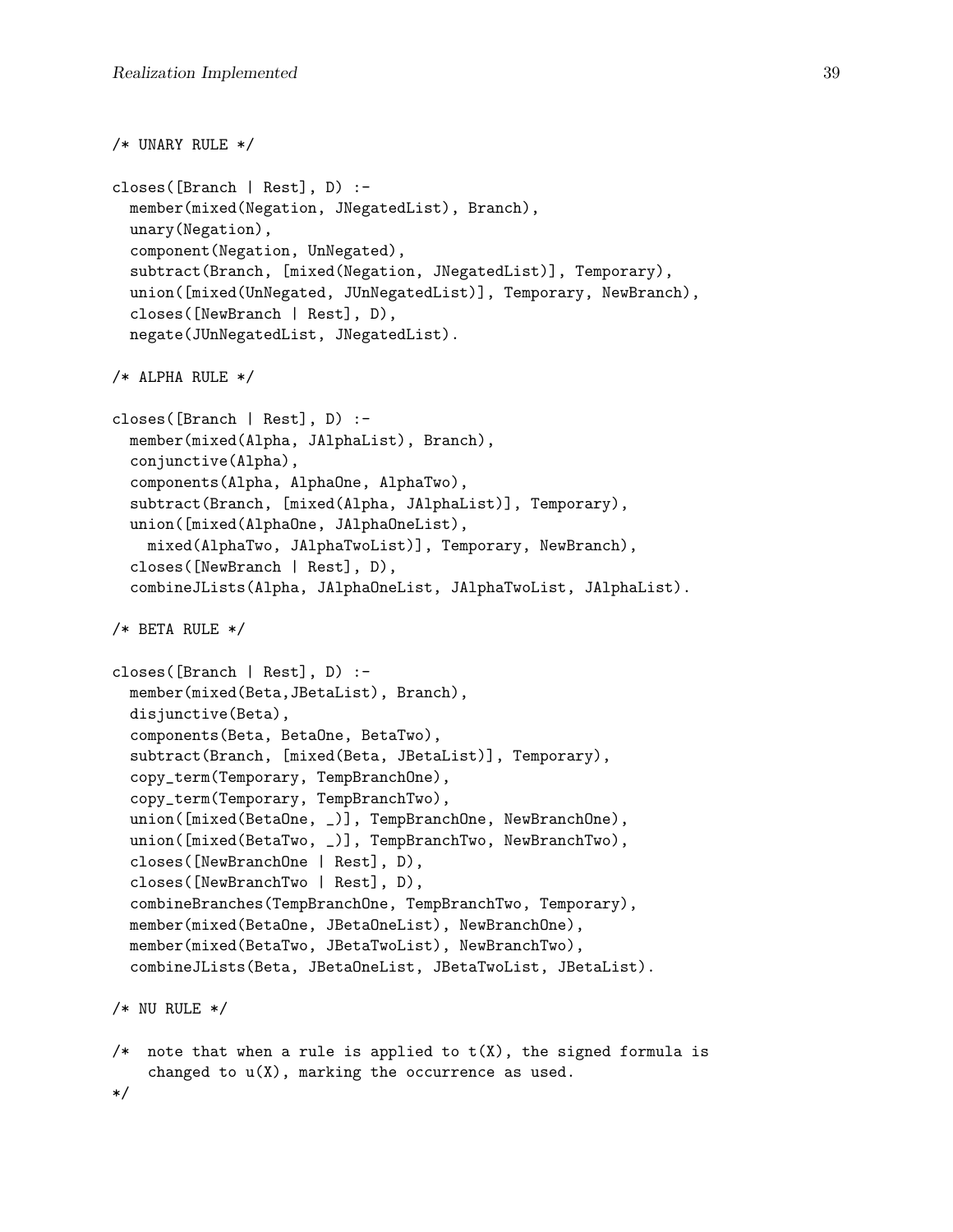```
closes([Branch | Rest], D) :-
 member(mixed(t(Var :: Fmla), List), Branch),
  subtract(Branch, [mixed(t(Var :: Fmla), List)], Temporary),
  union(Temporary, [mixed(u(Var :: Fmla), _), mixed(t(Fmla), NewList)],
    NewBranch),
  closes([NewBranch | Rest], D),
  deSharp(Var, NewList, List).
\text{closes}([], \_D).
/****************************************************************/
/* UTILITIES FOR TABLEAU CONSTRUCTION */
/* The pi-rule in the tableau construction modifies an entire
    branch, using the so-called sharp operation. Since mixed
    tableaus are now in use, sharp must take that into account.
    sharp(A, B) :- the S4 sharp operation applied to tableau branch A
    produces branch B. This is designed to be applied to a
    mixed tableau, with the justification portion essentially
    ignored. The S4 operation is not the same as the one for K.
    Also note that during application, occurrences of u(X) are
    changed back to t(X).
*/
sharp(X, Y) :- sharp(X, Y), !.
sharp_{}[[] , []].
sharp_{\square}([\text{mixed}(u(V :: F), \_) | \text{Tail}],[mixed(t(V :: F), ...), mixed(t(F), ) | NewTail]) :-
    sharp_(Tail, NewTail).
sharp_([_Head|Tail], New) :-
  sharp_(Tail, New).
/* trivial(List) :- Prolog variables are bound in List
    so that the result is a mixed tableau branch displaying
    a quasi-realization.
*/
trivial([mixed(\_, Y) | Rest]) :- ground(Y), trivial(Rest).trivial([mixed(t(X), [t(X)]) | Rest]) :- trivial(Rest).trivial([\texttt{mixed}(f(X), [f(X)]) | Rest]) :- trivial(Rest).
trivial([mixed(u(X), [t(X)]) | Rest]) :- trivial(Rest).trivial([]).
```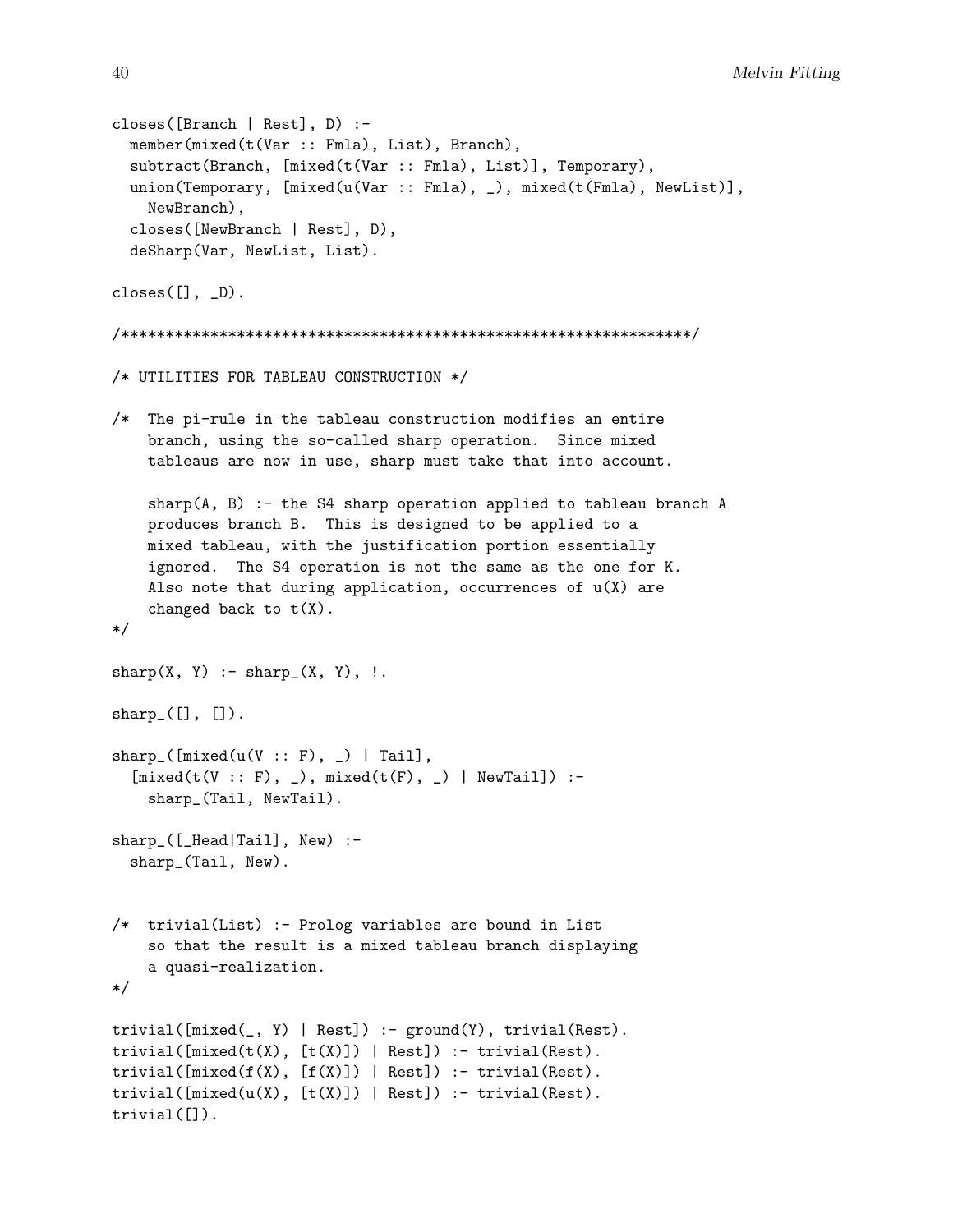```
/* negate(List, NegatedList) :-
   List is a list of signed formulas, and NegatedList is the result of
   negating each member. That is, t(X) becomes t(neg X), and so on.
*/
negate([F | Rest], [G | NewRest]):-
 unary(G),
 component(G, F),
 negate(Rest, NewRest).
negative([], []).
/* combineBranches(InOne, InTwo, Out) :-
    Initially InOne, InTwo, and Out are lists (sets) that contain
    entries of the form mixed(Formula, JustificationList), with Formula
    instantiated in all three lists, but JustificationList
    instantiated in just the lists InOne and InTwo. After execution,
    JustificationList in mixed(Formula, JustificationList),
    in the list Out is instantiated to be the union of the corresponding
    JustificationList parameters in InOne and InTwo, involving the
    same Formula.
*/
combineBranches([mixed(Formula, ListOne) | Rest], InTwo, Out) :-
   member(mixed(Formula, ListTwo), InTwo),
   union(ListOne, ListTwo, ListOut),
   member(mixed(Formula, ListOut), Out),
    combineBranches(Rest, InTwo, Out).
combineBranches([], _{-}, _{-}).
/* combineJLists(Formula, List1, List2, CombinedList) :-
   List1 is a list of signed formulas having the same sign,
   List2 is a list of signed formulas having the same sign,
   CombinedList is the result of combining each member of List1
   with each member of List 2 to produce a formula of the same
   type as Formula, with the original members as components.
*/
combineJLists(Formula, [H|T], List2, CombinedList) :-
  combineSingle(Formula, H, List2, One),
  combineJLists(Formula, T, List2, Two),
 union(One, Two, CombinedList).
combinelLists(\_, [\], \_, [\]/* combineSingle(Formula, Comp1, List, NewList) :-
   NewList is the result of replacing each member Comp2
```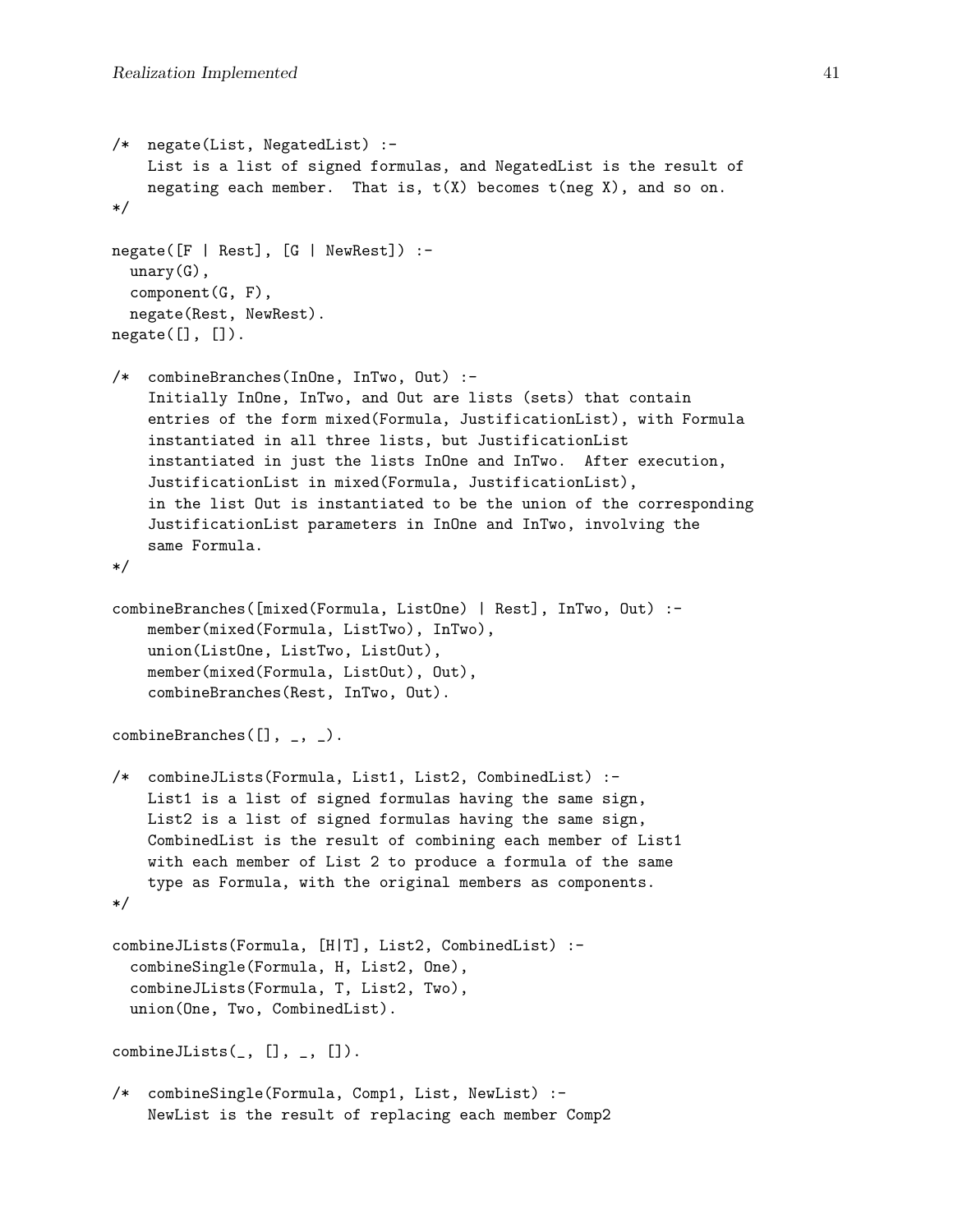```
of List with BinaryFormula, where
    constructBinary(Formula, Comp1, Comp2, BinaryFormula).
*/
combineSingle(Formula, Comp1, [H|T], NewList) :-
  combineSingle(Formula, Comp1, T, One),
  constructBinary(Formula, Comp1, H, Two),
  union(One, [Two], NewList).
combineSingle(\_,\_,\ []\, []).
/* constructBinary(Formula, Comp1, Comp2, BinaryFormula) :-
    all four variables are signed formulas, and BinaryFormula
    is constructed so that it has Comp1 and Comp2 as its
    components, and is of the same type as Formula---that is,
    both Formula and BinaryFormula are alpha or both are beta.
*/
constructBinary(Formula, AlphaOne, AlphaTwo, Alpha) :-
  conjunctive(Formula),
  conjunctive(Alpha),
  components(Alpha, AlphaOne, AlphaTwo).
constructBinary(Formula, BetaOne, BetaTwo, Beta) :-
  disjunctive(Formula),
  disjunctive(Beta),
  components(Beta, BetaOne, BetaTwo).
/* deSharp(Var, List, NewList) :-
    Var is a justification variable. List is a list of justification
    formulas having sign t. NewList is the result of replacing each
    member t(X) in List with t(Var : X).
*/
\text{deSharp}(\_, [], []).
deSharp(Var, [t(X) | T], [t(Var :: X) | NewT]) :-
  deSharp(Var, T, NewT).
/* disjunctionOfList(List, Disj) :-
    List consists of f-signed formulas, and Disj is
    the disjunction of these formulas. This is used
    in the pi-rule. Disjunction association is to the right.
*/
disjunctionOfList([f(A)], A).
disjunctionOfList([f(Head) | Tail], Head or X) :-
  disjunctionOfList(Tail, X).
```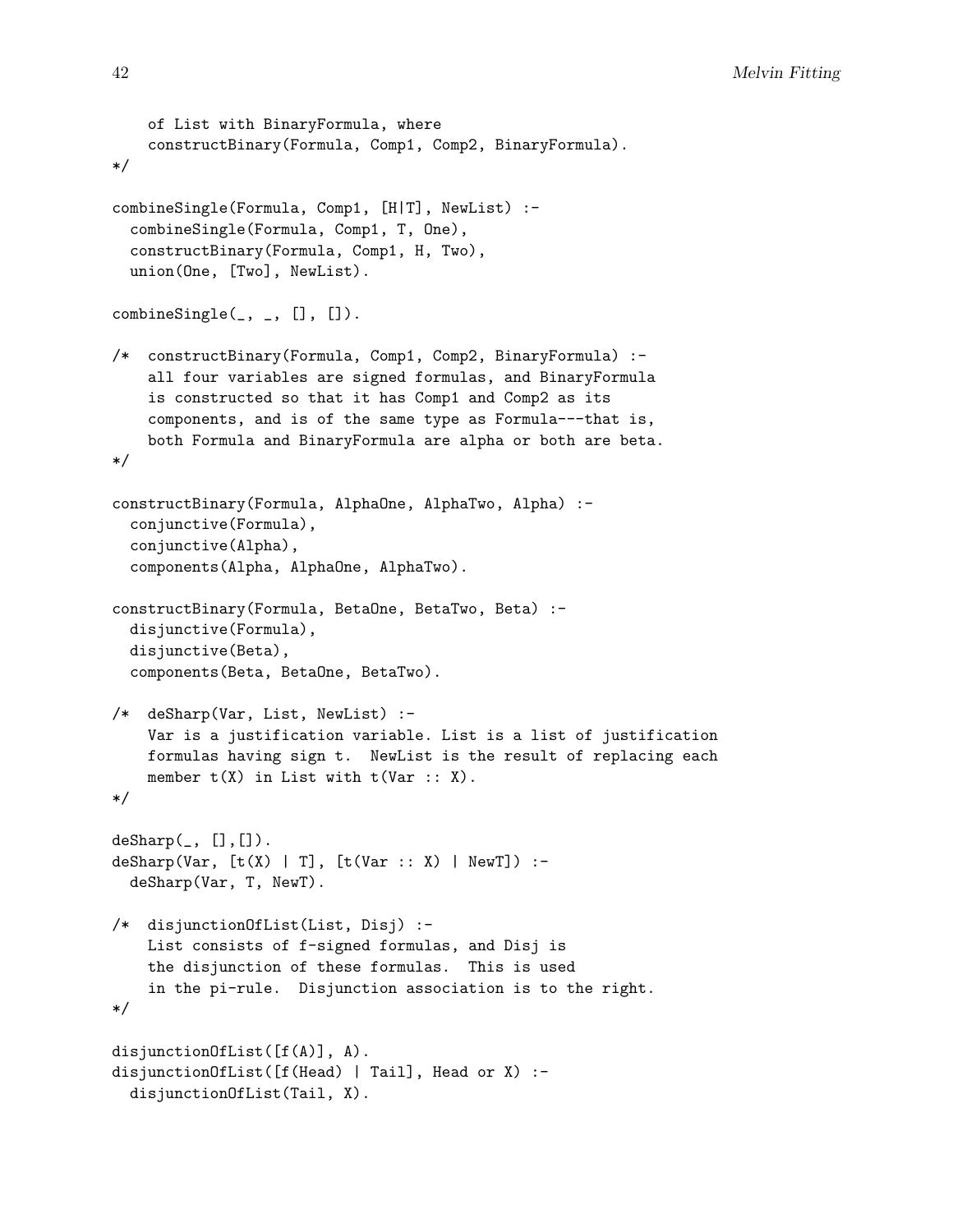```
/**********************************************************************/
/* BUILDING MIXED TABLEAUS AND DISPLAYING OUTPUT */
/* test(X, D, PassOn):-
   X is a modal formula and D is a non-negative number, representing
   modal depth. X is annotated and a mixed tableau for the
   result, with an f sign, is constructed, using depth D. If it
   succeeds in closing, success is anounced, the list of quasi-realizers
    is displayed, and values for the justification terms are shown. PassOn
    instantiates to the list of quasi-realizers, so it can be passed on to the
   quasi-realizer to realizer conversion part.
*/
test(X, D, PassOn) :-
 reset,
 annotate(f(X), Y),closes([[mixed(Y, Q)]], D),
 nl, write('Propositional S4 tableau theorem'), nl, nl,
 write('Quasi-realizing list consists of:'), nl, nl,
 writeList(Q), nl,
 removeF(Q, PassOn), /*this has been added*/
 write('where:'), nl, nl,
 writeQuasiReasons, nl.
writeList([f(Head) | Tail]) :- write(Head), nl, writeList(Tail).
writeList([]).
writeQuasiReasons :-
 proves(X, Y),
 getPremises(Y, Premises),
 getConclusions(Y, Conclusions),
 write(Premises), write(' -> '), write(X : Conclusions), nl, fail.
writeQuasiReasons.
/* getPremises(List, Premises) :-
   List is a branch of a mixed tableau.
   is the list of formulas of the form
   a :: b where t(a :: b) is on the
    justification list of a member of List.
*/
getPremises(List, Premises) :-
 getPremises_(List, Temp),
 removeT(Temp, Premises), !.
getPremises_([mixed(t(_ :: _), L) | Rest], Premises) :-
```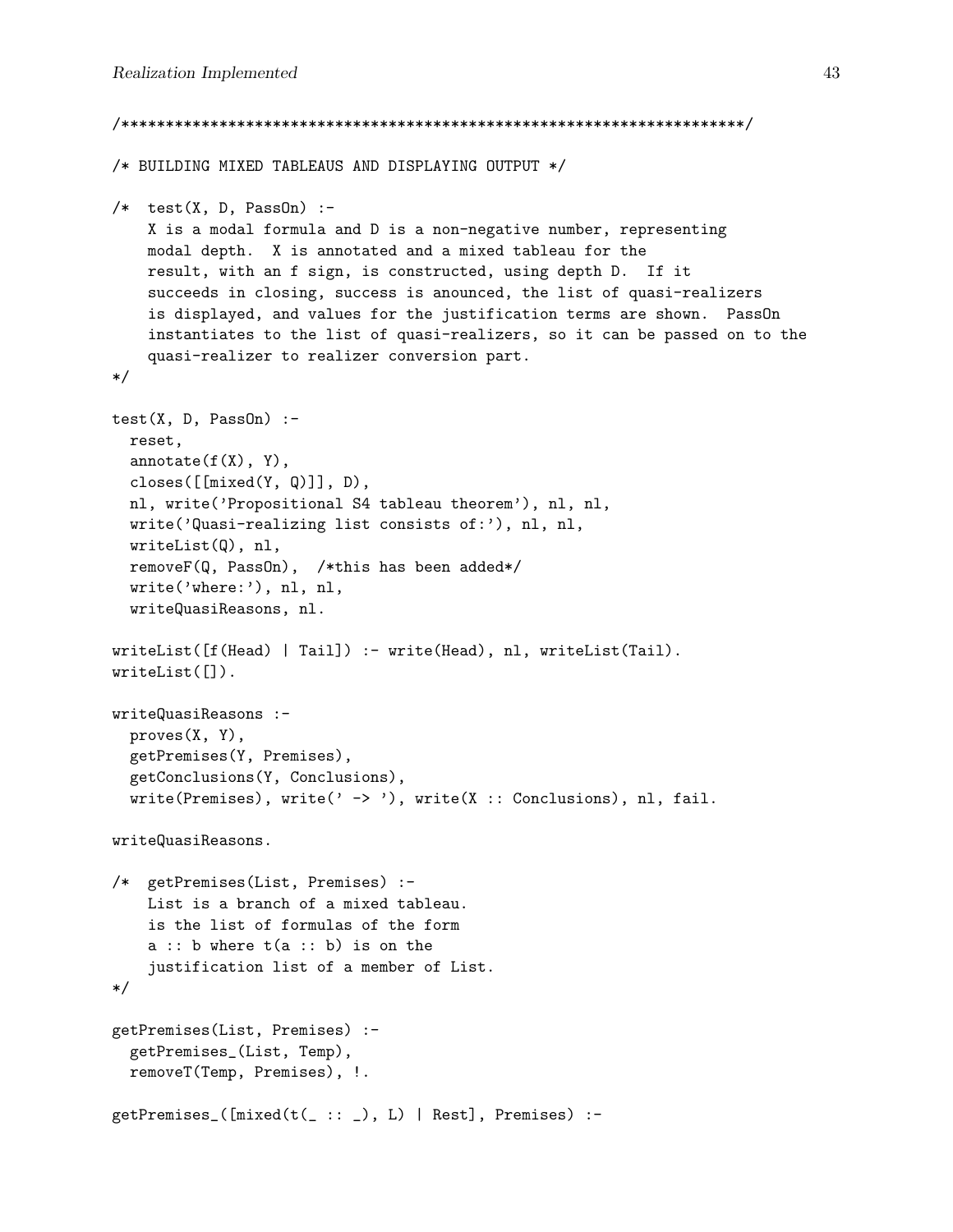```
getPremises_(Rest, Temp),
 union(Temp, L, Premises).
getPremises_([_ | Rest], Premises) :-
  getPremises_(Rest, Premises).
getPremises_([], []).
/* removeT(List, NewList) :-
   List is a list of t-signed formulas and NewList is the
    result of stripping off the signs.
*/
removeT([t(X) | Rest], [X | NewRest]) :-removeT(Rest, NewRest).
removeT([], []).
/* getConclusions(List, Conclusions) :-
    List is a branch of a mixed tableau. Conclusions
    is the list of formulas f(F) where f(F) is on the
    justification list of a member of List.
*/
getConclusions(List, Conclusions) :-
  getConclusions_(List, Temp),
 removeF(Temp, Conclusions), !.
getConclusions_([mixed(f(_), L) | Rest], Conclusions) :-
  getConclusions_(Rest, Temp),
  union(Temp, L, Conclusions).
getConclusions_([_ | Rest], Conclusions) :-
  getConclusions_(Rest, Conclusions).
getConclusions_([], []).
/* removeF(List, NewList) :-
    List is a list of f-signed formulas and NewList is the
    result of stripping off the signs.
*/
removeF([f(X) | Rest], [X | NewRest]) :-removeF(Rest, NewRest).
removeF([], []).
/**********************************************************/
```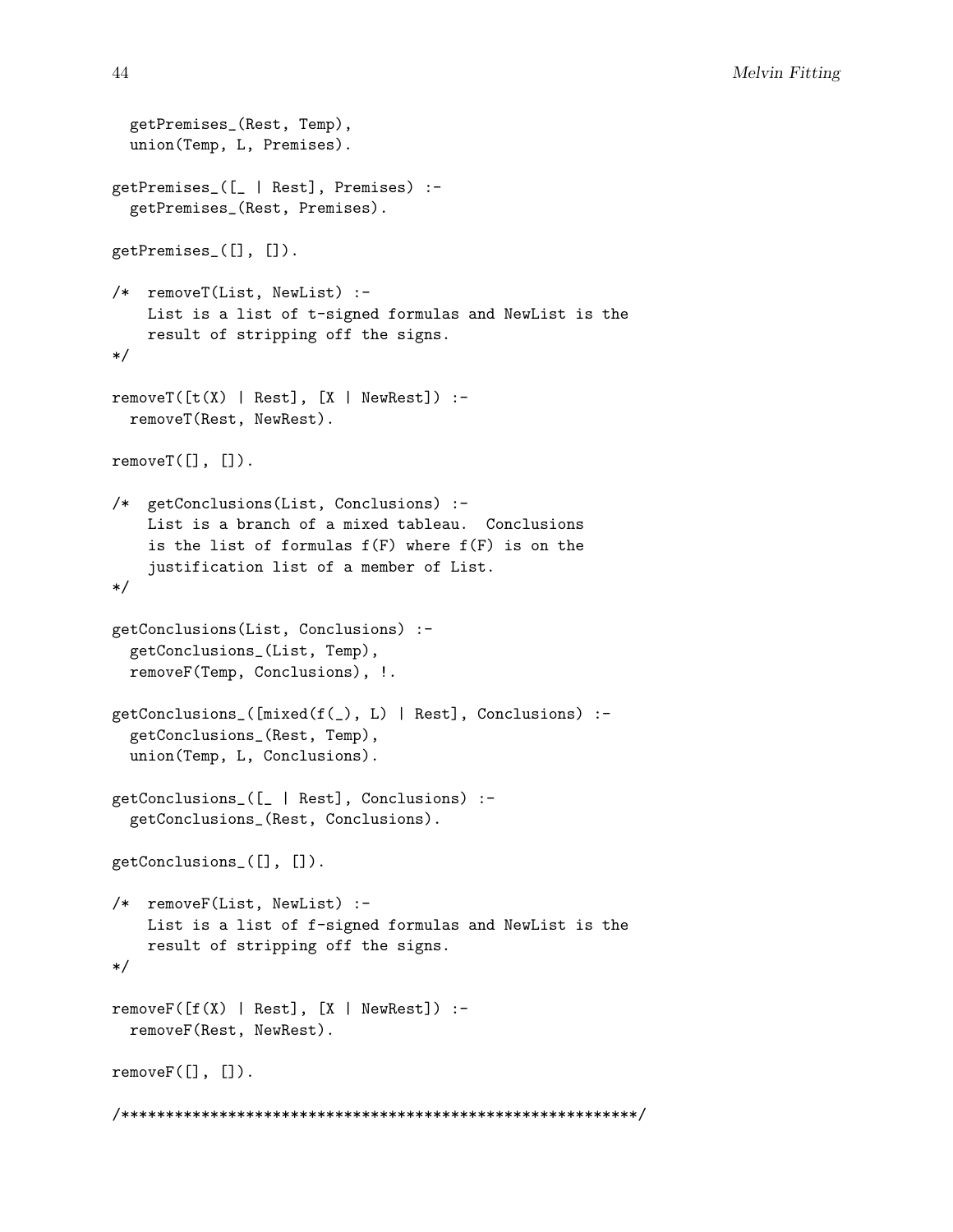```
/* NEXT THE CONVERSION FROM QUASI TO PROPER REALIZATION */
/**********************************************************/
/* THE CONVERSION PROCESS */
/* condense(QuasiSet, Signed, Realizer, Subst) :-
                        Signed
              QuasiSet --------> (Realizer, Subst)
   My notation is used above. It represents the following.
   Signed is a signed modal formula. QuasiSet is a set of
   quasi-realizers for Signed, and Realizer is a single
   realizer for it. Subst is a substitution, represented as a
   list of items, s(Var, Term), where Var is a variable and
   Term is a term. If Signed has an f sign, the conjunction
   of QuasiSet, with Subst applied, should imply Realizer.
   If Signed has a t sign, Realizer should imply the
   disjunction of QuasiSet, with Subst applied. This is
   what the algorithm guarantees. The code below implements
   the steps of the algorithm, but does not verify that
   the implications hold. QuasiSet and Signed are inputs,
   Realizer and Subst are outputs. The propositional steps below
   are quite uniform, and could have been combined.
*/
/*Atomic case*/
condense([P], t(P), P, []) :- atom(P).
condense([P], f(P), P, []) :- atom(P).
/*T imp case*/
condense(QuasiSet, t(A imp B), Realizer, Subst) :-
  separateBinary(QuasiSet, QuasiA, QuasiB),
  condense(QuasiA, f(A), RealizerA, SubstA),
  condense(QuasiB, t(B), RealizerB, SubstB),
  sub(SubstB, RealizerA, Aprime),
  sub(SubstA, RealizerB, Bprime),
 Realizer = Aprime imp Bprime,
 union(SubstA, SubstB, Subst).
/*F imp case*/
condense(QuasiSet, f(A imp B), Realizer, Subst) :-
  separateBinary(QuasiSet, QuasiA, QuasiB),
  condense(QuasiA, t(A), RealizerA, SubstA),
  condense(QuasiB, f(B), RealizerB, SubstB),
  sub(SubstB, RealizerA, Aprime),
  sub(SubstA, RealizerB, Bprime),
 Realizer = Aprime imp Bprime,
 union(SubstA, SubstB, Subst).
```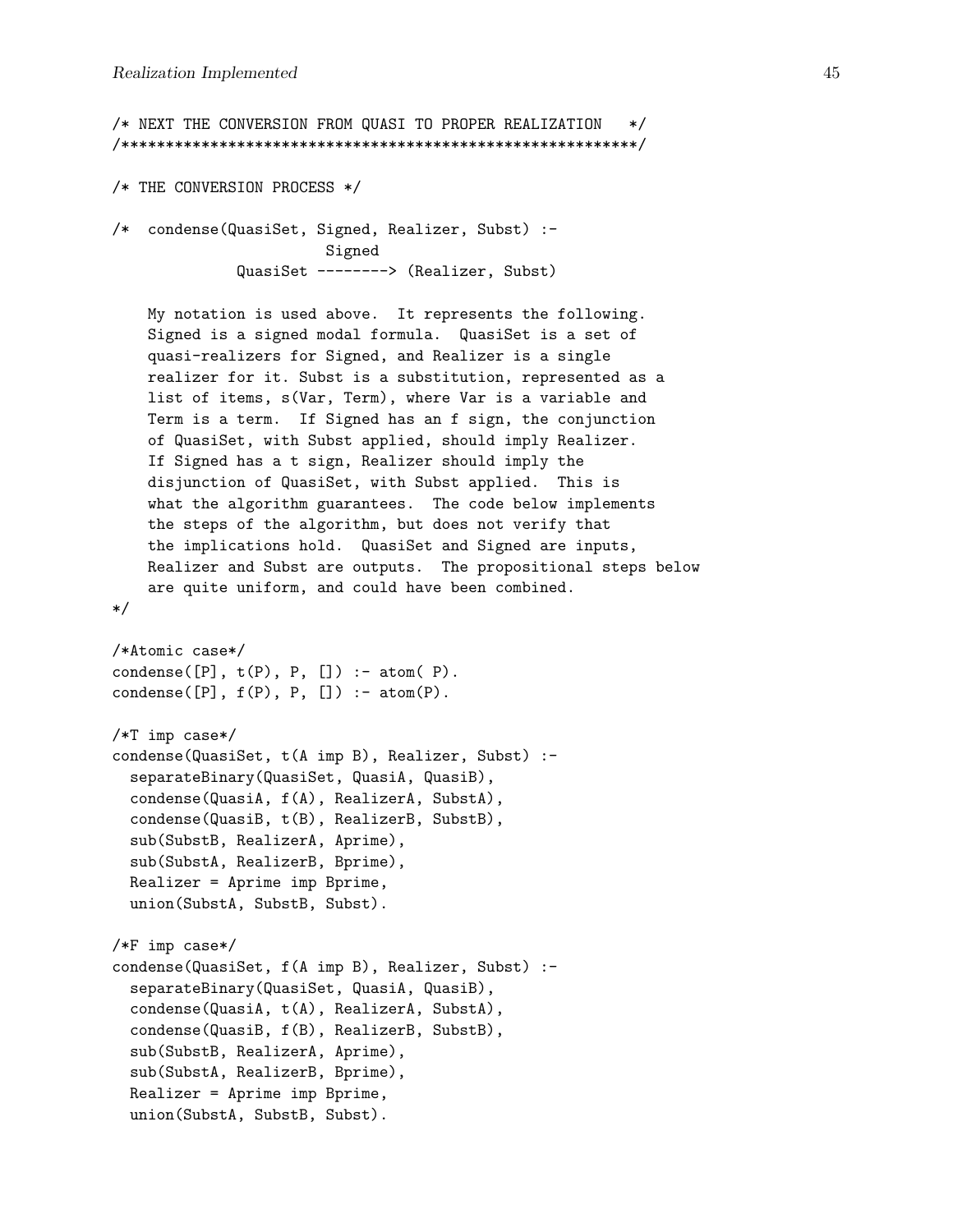```
/*T and case*/
condense(QuasiSet, t(A and B), Realizer, Subst) :-
  separateBinary(QuasiSet, QuasiA, QuasiB),
  condense(QuasiA, t(A), RealizerA, SubstA),
  condense(QuasiB, t(B), RealizerB, SubstB),
  sub(SubstB, RealizerA, Aprime),
  sub(SubstA, RealizerB, Bprime),
 Realizer = Aprime and Bprime,
  union(SubstA, SubstB, Subst).
/*F and case*/
condense(QuasiSet, f(A and B), Realizer, Subst) :-
  separateBinary(QuasiSet, QuasiA, QuasiB),
  condense(QuasiA, f(A), RealizerA, SubstA),
  condense(QuasiB, f(B), RealizerB, SubstB),
  sub(SubstB, RealizerA, Aprime),
  sub(SubstA, RealizerB, Bprime),
  Realizer = Aprime and Bprime,
  union(SubstA, SubstB, Subst).
/*T or case*/
condense(QuasiSet, t(A or B), Realizer, Subst) :-
  separateBinary(QuasiSet, QuasiA, QuasiB),
  condense(QuasiA, t(A), RealizerA, SubstA),
  condense(QuasiB, t(B), RealizerB, SubstB),
  sub(SubstB, RealizerA, Aprime),
  sub(SubstA, RealizerB, Bprime),
 Realizer = Aprime or Bprime,
  union(SubstA, SubstB, Subst).
/*F or case*/
condense(QuasiSet, f(A or B), Realizer, Subst) :-
  separateBinary(QuasiSet, QuasiA, QuasiB),
  condense(QuasiA, f(A), RealizerA, SubstA),
  condense(QuasiB, f(B), RealizerB, SubstB),
  sub(SubstB, RealizerA, Aprime),
  sub(SubstA, RealizerB, Bprime),
 Realizer = Aprime or Bprime,
  union(SubstA, SubstB, Subst).
/*T neg case*/
condense(QuasiSet, t(neg A), Realizer, Subst) :-
  separateNeg(QuasiSet, QuasiA),
  condense(QuasiA, f(A), Aprime, SubstA),
 Realizer = neg Aprime,
 Subst = SubstA.
```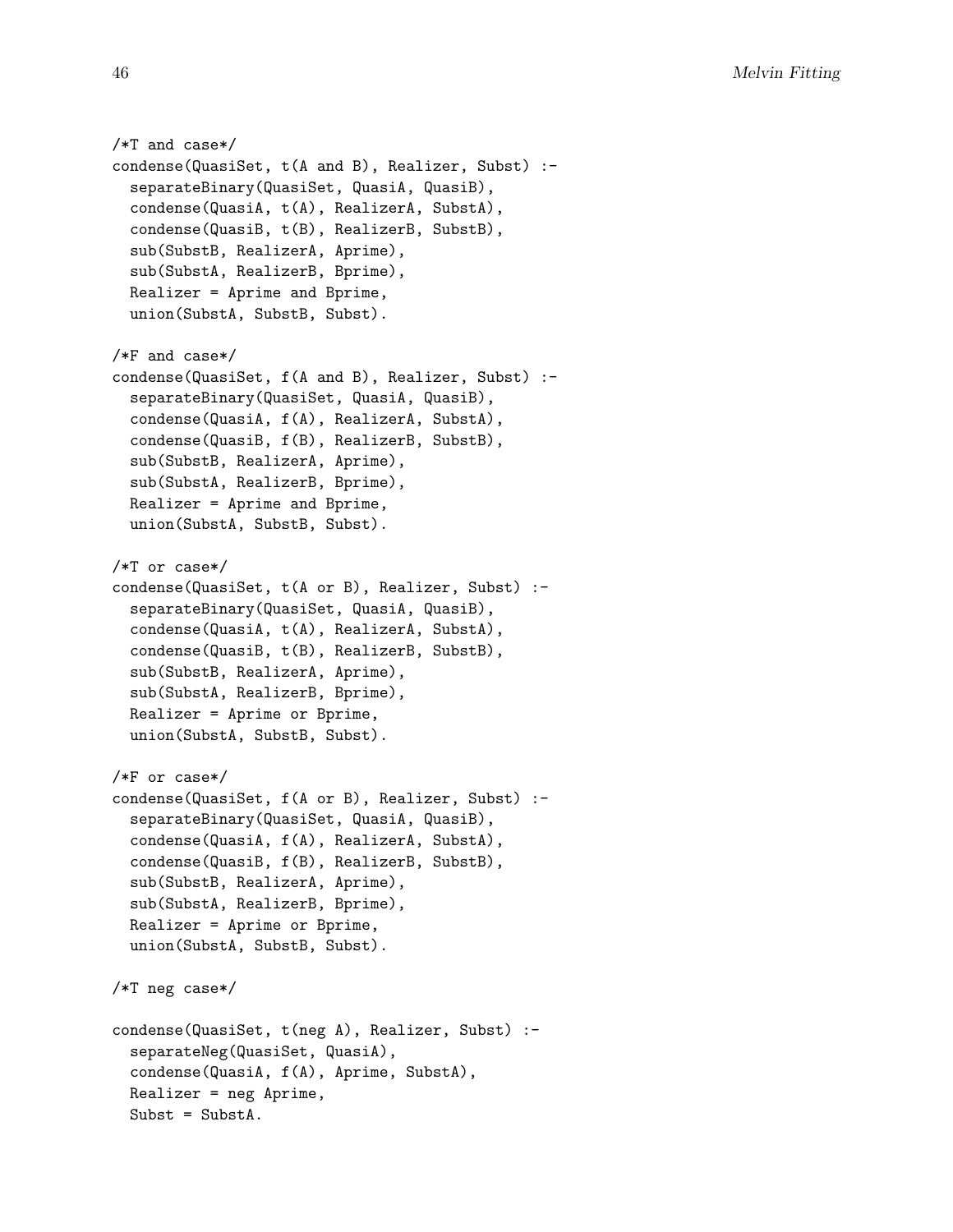```
/*F neg case*/
condense(QuasiSet, f(neg A), Realizer, Subst) :-
  separateNeg(QuasiSet, QuasiA),
  condense(QuasiA, t(A), Aprime, SubstA),
 Realizer = neg Aprime,
 Subst = SubstA.
/*T box case*/
condense(QuasiSet, t(box A), Realizer, Subst) :-
  separateBox(QuasiSet, QuasiA),
  condense(QuasiA, t(A), Aprime, SubstA),
 tBoxProcess(QuasiA, Aprime, SubstA, S),
 member(Var::_, QuasiSet),
 Sigma = [s(Var, S * Var)],sub(Sigma, Aprime, NewAprime),
 Realizer = Var::NewAprilme,union(SubstA, Sigma, Subst).
/*F box case*/
condense(QuasiSet, f(box A), Realizer, Subst) :-
  combineBoxDisj(QuasiSet, QuasiA, f(A)),
  condense(QuasiA, f(A), Aprime, SubstA),
 fBoxProcess(QuasiSet, Aprime, SubstA, T),
  sub(SubstA, T::nothing, NewT::nothing),
 Realizer = NewT::Aprilme,Subst = SubstA.
/********************************************************/
/* SUBSTITUTION */
/* sub(SubList, Formula, NewFormula) :-
   SubList is a list of members of the form s(Var, Term),
   where Var is a variable and Term is a justification term.
   Formula is a justification logic formula.
   NewFormula is the result of replacing all occurrences
   of Var in Formula with occurrences of Term, for every
   s(Var, Term) in SubList. Important note: It is assumed
   that there is no "interference" between variables. That
    is, replacing v by t does not introduce any variable that
   will, themselves, need replacing. The "no new variable"
   condition in the algorithm guarantees this. It greatly
   simplifies the programming.
*/
```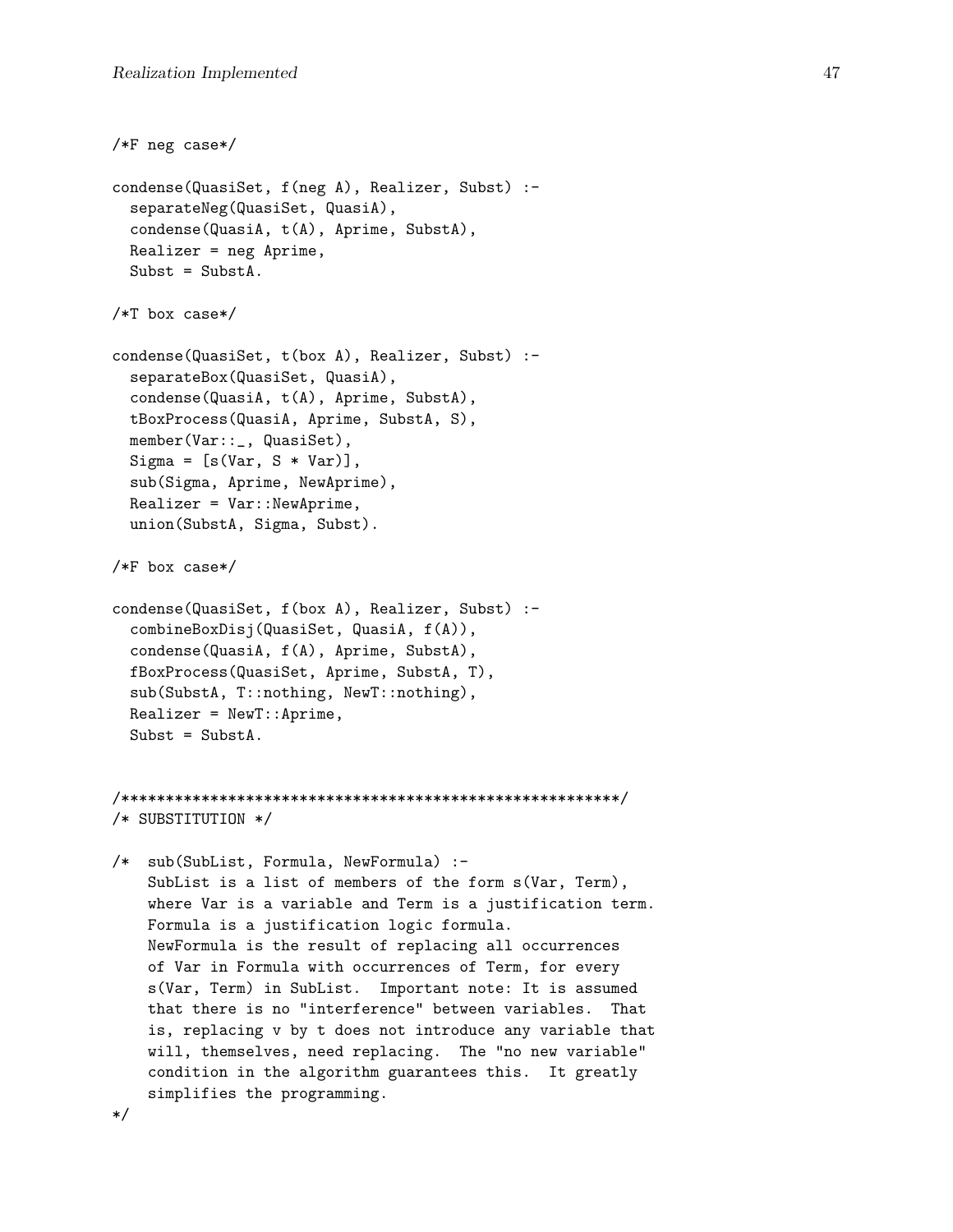```
sub([], Formula, Formula).
sub([s(Var, Term) | Rest], Formula, NewFormula) :-
  subInFormula(Var, Formula, Term, Temp),
  sub(Rest, Temp, NewFormula).
/* subInFormula(Var, Formula, Repl, NewFormula) :-
    the result of replacing all occurrences of variable Var
    in formula Formula with occurrences of Repl
    is NewFormula. Does not check that Var is a variable.
*/
subInFormula(_Var, PropLetter, _Repl, PropLetter) :-
  atom(PropLetter).
subInFormula(Var, J :: A, Repl, NewJ :: NewA) :-
  subInTerm(Var, J, Repl, NewJ),
  subInFormula(Var, A, Repl, NewA).
subInFormula(Var, neg A, Repl, neg NewA) :-
  subInFormula(Var, A, Repl, NewA).
subInFormula(Var, A and B, Repl, NewA and NewB) :-
  subInFormula(Var, A, Repl, NewA),
  subInFormula(Var, B, Repl, NewB).
subInFormula(Var, A or B, Repl, NewA or NewB) :-
  subInFormula(Var, A, Repl, NewA),
  subInFormula(Var, B, Repl, NewB).
subInFormula(Var, A imp B, Repl, NewA imp NewB) :-
  subInFormula(Var, A, Repl, NewA),
  subInFormula(Var, B, Repl, NewB).
/* subInTerm(Var, Term, Repl, NewTerm) :-
    the result of replacing all occurrences of variable Var
    in justification term Term with occurrences of Repl
    is NewTerm. Does not check that Var is a variable.
*/
subInTerm(Var, Var, Repl, Repl).
subInTerm(Var, Atom, _Repl, Atom) :-
  atom(Atom), Atom \ == Var.
subInTerm(Var, (One * Two), Repl, (NewOne * NewTwo)) :-
  subInTerm(Var, One, Repl, NewOne),
  subInTerm(Var, Two, Repl, NewTwo).
subInTerm(Var, (One + Two), Repl, (NewOne + NewTwo)) :-
  subInTerm(Var, One, Repl, NewOne),
  subInTerm(Var, Two, Repl, NewTwo).
/*************************************************************/
/* OTHER UTILITY METHODS USED BY CONVERSION PROCESS */
```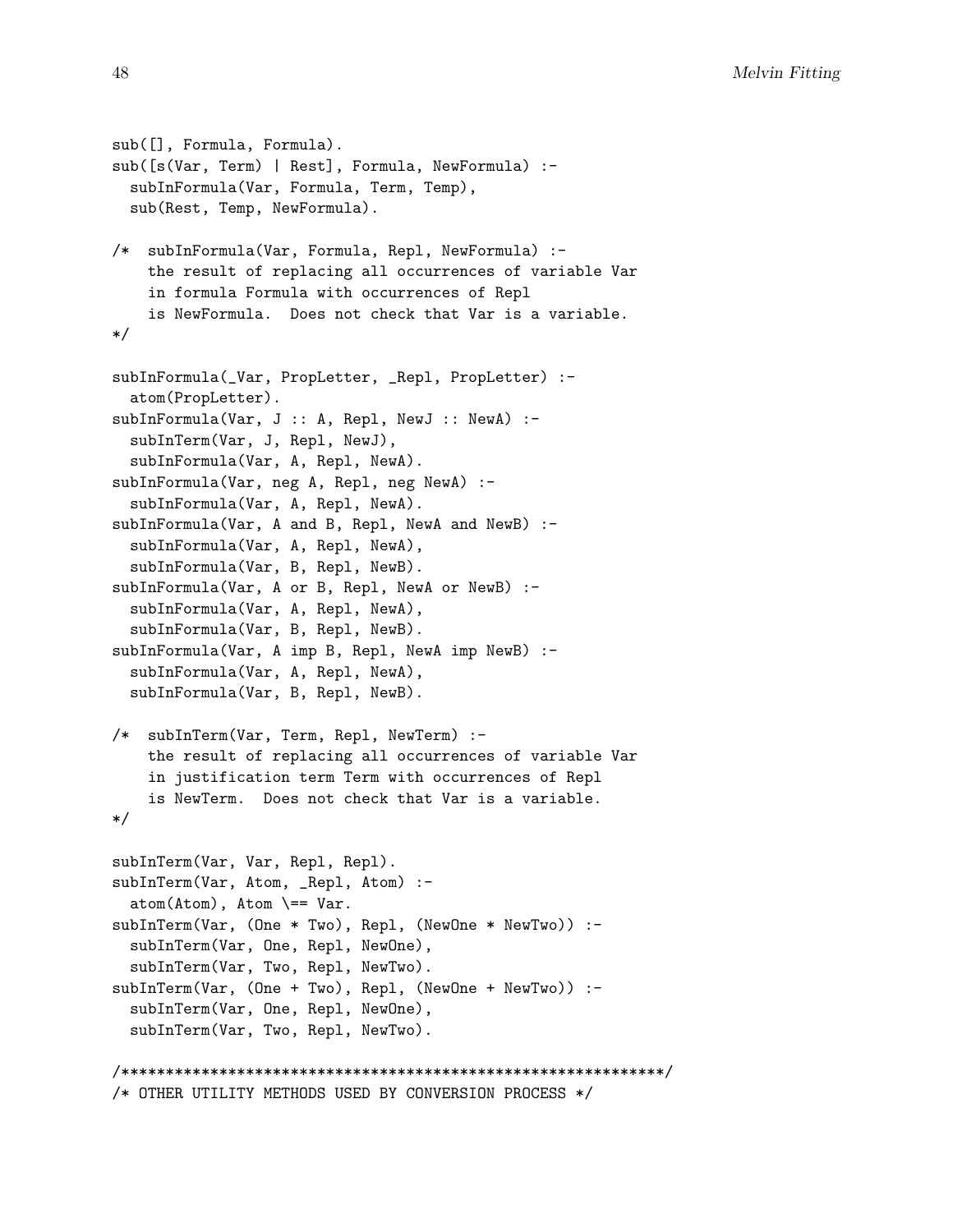```
/* separateBinary(List, First, Second) :-
   List is a list of binary formulas, all implications,
   or all conjunctions, or all disjunctions. First becomes
   the list of left components, and Second the list
   of right components. Union is used to avoid repetitions.
*/
separateBinary([], [], []).
separateBinary([Binary | Rest], ListOne, ListTwo) :-
  (Binary = A imp B; Binary = A and B; Binary = A or B),
  separateBinary(Rest, RestOne, RestTwo),
 union(RestOne, [A], ListOne),
  union(RestTwo, [B], ListTwo).
/* separateNeg(List, NewList) :-
   List is a list of negated formulas. NewList becomes
   the list these formulas with negations removed.
    Union is used to avoid repetitions.
*/
separateNeg([], []).
separateNeg([neg A | Rest], [A | NewRest]) :-
  separateNeg(Rest, NewRest).
/* separateBox(List, NewList) :-
   List is a list of formulas of the form t::A. NewList becomes
   the list these formulas with t removed.
   Union is used to avoid repetitions.
*/
separateBox([], []).
separateBox([_Term::A | Rest], [A | NewRest]) :-
  separateBox(Rest, NewRest).
/* tBoxProcess(QuasiA, Aprime, SubstA, S) :-
    QuasiA, Aprime, and SubstA are inputs. S is computed,
   where S = t1 + t is as in the written version of the
   algorithm. Recorded for use later is information written
   as where(), consisting of a new justification term, and
   material from which the formula the term justifies can
   be constructed. The formula is Aprime imp AiSubstA.
   A constant t is also recorded to distinguish information
   written by this case from that written by
   fBoxProcess below.
*/
tBoxProcess([Ai], Aprime, SubstA, S) :-
 gensym(t, Term),
```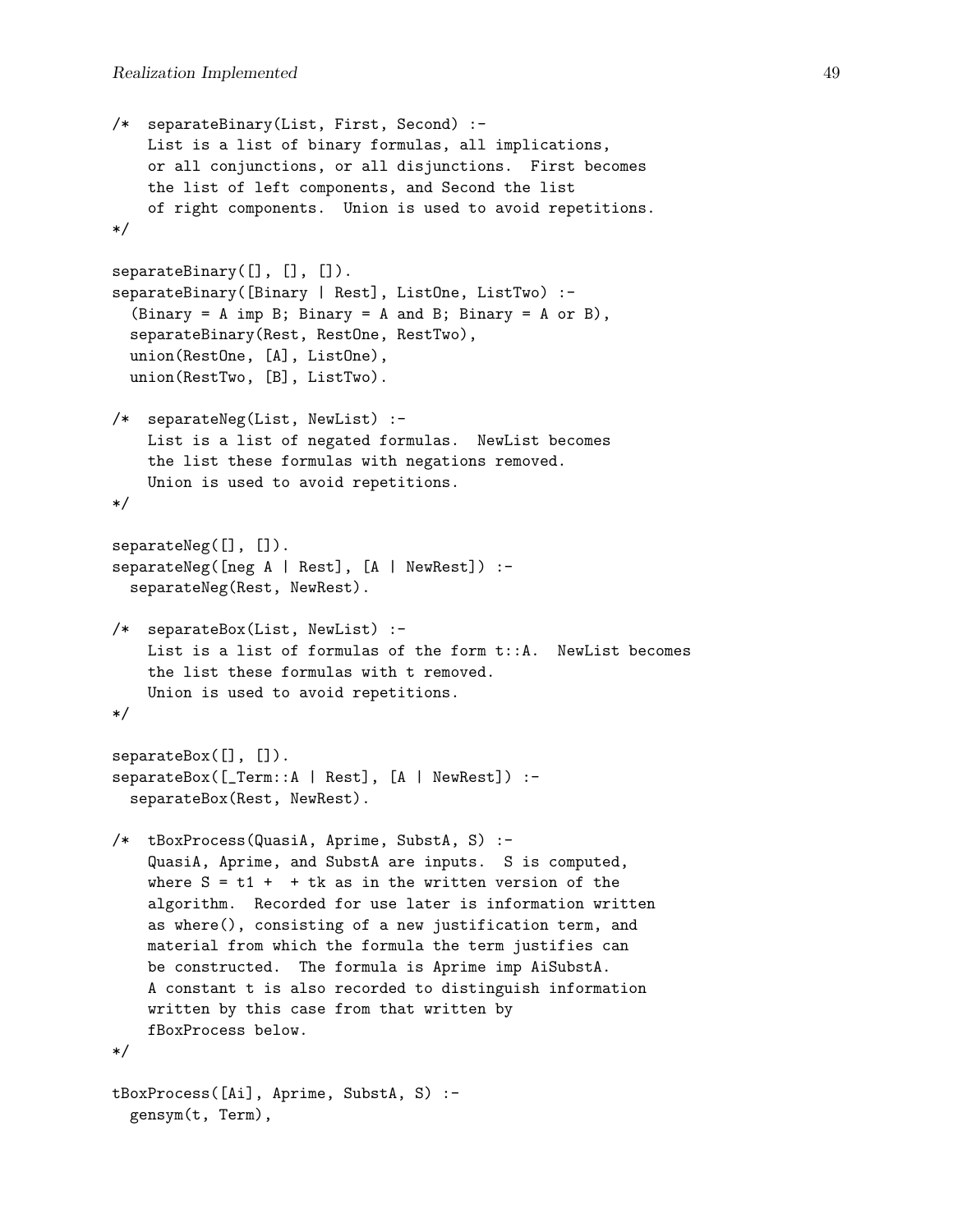```
S = Term,
 assert(where(Term, Aprime, Ai, SubstA, t)).
tBoxProcess([Ai|Rest], Aprime, SubstA, S) :-
  gensym(t, Term),
 S = Term + RestS,tBoxProcess(Rest, Aprime, SubstA, RestS),
  assert(where(Term, Aprime, Ai, SubstA, t)).
/* fBoxProcess(QuasiSet, Aprime, SubstA, T) :-
   QuasiSet, Aprime, and SubstA are inputs. T is
    computed, where T = u1*t1 + t uktk as in the
   written version of the algorithm. Recorded for
   use later is information written as where(),
   consisting of a new justification term, and
   material from which the formula the term justifies can
   be constructed. The formula is \/AiSubstA imp Aprime.
   A constant f is also recorded to distinguish information
   written by this case from that written by
   tBoxProcess above.
*/
fBoxProcess([Aterm::Adisj], Aprime, SubstA, T) :-
 gensym(t, Term),
 T = Term*Aterm,
 assert(where(Term, Aprime, Adisj, SubstA, f)).
fBoxProcess([Aterm::Adisj|Rest], Aprime, SubstA, T) :-
  gensym(t, Term),
 T = (Term*Aterm) + RestS,
 fBoxProcess(Rest, Aprime, SubstA, RestS),
  assert(where(Term, Aprime, Adisj, SubstA, f)).
/* combineBoxDisj(InList, OutList, Type) :-
   boxed disjunctions of InList are combined into
   OutList, dropping the disjunctions and omitting
   the boxes. Type is the kind of formula being
   disjuncted. It uses disjunctToList, which see.
*/
combineBoxDisj([], [], _).
combineBoxDisj([_Term::Disj|Rest], List, Type) :-
  disjunctToList(Disj, Temp1, Type),
  combineBoxDisj(Rest, Temp2, Type),
 union(Temp1, Temp2, List).
/* disjunctToList(Disjunct, List, Type) :-
```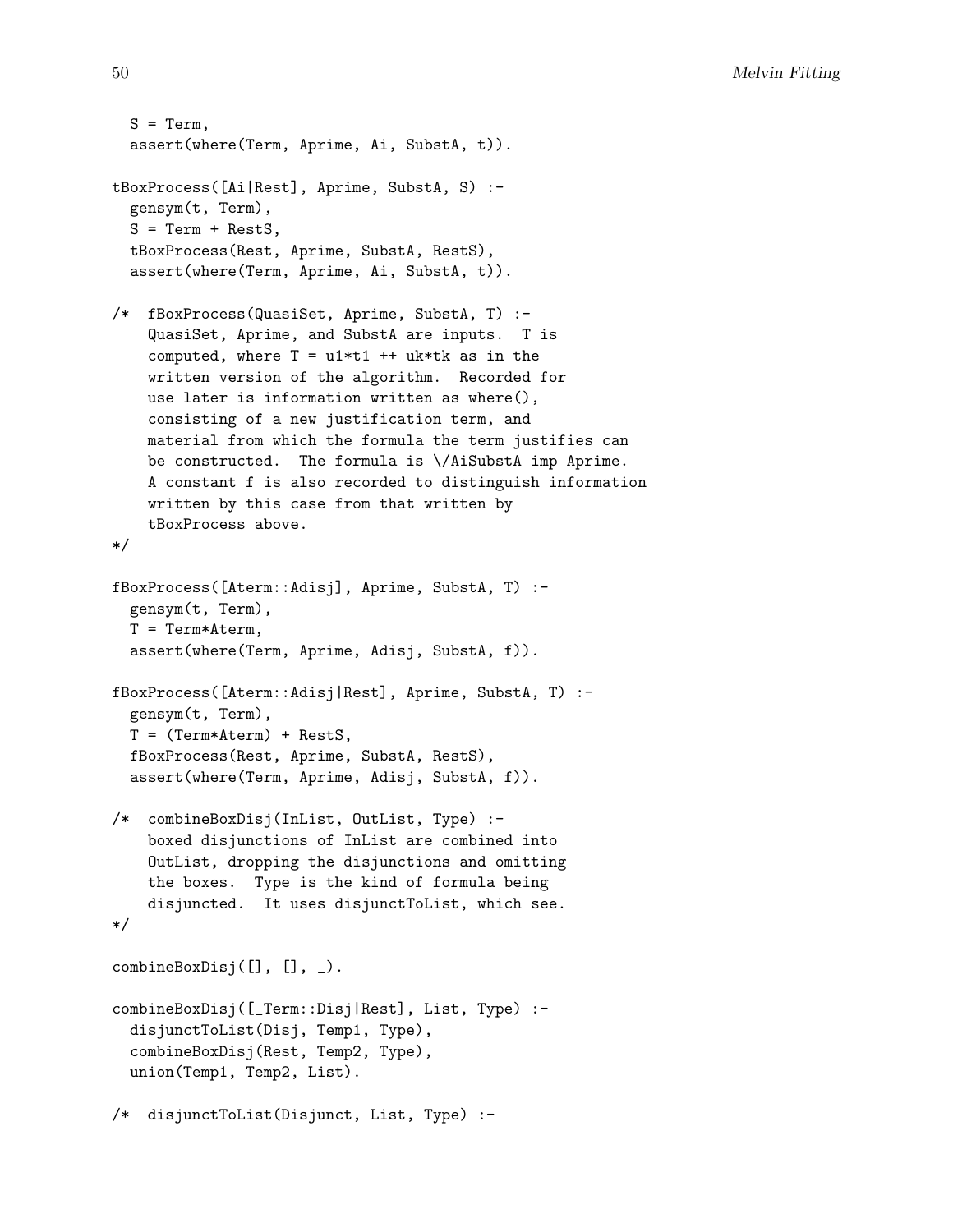```
Disjunct is a disjunction. List consists
    of the formulas that are disjuncted, where
    these are of type Type, taken to specify a
    quasi-realization set. It is assumed that
    the sign involved is f.
*/
disjunctToList(D, L, T) :- disjunctToList_(D, L, T), !.
disjunctToList_(A or Rest, List, T) :-
  inQuasiSet(f(A), T),
  disjunctToList_(Rest, Temp, T),
  union(Temp, [A], List).
disjunctToList_(A, [A], _).
/* inQuasiSet(F,G) :-
    signed justification formula F is a member
    of <<G>>, where G is a signed modal formula.
    Indexes are suppressed in G.
*/
inQuasiset(A, A) :- prophtom(A).inQuasiSet(AlphaQ, AlphaF) :-
  conjunctive(AlphaQ), conjunctive(AlphaF),
  components(AlphaQ, AlphaQone, AlphaQtwo),
  components(AlphaF, AlphaFone, AlphaFtwo),
  inQuasiSet(AlphaQone, AlphaFone),
  inQuasiSet(AlphaQtwo, AlphaFtwo).
inQuasiSet(BetaQ, BetaF) :-
  disjunctive(BetaQ), disjunctive(BetaF),
  components(BetaQ, BetaQone, BetaQtwo),
  components(BetaF, BetaFone, BetaFtwo),
  inQuasiSet(BetaQone, BetaFone),
  inQuasiSet(BetaQtwo, BetaFtwo).
inQuasiSet(UnaryQ, UnaryF) :-
  unary(UnaryQ), unary(UnaryF),
  component(UnaryQ, CQ), component(UnaryF, CF),
  inQuasiSet(CQ, CF).
inQuasisSet(t(.::Q), t(box F)):-
  inQuasislet(t(Q), t(F)).inQuasisSet(f(\_:\mathbb{Q}), f(box F)) :-
  disjunctionFrom(f(Q), f(F)).
```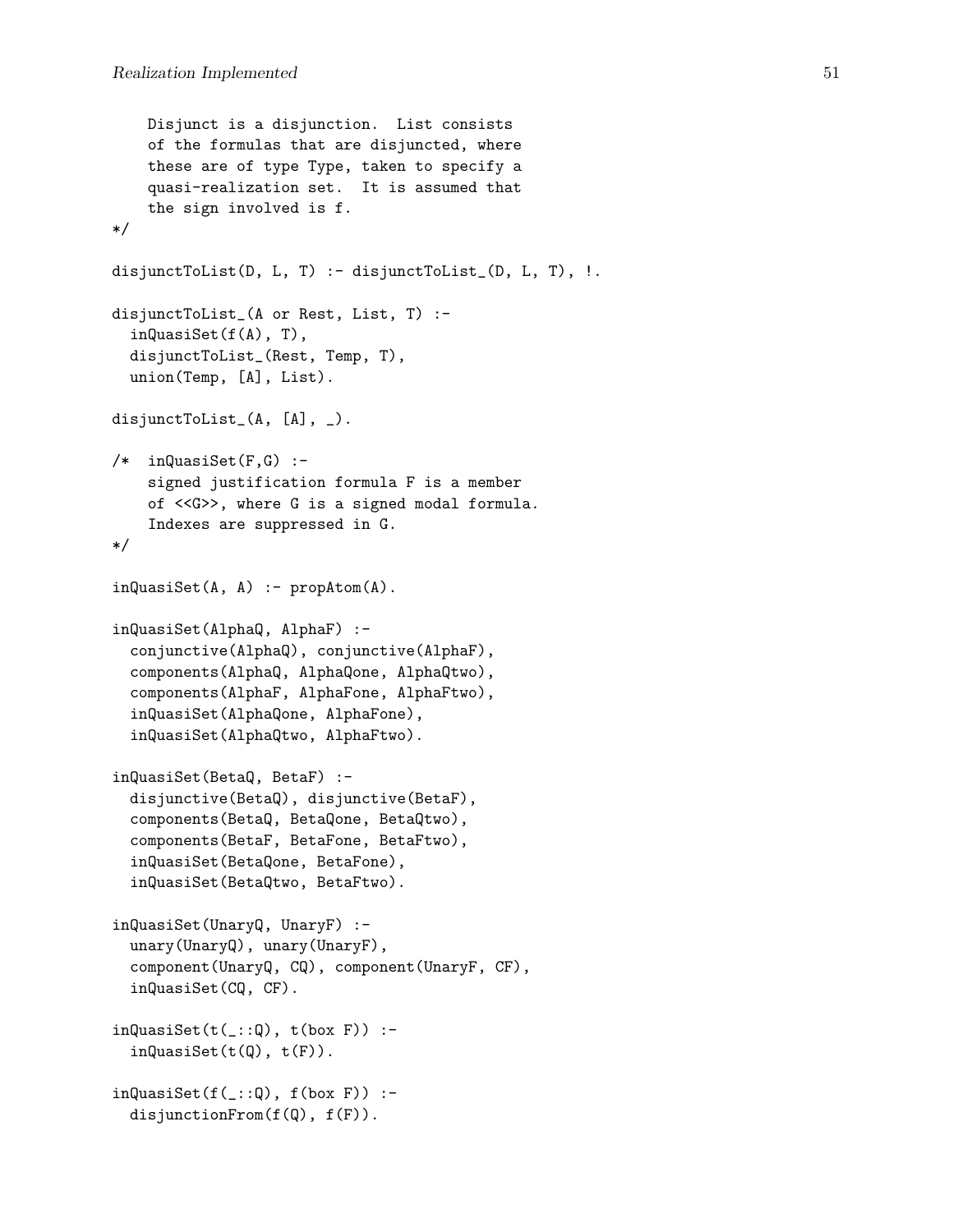```
disjunctionFrom(A, F) :-
 disjunctionFrom_(A, F), !.
disjunctionFrom_(f(Q), f(F)) :-
  inQuasislet(f(Q), f(F)).disjunctionFrom_(f(A or B), f(F)) :-
  inQuasiSet(f(A), f(F)),
 disjunctionFrom_(f(B), f(F)).
/*************************************************************/
/* RUNNING AND DISPLAYING OUTPUT */
/* convert(QuasiSet, ModalFormula) :-
   QuasiSet is a set of quasi-realizers, supplied as output
   of a quasi-realization program. These are quasi-realizers
   of ModalFormula. A realizer for ModalFormula is constructed
   from QuasiSet, displayed, and then additional information
   is displayed.
*/
convert(QuasiSet, ModalFormula) :-
 reset,
 condense(QuasiSet, f(ModalFormula), Realizer, _),
 write('A realization is:'), nl, nl,
 write(Realizer), nl, nl,
 write('where:'), nl, nl,
 writeReasons, nl.
writeReasons :-
 where(Term, Aprime, Ai, SubstA, t),
  sub(SubstA, Ai, AiSub),
 write(Term::(Aprime imp AiSub)), nl, fail.
writeReasons :-
 where(Term, Aprime, Adisj, SubstA, f),
  sub(SubstA, Adisj, AdisjSub),
 write(Term::(AdisjSub imp Aprime)), nl, fail.
writeReasons.
/***********************************************************/
/* TOP LEVEL DRIVER */
/***********************************************************/
```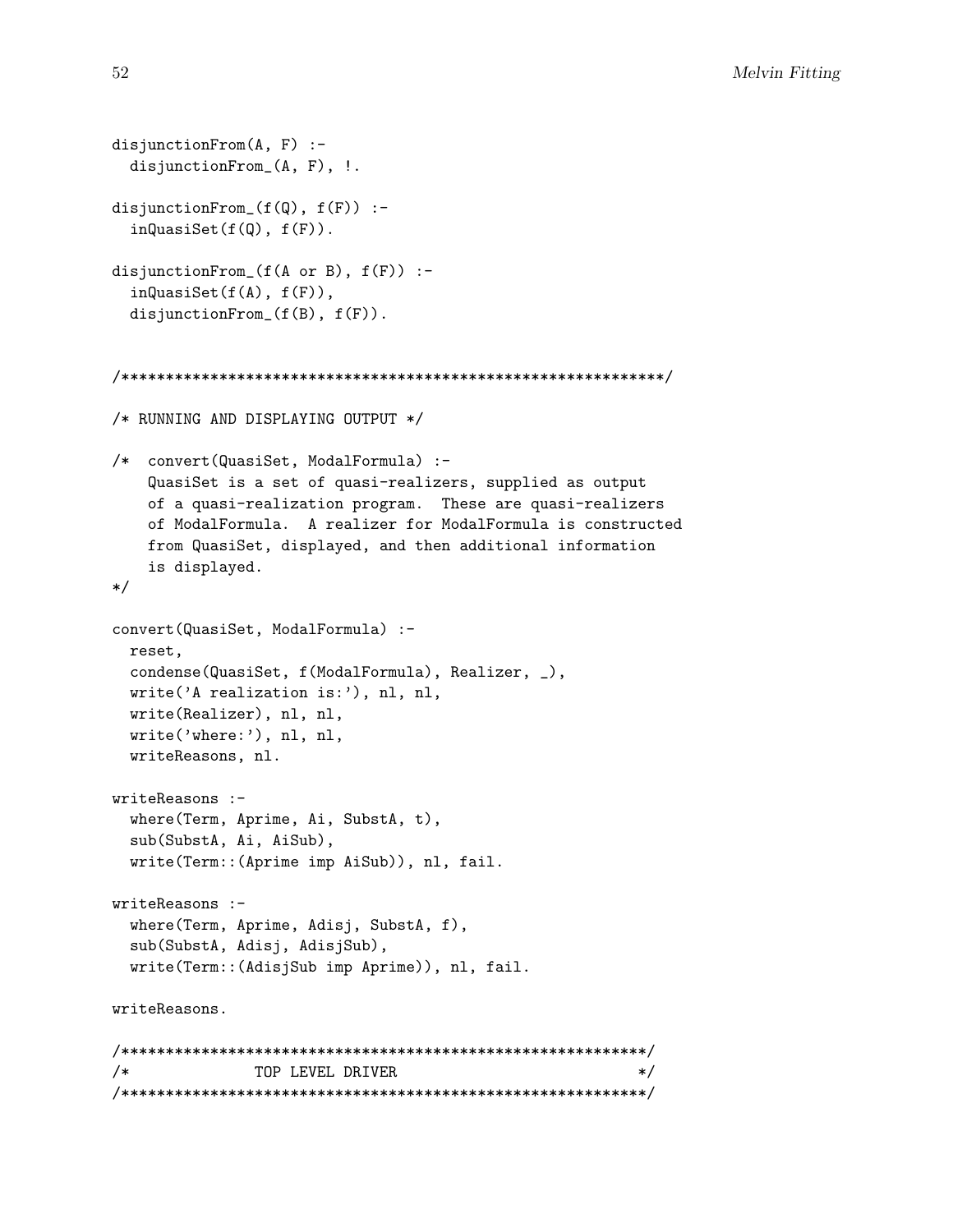```
/* realizer(ModalFormula) :-
    computes and displays information about a realizer for
   ModalFormula. Quasi-realization information is also
    displayed.
*/
realizer(ModalFormula, ModalDepth) :-
  test(ModalFormula, ModalDepth, PassOn),
  convert(PassOn, ModalFormula).
```
## <span id="page-54-0"></span>5.2 Running the Program

The simplest way to describe running the program from Section [5.1](#page-35-1) is to present examples. For purposes of Prolog input, the binary connectives are writen: and, or, and imp, in infix position. Negation is written in prefix position, as neg. (The more obvious not isn't used because it already has a meaning in some Prolog implementations.) The modal operator  $\Box$  is written in prefix position, as box. Uppercase letters cannot be used as propositional variables, since Prolog would treat them as Prolog variables. We use p, q, and the like in our examples. There is also a propositional constant, bot, representing falsehood.

<span id="page-54-1"></span>**Example 5.2.1** Let us say we want a realizer for  $(\Box P \lor \Box Q) \supset \Box (P \lor Q)$ . The formula is supplied to Prolog as (box p or box q) imp box(p or q). We also need to supply a *modal depth*. The purpose of this is discussed in Section [5.3—](#page-57-0)for this example we use 2. Then, the query entered is the following.

?- realizer((box  $p$  or box  $q$ ) imp box( $p$  or  $q$ ), 2).

The response is the following printout.

```
Propositional S4 tableau theorem
Quasi-realizing list consists of:
((v1::p)or v2::q)imp j2::p or q
((v1::p)or v2::q)imp j1::p or q
where:
[v1::p] \rightarrow i1::[p \text{ or } q][v2::q] \rightarrow j2::[p \text{ or } q]A realization is:
((v1::p) or v2::q) imp (t3*j1+t4+j2):p or q
where:
t1::p imp p
```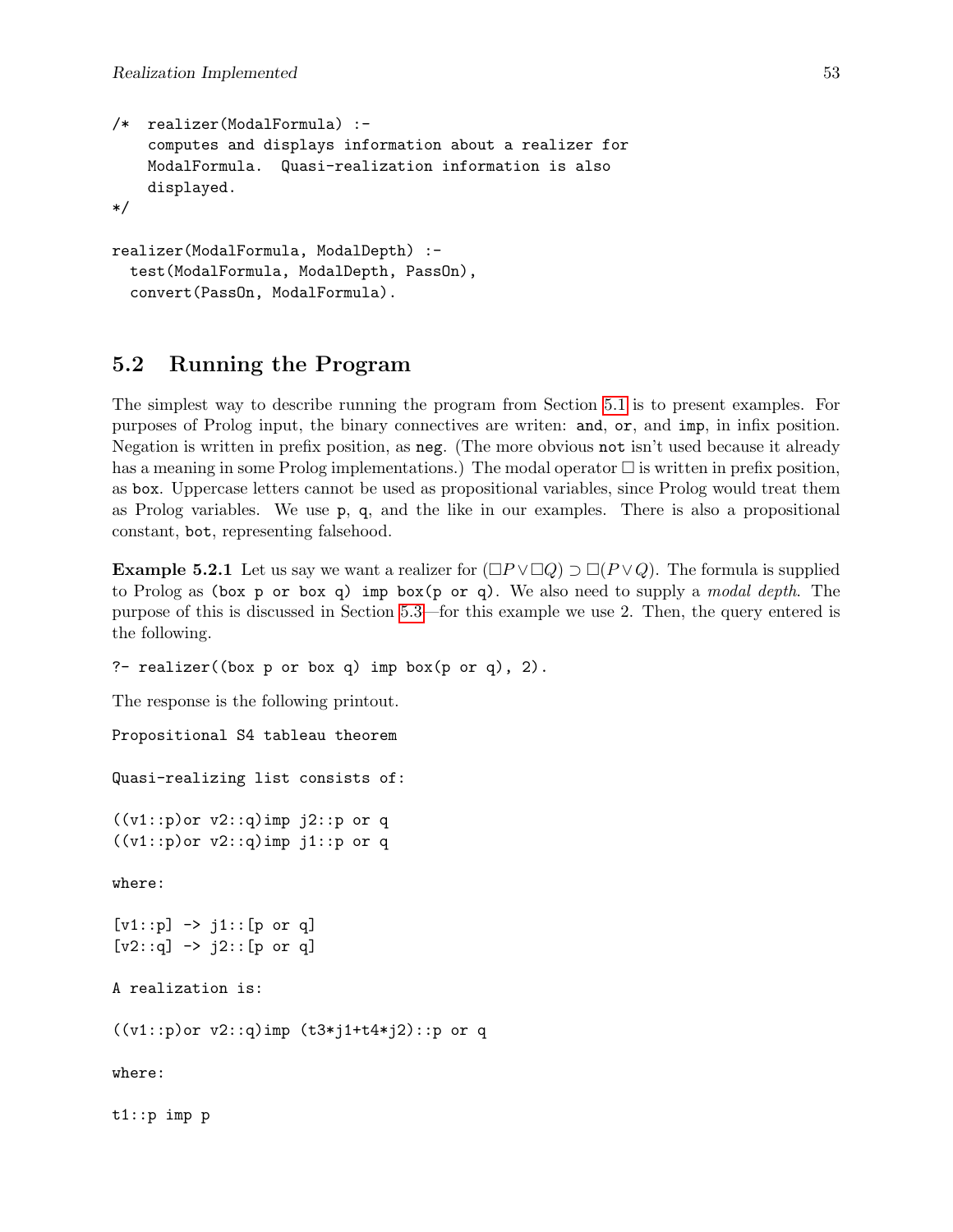```
t2::q imp q
t4:: (p or q)imp p or q
t3:: (p or q)imp p or q
```
Output begins with the announcement that the formula entered is, in fact, an S4 theorem. (If it were not, the query would simply fail.) It then gives the members of a set of quasi-realizers.

```
((v1::p)or v2::q)imp j2::p or q
((v1::p)or v2::q)imp j1::p or q
```
The usual notation  $t:X$  cannot be used in output display since : already has a Prolog meaning. We have used :: in its place. Justification variables, in this example, are v1, v2. Justification terms introduced at the quasi-realization stage are j1, j2. Later, at the quasi-realization to realization conversion stage,  $t3$ ,  $t4$  also appear. (Actually,  $t1$ ,  $t2$  also turn up in the printout. These are used in intermediate calculations, and do not appear in the realization formula. They can be ignored.) Prolog omits unnecessary parentheses;  $j2$ ::p or q should be read as  $j2$ :: $(p \text{ or } q)$ .

What  $[v1::p] \rightarrow j1::[p \text{ or } q]$  tells us is that justification term j1 is chosen so that  $v_1$ :  $P \vdash_{\textsf{LP}} j_1: (P \lor Q)$ . In fact,  $v_1: P \vdash_{\textsf{LP}} P \lor Q$ , and the Lifting Lemma [1.2.2](#page-9-0) then ensures the existence of an appropriate justification term  $j_1$ . Similarly for  $j_2$ . All justification terms introduced at the quasi-realization stage are to be understood this way.

A different version of the Lifting Lemma is used for justification terms introduced at the conversion stage. This is the no-premise version, Corollary [1.2.3.](#page-9-1) Now t3:: (p or q)imp p or q tells us  $\vdash_{\mathsf{LP}} t_3: [(P \lor Q) \supset (P \lor Q)],$  an easy internalization from  $\vdash_{\mathsf{LP}} (P \lor Q) \supset (P \lor Q).$ 

The most significant piece of output is the realizer itself, in the present case it is the following.  $((vi::p)$ or v2::q)imp  $(t3*pi1+t4*pi2):p$  or q, or written in somewhat more conventional notation,  $(v_1: P \vee v_2:Q) \supset (t_3 \cdot j_1 + t_4 \cdot j_2): (P \vee Q)$ . The output can be simplified. This is discussed in Section [5.4.](#page-58-0)

Here is a second example. This time we just give the query and the printout. This is read similarly to Example [5.2.1.](#page-54-1)

<span id="page-55-0"></span>**Example 5.2.2** We ask for a realizer for  $(\Box P \lor \Box Q) \supset \Box(\Box P \lor \Box Q)$ . First, the query.

?- realizer((box  $p$  or box q) imp box(box  $p$  or box q),3).

And then the printout.

Propositional S4 tableau theorem

Quasi-realizing list consists of:

((v1::p)or v2::q)imp j4:: (v3::p)or j3::q  $((v1: p)$ or  $v2: q)$ imp  $j2:$ :  $(j1: p)$ or  $v4: q$ 

where:

```
[v1::p] \rightarrow j1::[p][v1::p] -> j2::[ (j1::p) or v4::q][v2:q] \rightarrow j3::[q][v2:,q] \rightarrow j4::[ (v3::p) or j3::q]
```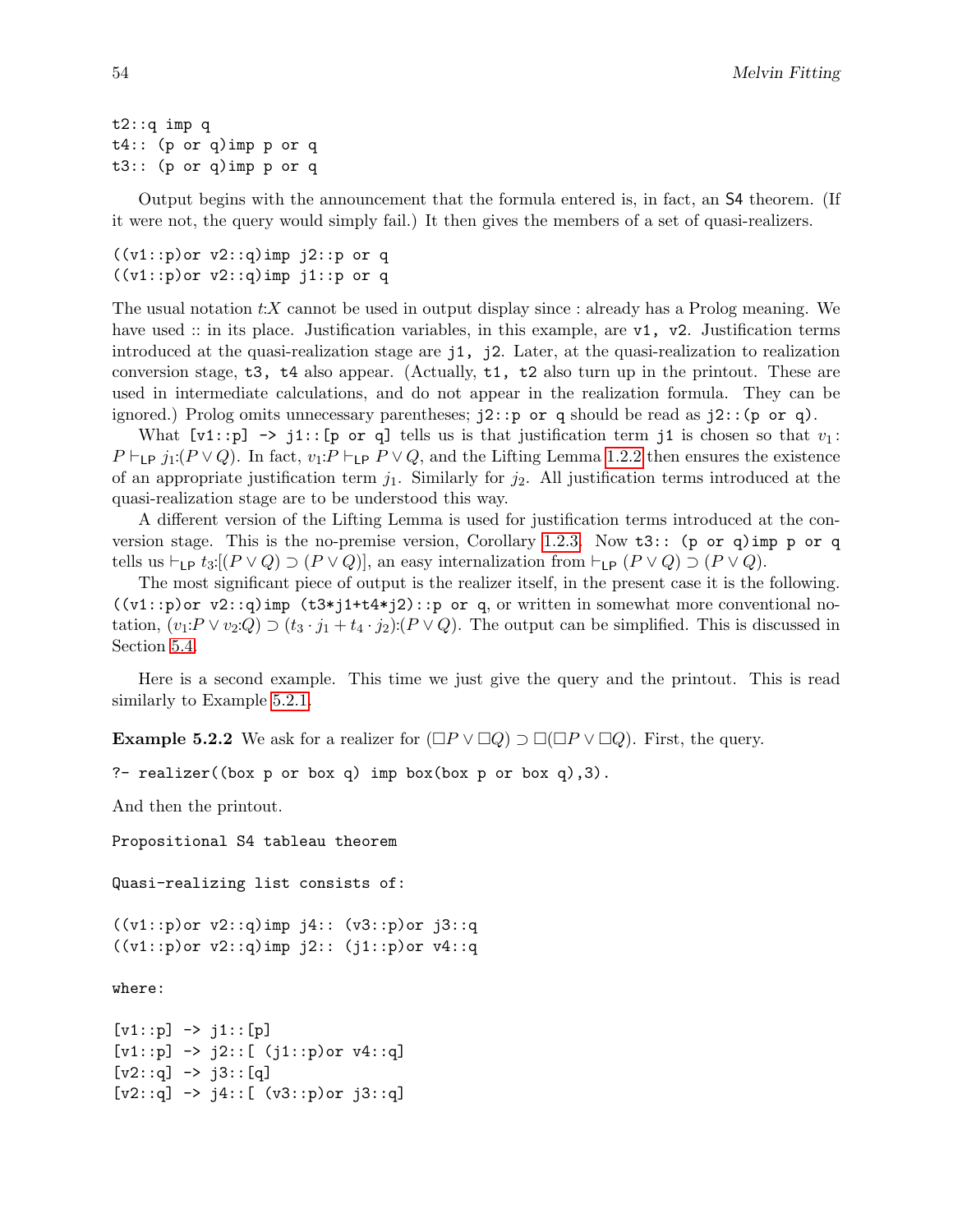```
A realization is:
((v1::p)or v2::q)imp (t7*j2+t8*j4):: ((t3*v3+t4*j1)::p)or (t5*j3+t6*v4)::q
where:
t1::p imp p
t2::q imp q
t4::p imp p
t3::p imp p
t6::q imp q
t5::q imp q
t8:: ((v3::p)or j3::q)imp ((t3*v3+t4*j1)::p)or (t5*j3+t6*v4)::q
t7:: ((j1::p)or v4::q)imp ((t3*v3+t4*j1)::p)or (t5*j3+t6*v4)::q
And a final example. Again without comment.
Example 5.2.3 We produce a realizer for \Box((\Box p \lor \Box q) \supset \Box (p \lor q)). The query.
?- realizer(box((box p or box q) imp box(p or q)), 3).
And the printout.
Propositional S4 tableau theorem
Quasi-realizing list consists of:
j3:: (((v1::p)or v2::q)imp j2::p or q)or ((v1::p)or v2::q)imp j1::p or q
where:
[v1::p] \rightarrow j1::[p \text{ or } q][v2::q] \rightarrow j2::[p \text{ or } q][] \rightarrow j3::[ ((v1::p)or v2::q)imp j2::p or q, ((v1::p)or v2::q)imp j1::p or q]
A realization is:
(t5*j3):: ((v1::p)or v2::q)imp (t3*j2+t4*j1)::p or q
where:
t1::p imp p
t2::q imp q
t4:: (p or q)imp p or q
t3:: (p or q)imp p or q
t5:: (((((t1*v1)::p)or (t2*v2)::q)imp j2::p or q)or
   (((t1*v1)::p)or (t2*v2)::q)imp j1::p or q)imp ((v1::p)or v2::q)imp (t3*pi2+t4*pi)::p or q
```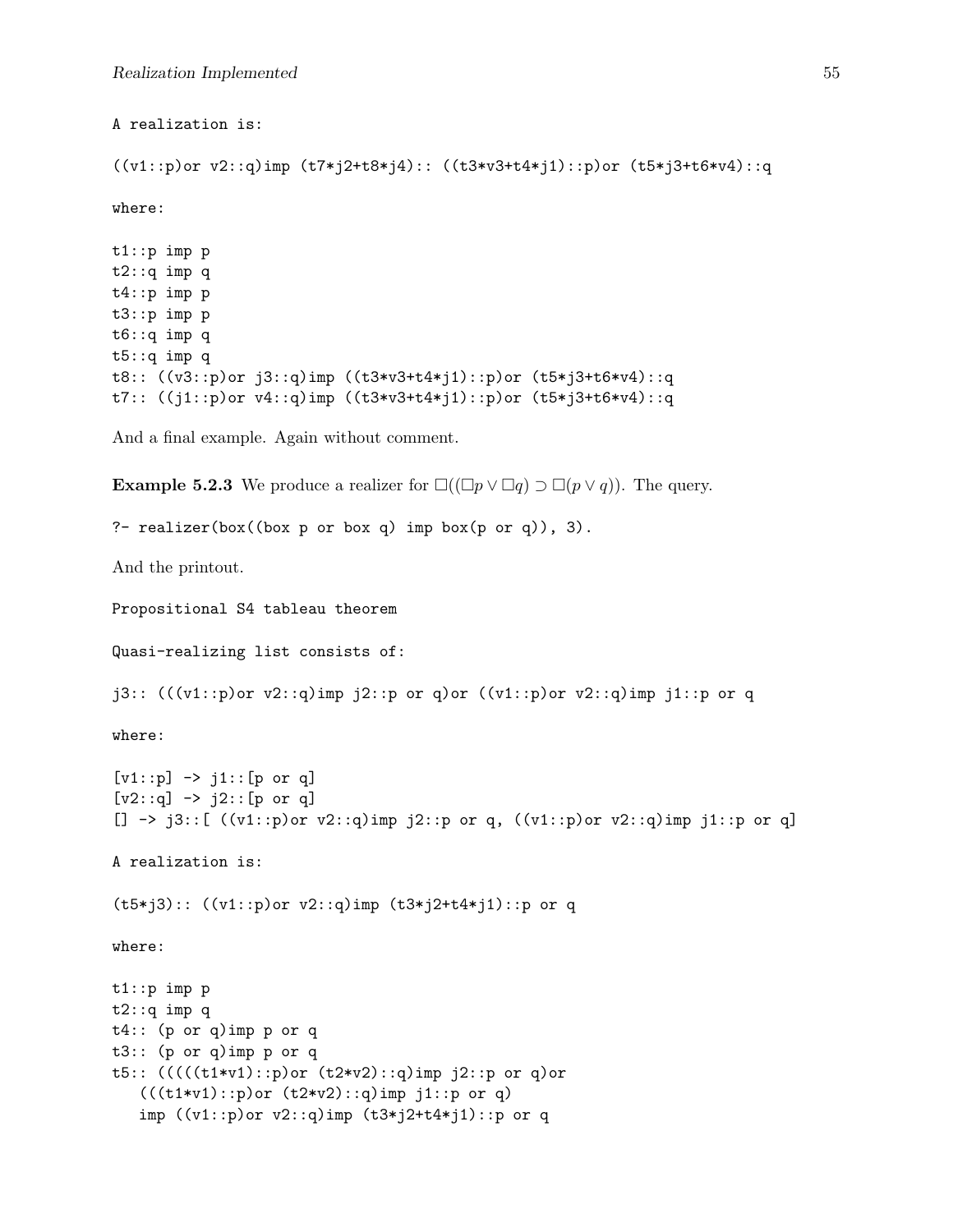The function of  $j_3$  needs some comment. We have been a bit casual about reading quasi-realization 'where' conditions. The full form is List1  $\rightarrow$  t::List2, and this should be understood as saying  $\vdash_{LP} C \supset t:D$  where C is the conjunction of members of List1 and D is the disjunction of members of List2. In previous examples the lists involved were generally trivial. Note that conjunction of the empty list is taken to be true, and disjunction of the empty list is taken to be false, as usual.

Granted,  $t_5$  is not an easy read either, but we leave that to you.

### <span id="page-57-0"></span>5.3 Modal Depth

For the logic K, tableaus give us an easy decision procedure. All tableau rules are single use, and every tableau rule reduces formula complexity. In particular, this is so for the passage from S to  $S^{\sharp}$  in the rule  $S, F \square X \Rightarrow S^{\sharp}, F X$ . Consequently every tableau construction (with single-use rule applications) must terminate. There are only a finite number of possible constructions so all can be tried systematically, yielding either a proof or the knowledge that there does not exist one.

For 54, things are not so simple. This logic uses a definition of  $S^{\sharp}$  such that the passage from S to  $S^{\sharp}$  does not necessarily reduce formula complexity. Then it is possible for a tableau construction to get stuck in a repeating loop. For instance, suppose we have a tableau branch consisting of  $T \Box \neg \Box P$ ,  $F \Box P$ . Then we can proceed as follows.

1. 
$$
T \Box \Box P
$$
  
\n2.  $F \Box P$   
\n3.  $FP$   
\n4.  $T \Box \Box P$   
\n5.  $F \Box P$   
\n1.  $T \Box \Box \Box P$   
\n6.  $FP$   
\n7.  $T \neg \Box P$   
\n8.  $F \Box P$   
\netc.

In each 'segment,' the presence of  $F \Box P$  triggers a destructive rule application, but formula 1 always gets reproduced, so a fresh occurrence of  $F \Box P$  can always reappear. The construction repeats, but does not terminate.

A decision procedure is still obtainable. Since all formulas appearing in a tableau are subformulas of the one being proved, only a finite number of formulas can appear. Then if a branch construction runs forever, some configuration must recur. When this happens, work on that branch can be terminated. Then, again, only a finite number of tableaus need be considered in a search for a proof.

Loop checking of this kind can be time consuming. What is often done is to set a *modal depth* bound for a proof attempt. One counts the number of destructive rule applications,  $S, F \square X \Rightarrow$  $S^{\sharp}, FX.$  When this number reaches a preassigned bound, one gives up. This does not provide a decision procedure. It does avoid looping. And any formula that has a proof will have one for some sufficiently high bound. It is also possible to calculate, in advance, what a sufficiently high number to take for a modal depth bound might be, but we have not done this.

In our queries, the second parameter is a modal depth bound. In Example [5.2.2,](#page-55-0) for instance, the query

?- realizer((box  $p$  or box  $q$ ) imp box(box  $p$  or box  $q$ ),3).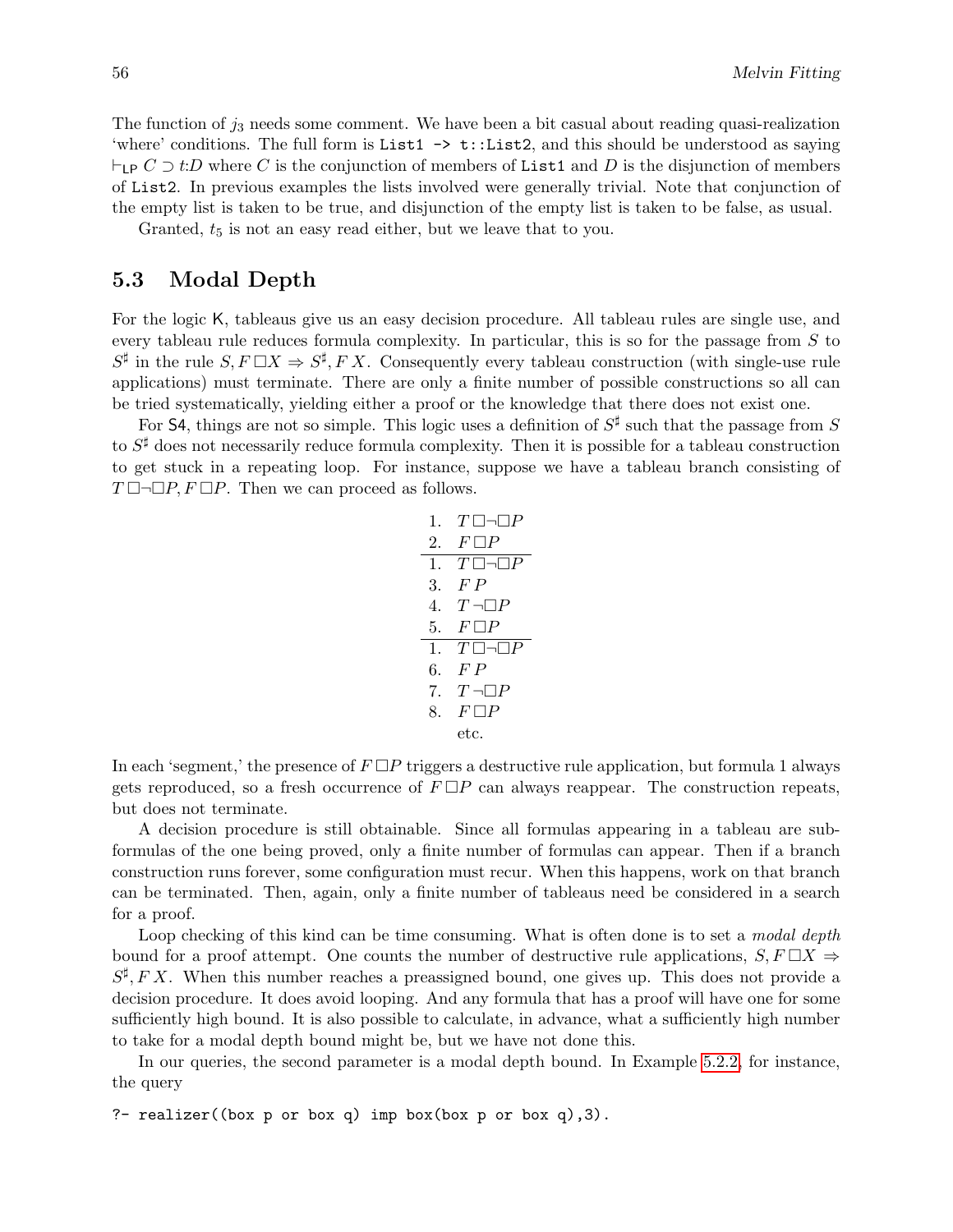succeeds, but

```
?- realizer((box p or box q) imp box(box p or box q),2).
```
does not.

## <span id="page-58-0"></span>5.4 Simplifying the Output

Our Prolog implementation follows the algorithms blindly. This often leads to realizers that can be simplified considerably. Since  $v: X \supset X$  is an LP axiom, an application of Lifting Lemma Corollary [1.2.3](#page-9-1) tells us that there is a justification term t so that  $v:X \supset t:X$ . The usual proofs of this produce a term of some complexity. In fact, we can just take  $t = v$ . This often simplifies a quasi-realization list. For instance, in Example [5.2.2](#page-55-0) we can take  $j_1 = v_1$  and  $j_3 = v_2$ , and then the quasi-realizing list for this example becomes:

$$
(v_1: P \lor v_2:Q) \supset j_4: (v_3: P \lor v_2:Q)
$$
  

$$
(v_1: P \lor v_2:Q) \supset j_2: (v_1: P \lor v_4:Q)
$$

where

$$
v_1: P \vdash_{\mathsf{LP}} j_2: (v_1: P \lor v_4:Q)
$$
  

$$
v_2: Q \vdash_{\mathsf{LP}} j_4: (v_3: P \lor v_2:Q).
$$

At the stage where quasi-realizers are converted to realizers, the Lifting Lemma [1.2.2](#page-9-0) itself was used. Now suppose we are told we have  $t: (X \supset X)$ . Then by Axiom A1 we conclude  $v: X \supset t \cdot v: X$ . and our algorithm makes use of this. But as above,  $v:X \supset v:X$  will do as well for our purposes. In effect, it is as if t were an identity element.

Continuing with Example [5.2.2,](#page-55-0) all of  $t_1, t_2, t_3, t_4, t_5$ , and  $t_6$  fall into the category just discussed. (Actually,  $t_1$  and  $t_2$  don't matter, since they don't occur in the computed realizer.) Then the computed provable realization reduces to the following

$$
[v1:P \lor v_2:Q] \supset (t_7 \cdot j_2 + t_8 \cdot j_4) \cdot [(v_3 + v_1):P \lor (v_2 + v_4):Q]
$$

where

$$
\vdash_{\mathsf{LP}} t_8: [(v_3 \mathpunct{:} P \lor v_2 \mathpunct{:} Q) \supset ((v_3 + v_1) \mathpunct{:} P \lor (v_2 + v_4) \mathpunct{:} Q)]
$$
  

$$
\vdash_{\mathsf{LP}} t_7: [(v_1 \mathpunct{:} P \lor v_4 \mathpunct{:} Q) \supset ((v_3 + v_1) \mathpunct{:} P \lor (v_2 + v_4) \mathpunct{:} Q)].
$$

The reader might try applying simplifications to the easier Example [5.2.1.](#page-54-1)

## <span id="page-58-1"></span>5.5 Understanding the Program

The Prolog program in Section [5.1](#page-35-1) is actually a combination of two earlier programs, one for computing quasi-realizers, the other for converting quasi-realizers to realizers. The two were written separately, then combined. The computation of quasi-realizers makes use of a simple S4 tableau theorem prover. It begins by constructing a closed tableau for  $FX$  (assuming X is provable). Then it expands this to a mixed tableau and extracts a quasi-realizer from it. This quasi-realizer is passed on to the second part, which converts it into a realizer.

The program is divided into sections using lines of asterisks. Each section has a name, and we divide our discussion here into sections sharing those names.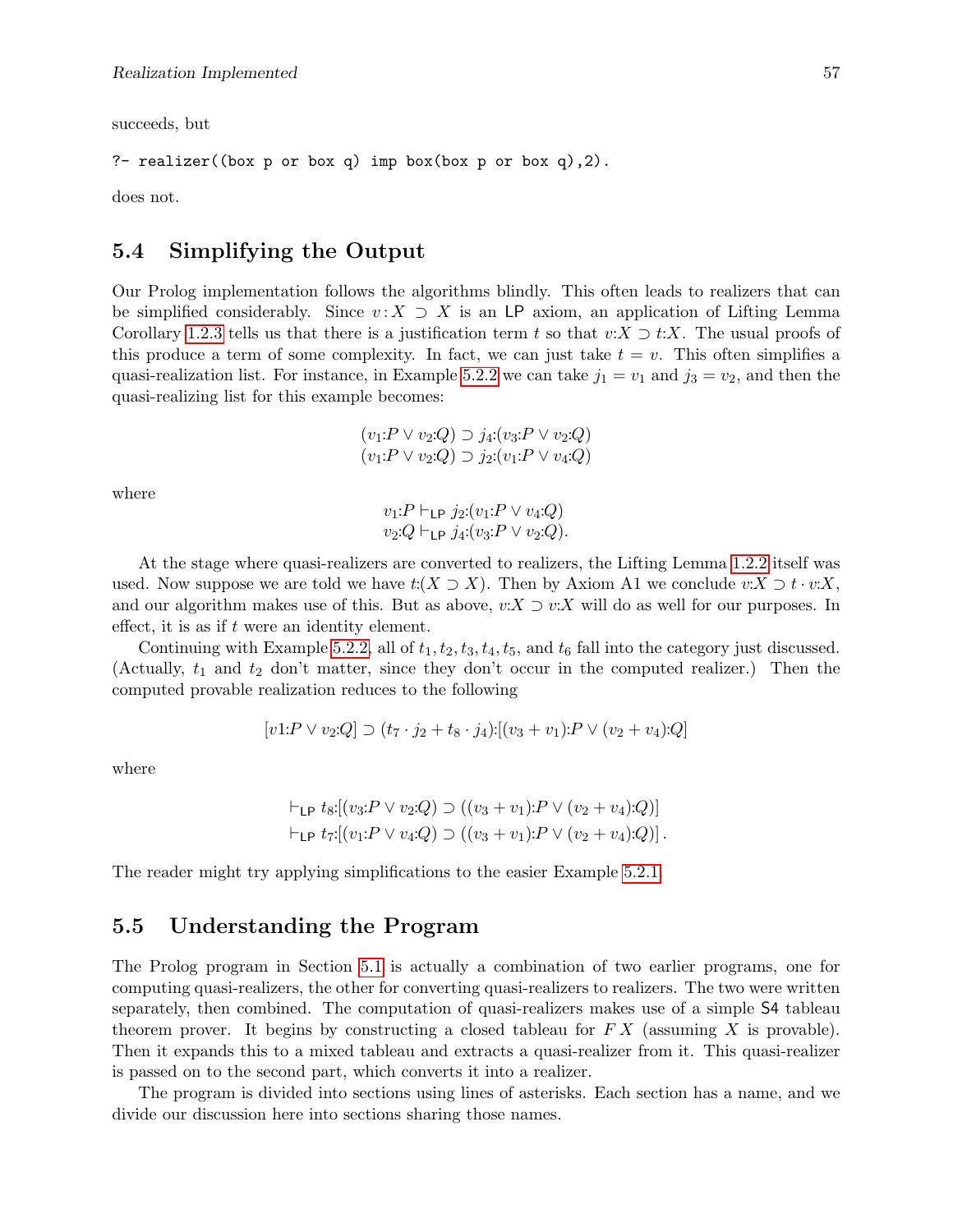### <span id="page-59-0"></span>5.5.1 /\* SYNTAX \*/

The tableau construction uses signed formulas, written  $t(2)$  and  $f(2)$ . In Section [2.7](#page-16-0) there is a brief discussion of single-usage for modal rules. The device used there was to cross an occurrence of  $T \square Z$  off after it had been used, and then remove the cross-off when a destructive rule has been applied. For this purpose the program uses a third sign, u, to represent a crossed off signed formula. Thus we have t, f and u.

Allowed propositional connectives are neg, and, or, and imp, with the obvious intended meanings. (neg was used instead of not because this already has a meaning in some Prolog implementations.) There is a propositional constant, bot, representing  $\perp$  or falsehood. Also box is used for the necessitation operator. At the beginning of  $/*$  SYNTAX  $*/$  there is a group of op codes. These establish that neg and box can be written in prefix position while the binary connectives can be written in infix position. They also specify that the binary connectives are right associative and have the same precedence. In addition  $\cdots$  is introduced for  $\cdots$ , right associative, and  $*$  for  $\cdots$ , left associative.

With this rather technical machinery out of the way, the program becomes much more readable. It is next specified which signed formulas act conjunctively,  $\alpha$  cases, which disjunctively,  $\beta$  cases, and which are unary, signed negations. For each signed binary formula its components are defined, exactly as in the  $\alpha$  and  $\beta$  tables of Table [2.1.](#page-12-1) Similarly for unary signed formulas.

Justification variables and terms have a special notation—variables are vn where n is an integer, terms are either jn or tn. Information about the usage of specific terms is written to the program workspace, database style, to be read back when output display is needed. reset clears away such writing from earlier program runs.

For use with the quasi-realization algorithm modal operators must be annotated,  $\Box$  occurrences are replaced with indexed versions,  $\Box_n$ . Later on, negative occurrences of  $\Box_n$  become justification variables,  $v_n$ . It simplifies things if we just replace all  $\Box$  operators with justification variables at the start, but act as if they were indexed modal operators when appropriate. This is what annotate does.

### <span id="page-59-1"></span>5.5.2 /\* TABLEAU CONSTRUCTION \*/

A mixed tableau is constructed by closes, which has two parameters. The second is a modal depth integer, whose purpose is discussed in Section [5.3.](#page-57-0) The first parameter is a mixed tableau, represented as a set of branches, which are sets of nodes. Nodes are of the form mixed(modal, justification), where modal is a signed modal formula and justification is a set of signed justification formulas. A call on closes will succeed if the modal parts of the nodes constitute an S4 tableau that can be continued to closure at the given modal depth. Corresponding values for the justification parts of the nodes are computed by the call.

As noted, a set representation is used for tableaus, where sets are represented as lists, order doesn't matter, and repetition is avoided. Modal formulas should have been rewritten previously so that they are annotated, and instead of  $\Box_n X$  we have  $v_n : X$ . This is done by annotate, as described in Section [5.5.1.](#page-59-0)

The predicate closes makes strong use of Prolog's machinery. In effect, a closed tableau for an F-signed modal formula is first constructed, from the root node downward, then it is turned into a mixed tableau by filling in the justification formulas from branch ends upward.

Note that the Pi Rule case in the closes code makes use of gensym and assert. The first generates an atom, jn where n is an integer. This is to represent a particular justification term which is supposed to justify that the conjunction of the T-signed formulas on the tableau branch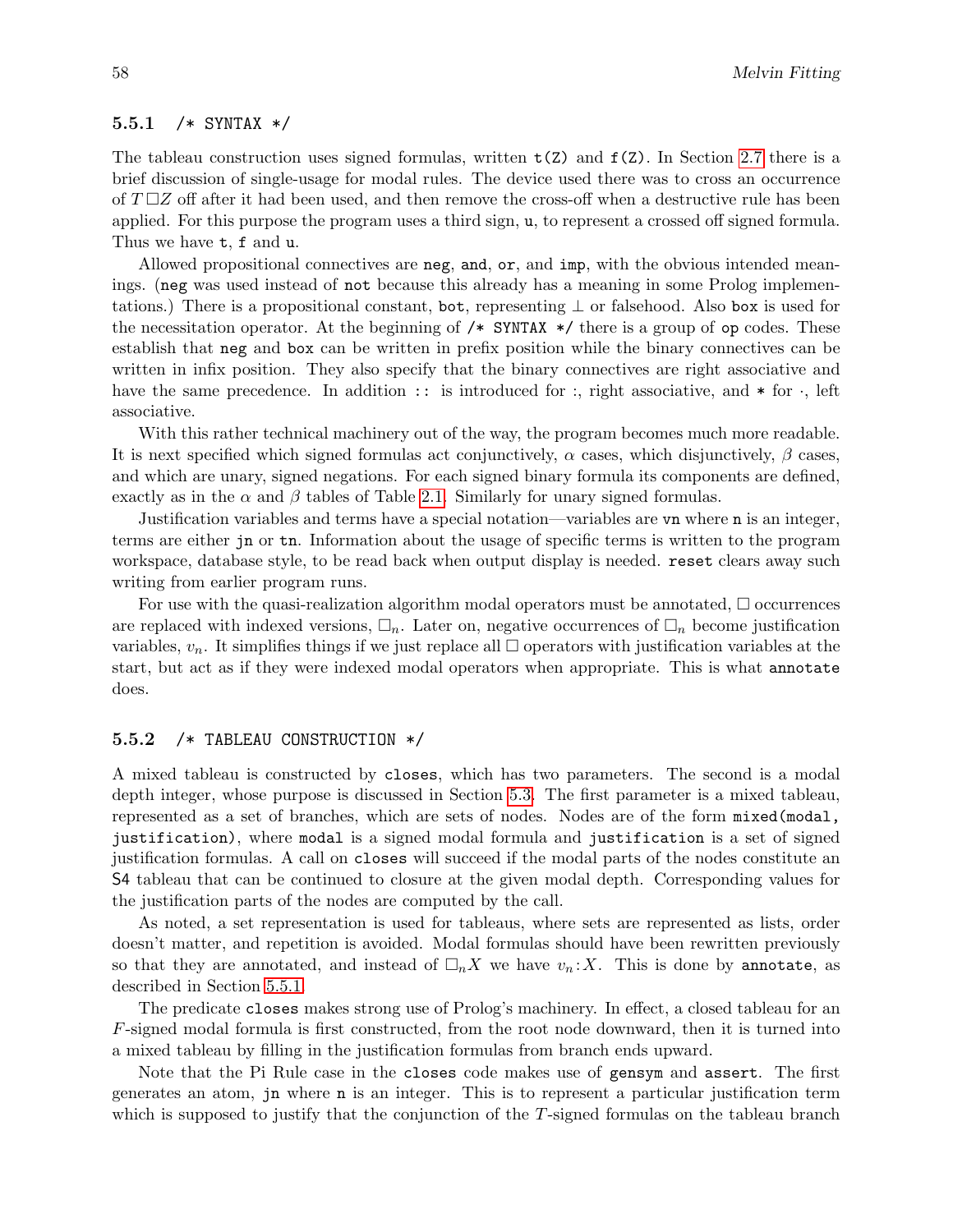implies the disjunction of the F-signed ones. Then assert writes a note to this effect, to the code base itself. This note will be read later on when it is time to write some output, in Section [5.5.4.](#page-60-1)

#### <span id="page-60-0"></span>5.5.3 /\* UTILITIES FOR TABLEAU CONSTRUCTION \*/

One of the tableau rules is  $S, F \square X \Rightarrow S^{\sharp}, FX$ . The predicate sharp provides the operation converting a list of signed formulas to the corresponding sharped list, including restoring crossed out entries, signed with u, back to entries signed with t.

In Algorithm [3.4.1](#page-22-0) two cases, Atomic and  $F\Box$ , call for a *trivial* expansion. A trivial expansion of signed formula M allows any S such that  $S \subseteq \langle M \rangle$ . The predicate **trivial** produces a particularly simple trivial expansion. It makes use of the fact that we have chosen to represent  $\Box_1 P$ , for instance, by  $v_1$ : P.

In expanding a tableau construction to a mixed tableau, Algorithm [3.4.1](#page-22-0) calls for negating members of a list, in the Negation Cases, and combining lists using binary connectives, in the  $\alpha$ and  $\beta$  Cases. The first is handled by negate, and the second by constructJLists. In the same algorithm the  $\beta$  case combines two branches,  $\mathcal{B}^{E_1}$  and  $\mathcal{B}^{E_2}$  using a kind of pointwise union. This is taken care of by combineBranches. In the  $T\Box$  case of the algorithm, if  $TZ$  is in the set  $S_1$  then  $Tv_k:Z$  is added to set S. This is a kind of inverse to the sharp operation, and deSharp is used for the purpose. Finally, in the  $F \square$  case of the algorithm, the set S is used to create a disjunction,  $\bigvee S$ , something that is the job of disjunction Of List.

#### <span id="page-60-1"></span>5.5.4 /\* BUILDING MIXED TABLEAU AND DISPLAYING OUTPUT \*/

It was noted earlier that the Prolog program of Section [5.1](#page-35-1) is the result of combining a quasirealization program with a conversion from quasi-realization to realization program. The part of the code now being discussed is the end of the quasi-realization part.

The predicate test takes three parameters. If we were just interested in computing quasirealizers, the first two would be enough. These are the modal formula we want a quasi-realizer for, and a modal depth parameter. The third parameter is instantiated to be the list of quasi-realizers, to be passed on to the second part of the program which converts quasi-realizers to realizers. In execution, test begins by clearing away results from earlier program runs, annotates a signed version of the formula, and calls on closes. If this call succeeds, it announces that fact, displays the list of quasi-realizers using writeList, and displays the role each justification term should play, using writeQuasiReasons. These displayed roles are extracted from the program itself, thought of as a database to which the information has been added during execution of closes.

### <span id="page-60-2"></span>5.5.5 /\* THE CONVERSION PROCESS \*/

In Definition [4.4.1](#page-30-3) we introduced notations  $\mathcal{A} \xrightarrow{T A} (A', \sigma)$  and  $\mathcal{A} \xrightarrow{FA} (A', \sigma)$ . These correspond exactly to condense(QuasiSet, Signed, Realizer, Subst) where QuasiSet represents A, Signed represents  $TA$  or  $FA$ , Realizer represents  $A',$  and Subst represents  $\sigma$ . Consult Section [4.4](#page-30-0) for further discussion. The code for condense directly implements Algorithm [4.4.](#page-30-0) Beyond the appearance of signed formulas seen above the arrows here, signed formulas play little role in this part of the program.

#### <span id="page-60-3"></span>5.5.6 /\* SUBSTITUTION \*/

Substitutions are represented as lists whose members are of the form s(Var, Term), where Var is a justification variable and Term is a term to be substituted for it. sub(Sublist, Formula,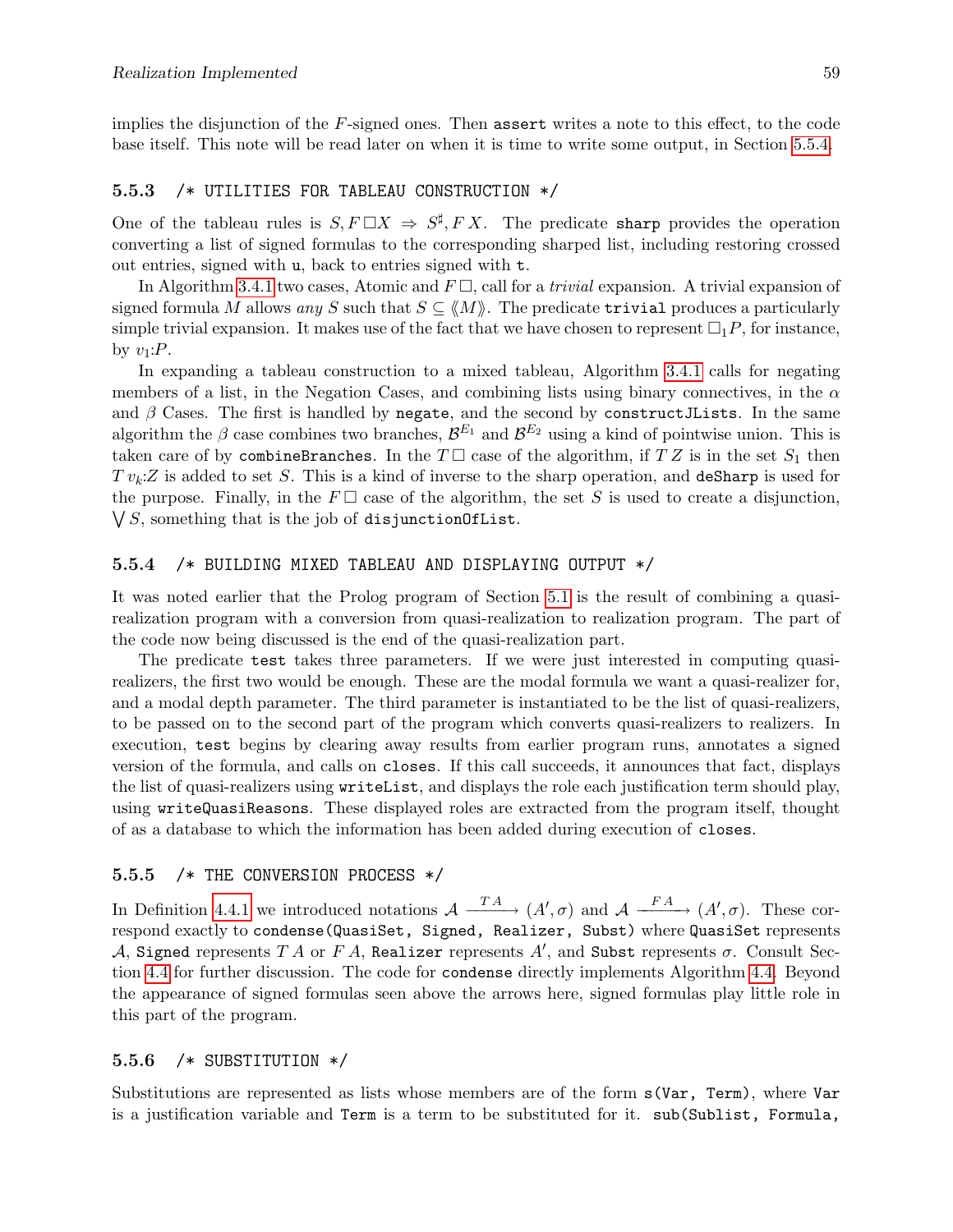NewFormula) succeeds if NewFormula is the result of carrying out the substitutions in Sublist on the justification formula Formula. Since the substitutions that come up during the course of our algorithm don't interfere with each other, multiple substitutions can be carried out in any order, and we make use of this to simplify the code for sub. Non-interference means that domains are not shared, and output of one substitution does not involve a variable in the domain of another substitution.

### <span id="page-61-0"></span>5.5.7 /\* OTHER UTILITY METHODS USED BY CONVERSION PROCESS \*/

This section is a collection of utility methods used in the code for condense.

The predicate separateBinary splits a list of binary formulas having the same connective into a list of first components and a list of second components. For instance, the list [a imp b, c imp d, e imp f] would separate into the list  $[a, c, e]$  and the list  $[b, d, f]$ . separateNeg does something analogous with negations, and separateBox with necessitated formulas.

In the  $T \Box$  case of Algorithm [4.4.3](#page-30-1) a justification term s is computed as  $t_1 + \ldots + t_k$  for particular  $t_i$ . In the program this is effected by  $\tt$ BoxProcess(QuasiA, Aprime, SubstA, S). New justification terms of the form tn are introduced and assigned to formulas Aprime imp AiSubstA, where Aprime is a parameter of tBoxProcess, Ai is a member of the list QuasiA, and SubstA is understood as having been applied to Ai. S is instantiated to be the summation of the justification terms introduced. Also, information recording all this is written to the program, thought of as a database, using assert.

The predicate fBoxProcess does an analogous thing to tBoxProcess, appropriate to the  $F\Box$ case of Algorithm [4.4.3.](#page-30-1) There is one peculiar complication involved in the  $F\Box$  case, however. Disjunctions must be separated into components, but those components must be members of  $\langle Z \rangle$ , where Z is the signed formula over the arrow in the algorithm. Then a disjunction  $A\vee B$  might separate into [A, B], or into [ $A\vee B$ ], depending on the structure of Z. This is the job of disjunctToList, which calls on inQuasiSet, a predicate that amounts to an implementation of Definition [3.2.1.](#page-19-3)

Finally combineBoxDisj(InList, OutList, Type) is used for the  $F \Box$  case of Algorithm [4.4.3.](#page-30-1) InList is a list of necessitated disjunctions of formulas of type Type, and OutList is a list of all the formulas involved, with necessitation operators and disjunctions omitted. In terms of the Algorithm statement, if  $\texttt{InList}$  is  $\{t_1:\bigvee \mathcal{A}_1,\ldots,t_k:\bigvee \mathcal{A}_k\}$  then  $\texttt{OutList}$  should be  $\mathcal{A}_1\cup\ldots\cup\mathcal{A}_k.$  The remaining clauses in this section of the program define relations that are used by combineBoxDisj; in particular, this is where disjunctToList is used.

### <span id="page-61-1"></span>5.5.8 /\* RUNNING AND DISPLAYING OUTPUT \*/

As noted earlier, our Prolog program was the result of combining two separate programs, one to compute quasi-realizers, the other to convert a set of quasi-realizers to a realizer. This section of code is the end of what was the second of these programs. convert (QuasiSet, ModalFormula) succeeds if QuasiSet is a set of quasi-realizers for ModalFormula. Along the way, its call on condense computes a realizer and records information about it. The realizer is displayed, and then the recorded information is displayed appropriately, by writeReasons.

### <span id="page-61-2"></span>5.5.9 /\* TOP LEVEL DRIVER \*/

This final section consists of the simple code for realizer. It takes two parameters, the first a modal formula, the second a modal depth. It calls on test, in effect running the first of the two programs that were merged into the combined program. Then it calls on convert, running the second.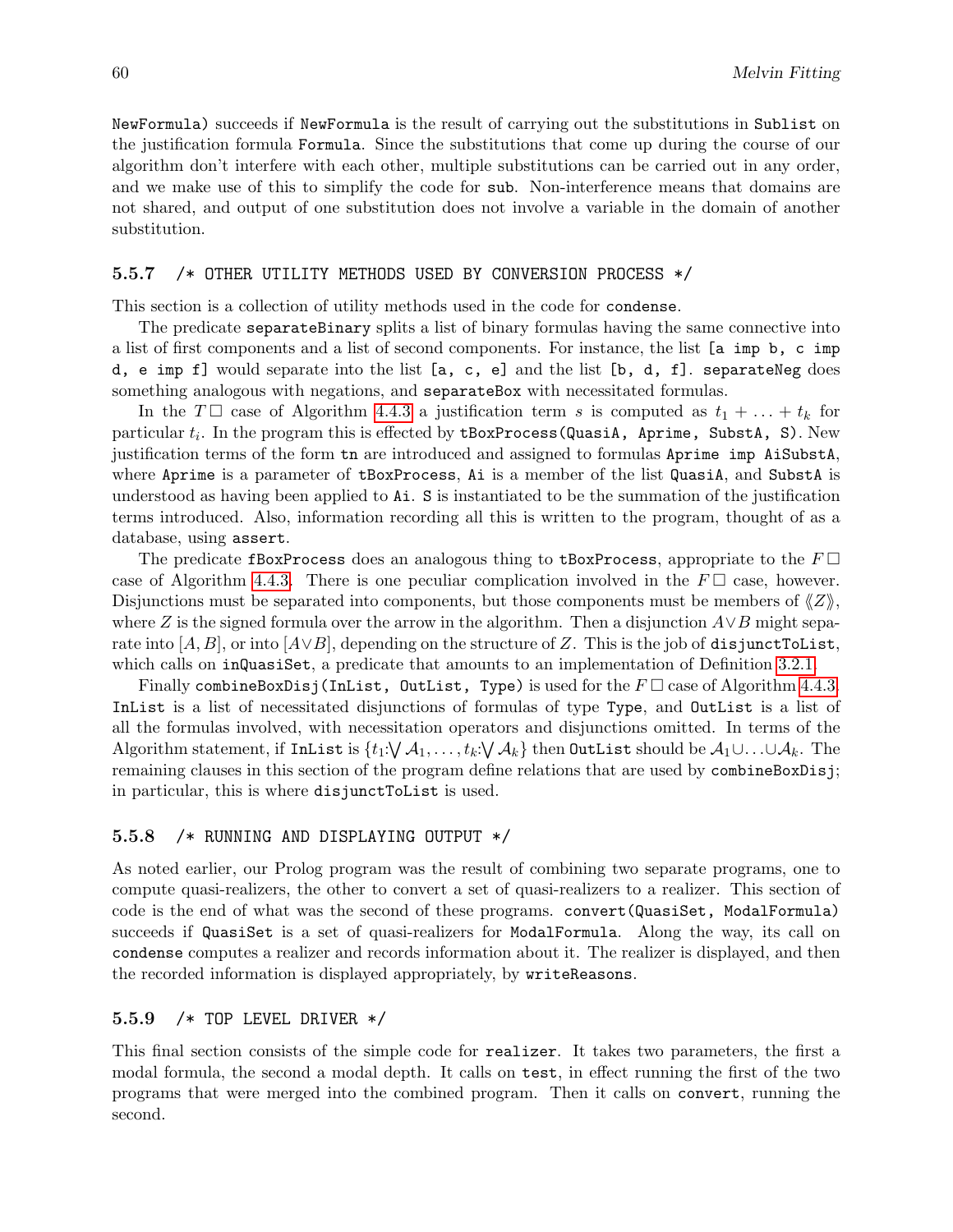# <span id="page-62-0"></span>Chapter 6

# What Next?

Justification logics began with LP, relating it to S4. It was quickly realized that a number of wellknown modal logics have justification counterparts, and the list is slowly expanding. The methods presented here have wider applicability than the single case discussed, but if this case is understood, many extensions are straightforward. We have written Prolog code for realizing the modal logic K in the justification logic J, for instance. So, what is the likely range of possible extensions?

Destructive tableau systems exist for a number of standard modal logics, but not for those involving symmetry. Work on destructive tableaus goes back to [\[9\]](#page-63-12) and before, and has had much subsequent development. The implementation given here traces back, in part, to [\[10\]](#page-63-13). We have built S4 and K quasi-realizers using this machinery, and there seems to be no barrier to extending the work to the whole range of modal logics having destructive tableau proof systems.

A broader range of modal logics have prefixed tableau systems, or equivalently, nested sequent systems, [\[13\]](#page-63-14). Realization proofs have been given for such systems in a uniform way [\[16\]](#page-64-0). It may be that quasi-realization algorithms could be developed making use of prefixed or nested sequent systems. If so, it is likely to be a simpler thing than full realization. Implementation of prefixed tableau proof systems is not difficult, so this is a promising direction to persue.

The quasi-realization to realization conversion algorithm that we gave really does not depend on the particular logic involved. What is needed is that the logic have a lifting lemma, and  $+$  and · should be part of the language. A stand-alone Prolog implementation for conversion exists. This could be paired with a suitable quasi-realization algorithm arising from prefixed tableau/nested sequent systems.

Much depends on the Lifting Lemma. The proof of that is constructive, but as far as I know there are no good implementations of it. This could use some serious thinking.

Recently justification logics have been extended to admit quantifiers, [\[3,](#page-63-5) [8\]](#page-63-6). The assumption is that first-order modal logics are monotonic, and the Barcan formula is not a validity. Then FOLP, first-order LP, has been shown to be realizable in first-order S4, [\[3\]](#page-63-5). In fact, the algorithms presented here extend to admit quantifiers. Quasi-realization to realization can be found in [\[14\]](#page-63-8), but the proof that there are quasi-realizers for FOLP given there is non-constructive. A constructive algorithm exists, but has not been published.

First-order justification logics are new territory. A range of familiar first-order monotonic modal logics are known to have justification counterparts. The status of constant domain logics is unknown, and ripe for investigation.

What started out as part of an elegant and enlightening solution to a problem involving the status of intuitionistic logic has turned out to be a more general phenomenon. Its extent is unclear. There is something new under the sun, but so far only some of it is actually in daylight.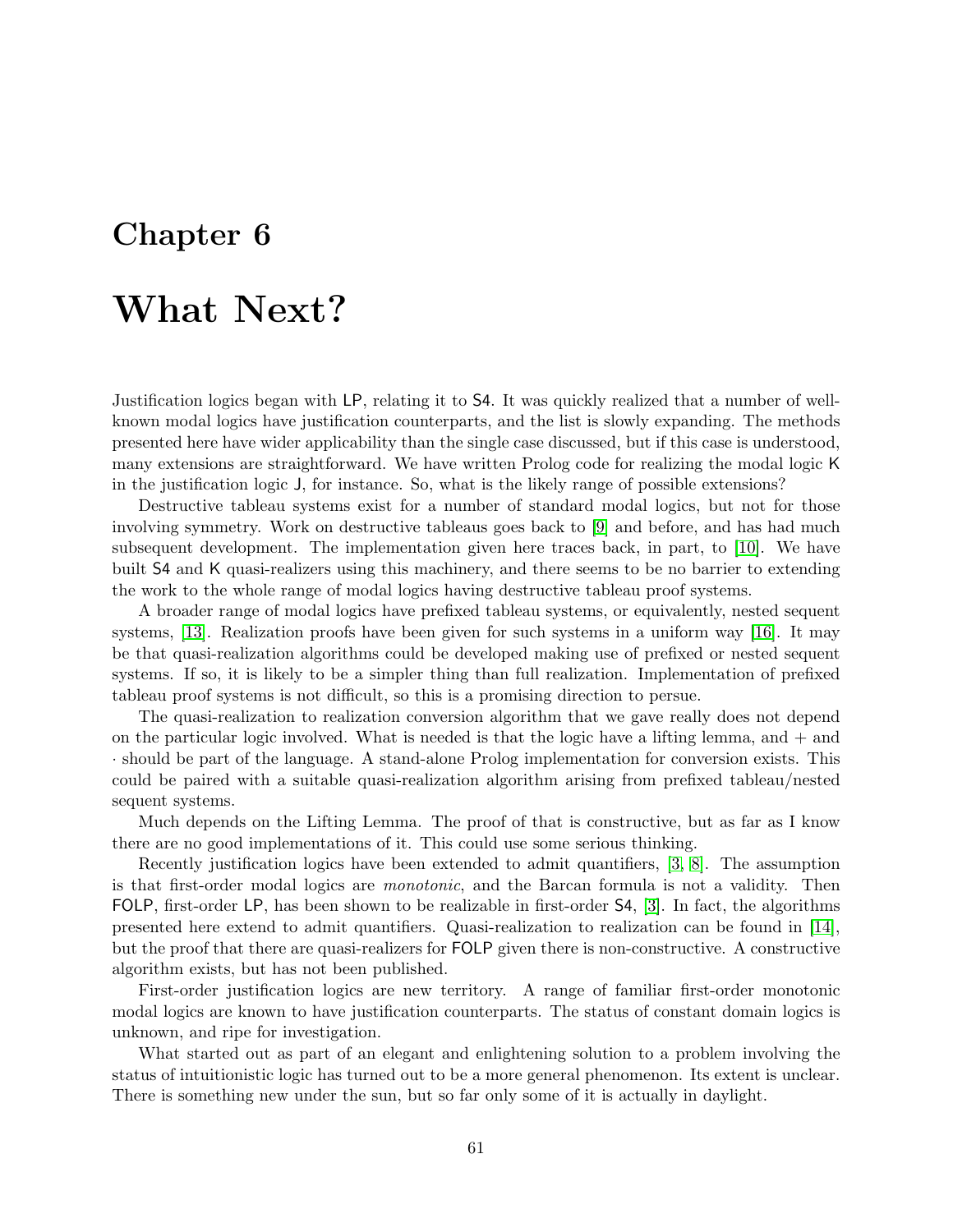# Bibliography

- <span id="page-63-1"></span><span id="page-63-0"></span>[1] S. N. Artemov. Explicit provability and constructive semantics. Bulletin of Symbolic Logic, 7(1):1–36, Mar. 2001.
- <span id="page-63-3"></span>[2] S. N. Artemov. The logic of justification. The Review of Symbolic Logic, 1(4):477–513, Dec. 2008.
- <span id="page-63-5"></span>[3] S. N. Artemov and T. Yavorskaya (Sidon). First-order logic of proofs. Technical Report TR–2011005, CUNY Ph.D. Program in Computer Science, May 2011.
- <span id="page-63-15"></span>[4] S. Feferman, editor. Kurt Gödel Collected Works. Oxford, 1986-2003. Five volumes.
- <span id="page-63-10"></span>[5] M. Fitting. The logic of proofs, semantically. Annals of Pure and Applied Logic, 132(1):1–25, Feb. 2005.
- <span id="page-63-9"></span>[6] M. Fitting. Realizations and LP. Annals of Pure and Applied Logic, 161(3):368–387, Dec. 2009. Published online August 2009.
- <span id="page-63-11"></span>[7] M. Fitting. Justification logics and hybrid logics. Journal of Applied Logic, 8(4):356–370, Dec. 2010. Published online August 2010.
- <span id="page-63-6"></span>[8] M. Fitting. Possible world semantics for first order LP. Technical Report TR–2011010, CUNY Ph.D. Program in Computer Science, Sept. 2011.
- <span id="page-63-12"></span>[9] M. C. Fitting. Proof Methods for Modal and Intuitionistic Logics. D. Reidel Publishing Co., Dordrecht, 1983.
- <span id="page-63-13"></span>[10] M. C. Fitting. First-order modal tableaux. Journal of Automated Reasoning, 4:191–213, 1988.
- <span id="page-63-7"></span>[11] M. C. Fitting. The logic of proofs, semantically. Annals of Pure and Applied Logic, 132:1–25, 2005.
- <span id="page-63-4"></span>[12] M. C. Fitting. Reasoning with justifications. In D. Makinson, J. Malinowski, and H. Wansing, editors, Towards Mathematical Philosophy, number 28 in Trends in Logic, chapter 6, pages 107 – 123. Springer, 2009.
- <span id="page-63-14"></span>[13] M. C. Fitting. Prefixed tableaus and nested sequents. Annals of Pure and Applied Logic, 163:291–313, 2012. Available on-line at http://dx.doi.org/10.1016/j.apal.2011.09.004.
- <span id="page-63-8"></span>[14] M. C. Fitting. Realization using the Model Existence Theorem. Submitted, 2013.
- <span id="page-63-2"></span>[15] K. Gödel. Eine Interpretation des intuistionistischen Aussagenkalkuls. Ergebnisse eines mathematischen Kolloquiums, 4:39–40, 1933. Translated as An interpretation of the intuitionistic propositional calculus in [\[4\]](#page-63-15) I, 296-301.